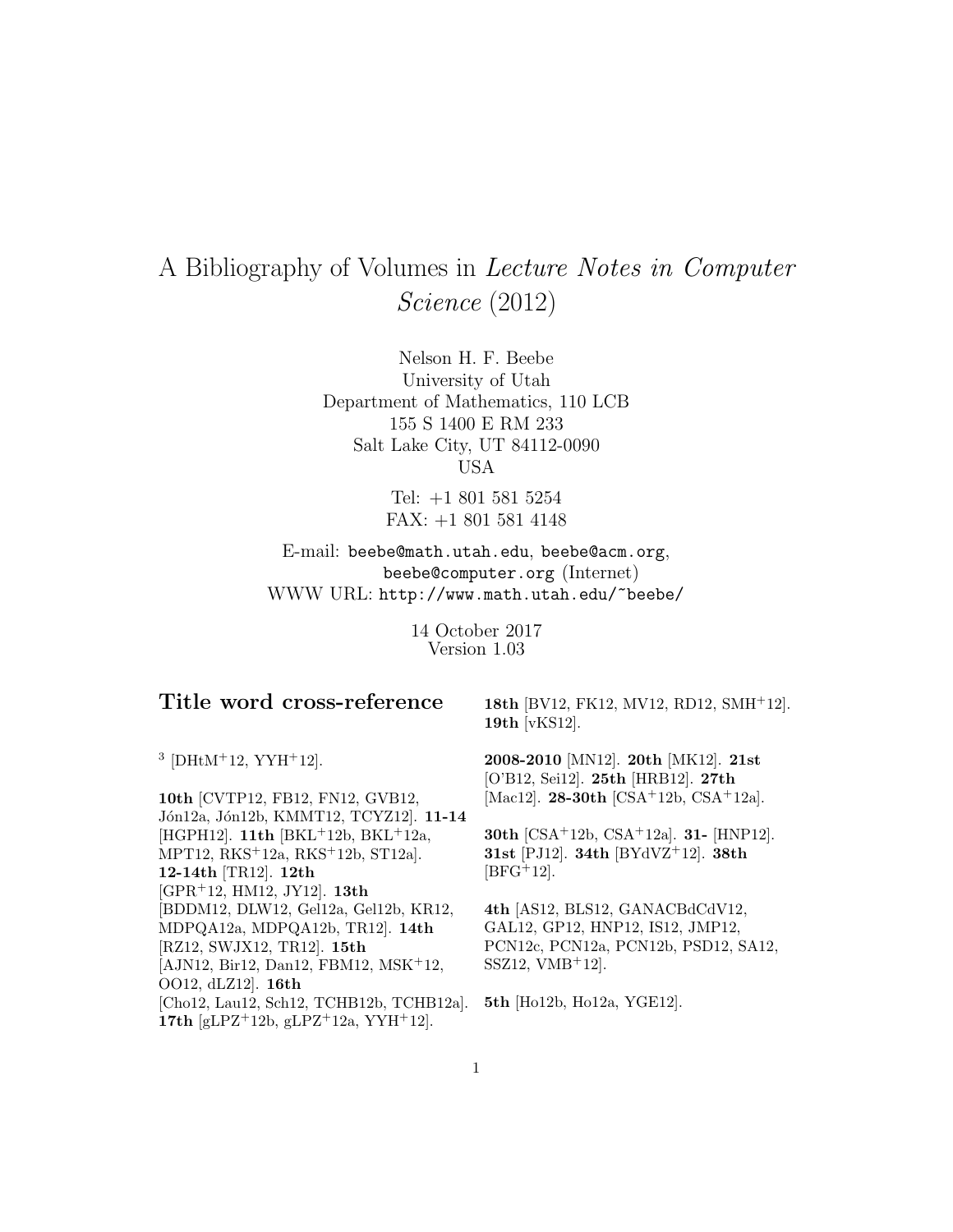**60th** [ACC<sup>+</sup>12, CS12, DKN12, DKS12]. **65th** [Nac12]. **6th** [DMV12, GANACBdCdV12, KH12, MR12, RiN12].

**7th** [BL12, BCC<sup>+</sup>12, CBS<sup>+</sup>12, CSA<sup>+</sup>12b, CSA<sup>+</sup>12a, ENO12, HGBF12, HGGG12, HGPH12, JP12, KBC<sup>+</sup>12, LCB12, LS12, MFG12, PRK12].

**8th** [BMSW12, CP12, CCAS12, CVV12, CDN12, PNPP12, RR12, RSW12, VAR12].

**9th** [ACL12, AdBB12, BJP12, Cra12, LST<sup>+</sup>12, PH12, SSVW12, SH12a, SOP12].

**A4MMC** [VMvN12]. **AAIM** [SLSW12]. **AAMAS** [DHtM<sup>+</sup>12, VKG12]. **Abdominal** [YSL12]. **Abstract** [KR12]. **Achievements** [BSW12]. **ACIIDS** [PCN12c, PCN12a, PCN12b]. **Action** [ACC¸ <sup>+</sup>12, HS12]. **Actions** [vEV12]. **Active** [TR12]. **Ad** [ENO12]. **Adaptive** [VKG12]. **ADCONS** [TPCB12]. **ADMI** [CBS<sup>+</sup>12]. **Advanced**  $[gLPZ^+12b, gLPZ^+12a, YYH^+12, DHtM^+12,$ HGBF12, HGGG12, TPCB12]. **Advances** [GTP12, PRK12, SH12a, AK12, BYdVZ<sup>+</sup>12, Ho12b, Ho12a, LCB12, PJ12, SMH<sup>+</sup>12, SSZ12, TCHB12b, TCHB12a]. **Age** [WJL<sup>+</sup>12]. **Agent** [CDN12, DHtM<sup>+</sup>12, DLW12, SSVW12, VSMS12]. **Agents** [CBS<sup>+</sup>12, VKG12, CBS<sup>+</sup>12]. **AI** [BJP12]. **Aided** [MDPQA12a, MDPQA12b]. **AIME** [RtTM12]. **ALA** [VKG12]. **Algebraic** [MK12, HNP12]. **Algorithmic** [SLSW12]. **Algorithmics** [SLSW12]. **Algorithms** [ENO12, FK12, RiN12, SOP12, ENO12]. **ALGOSENSORS** [ENO12]. **AMAS** [VMvN12]. **AMAS-BT** [VMvN12]. **American** [FB12]. **Amherst** [JP12]. **AMPLE** [DHtM<sup>+</sup>12]. **Analysis** [FK12, IS12, LSW12, PSD12, SH12b, TCYZ12]. **ANB** [HNP12]. **Annual**

[ACL12, Cho12, PJ12]. **AOSE** [DHtM<sup>+</sup>12].

**Applications** [ACL12, AJN12, BMSW12, CCAS12, DMV12, HGGG12, HGPH12, JY12, Lau12, gLPZ<sup>+</sup>12b, gLPZ<sup>+</sup>12a, MP12, MOT12, Nac12, PNPP12, PJ12, SWJX12, WZH<sup>+</sup>12, YSL12, YYH<sup>+</sup>12, CAC<sup>+</sup>12]. **Applied** [CHB<sup>+</sup>12, Jon12a, Jon12b]. **Approaches** [dLZ12]. **Approximation** [SOP12]. **April** [AS12, BYdVZ<sup>+</sup>12, Bir12, CVTP12, CAC<sup>+</sup>12, Cho12, DG12, FB12, FK12, GVB12, GP12, HM12, HLKX12, gLPZ<sup>+</sup>12b, gLPZ<sup>+</sup>12a, LST<sup>+</sup>12, MRC12, MPT12, MP12, MSK<sup>+</sup>12, O'B12, PJ12, RKS<sup>+</sup>12a, RKS<sup>+</sup>12b, RKS<sup>+</sup>12c, RSW12, Sei12, SWJX12, VMB<sup>+</sup>12, WZH<sup>+</sup>12, YGE12, YYH<sup>+</sup>12, dLZ12]. **APWeb** [SWJX12, WZH<sup>+</sup>12]. **ARC** [CCAS12]. **Architecture** [VMvN12, HRB12]. **Architectures** [CCAS12]. **ARCS** [HRB12]. **Areas** [MV12]. **Arequipa** [FB12]. **Argumentation** [MOT12]. **ARMS** [DHtM<sup>+</sup>12]. **Art** [MRC12]. **Artificial** [BV12, CSA<sup>+</sup>12b,  $CSA<sup>+</sup>12a$ , HGGG12, RKS<sup> $+12a$ </sup>, RKS<sup> $+12b$ </sup>. **Asia** [SWJX12, TCHB12b, TCHB12a]. **Asia-Pacific** [SWJX12]. **Asian** [PCN12c, PCN12a, PCN12b]. **Aspects** [BL12, HGGG12, KKW12, RZ12, SLSW12,  $vEV12$ . **Assembly**  $[ACD+12]$ . **Athens** [SH12a]. **Atlases** [CKP<sup>+</sup>12]. **Auckland** [DKN12]. **August** [ADB<sup>+</sup>12b, ADB<sup>+</sup>12a, GPR<sup>+</sup>12, HNP12, HGBF12, HGGG12, HGPH12, JY12, MV12]. **Austria** [AdBB12, HNP12, PSD12, SMH<sup>+</sup>12, TR12]. **Automata** [DMV12]. **Autonomic** [GTP12]. **Autonomous** [ENO12, GANACBdCdV12]. **Avignon** [BCC<sup>+</sup>12]. **Aviv** [TCYZ12]. **Bangladesh** [RiN12]. **Barcelona**

[BYdVZ<sup>+</sup>12, Cho12, MOT12]. **Based** [MGSM12, IS12, VSMS12]. **Bay** [DDS12]. **Behavioral** [YGE12]. **Beijing** [ACL12, HLKX12, IS12, SLSW12]. **Belgium** [GANACBdCdV12, PNPP12, VW12].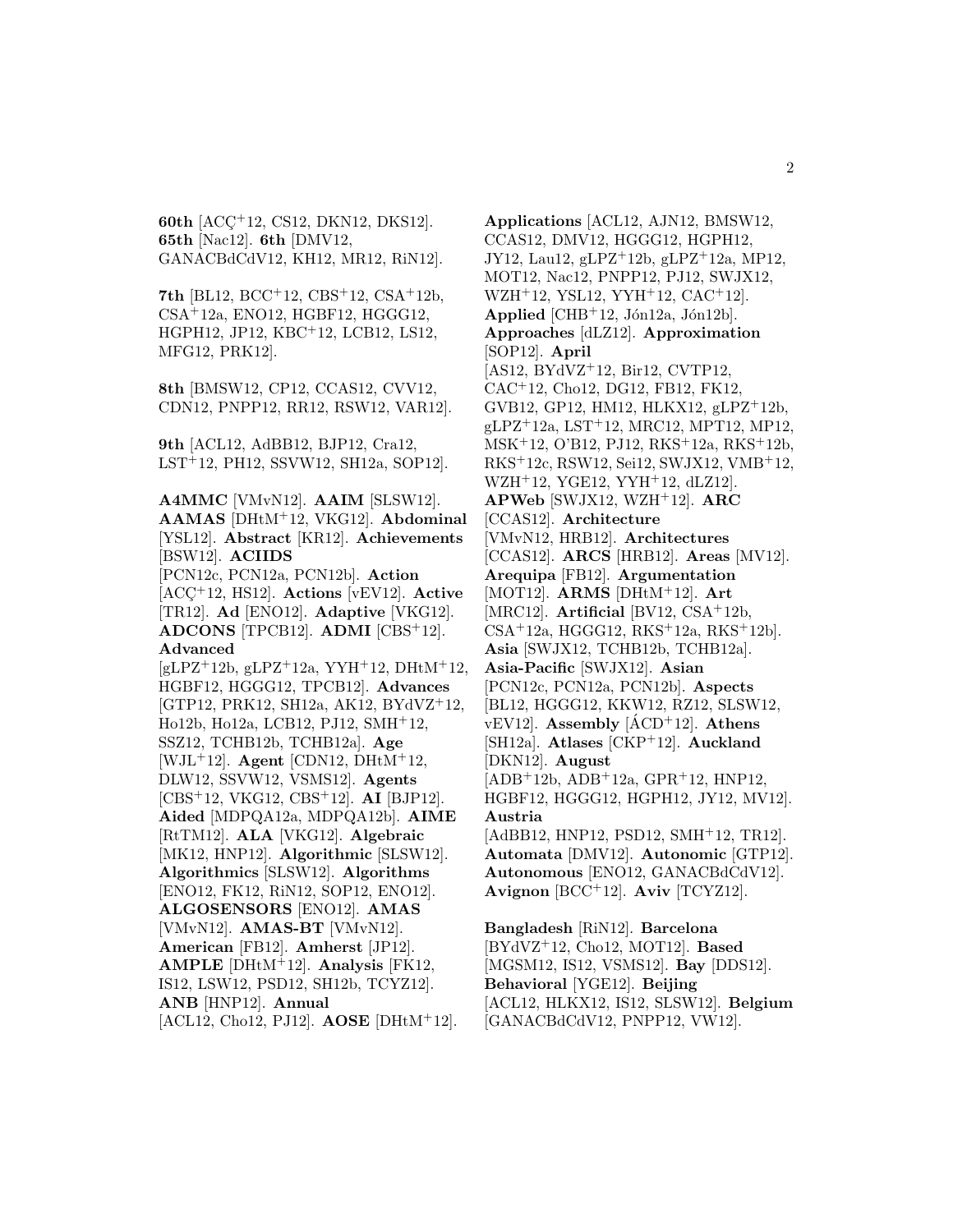**Bernhard** [DKS12]. **Beyond** [DKN12]. **Bhubaneswar** [RR12]. **Bio** [HGPH12]. **Bio-Inspired** [HGPH12]. **Bioinformatics** [GVB12, BMSW12, FN12]. **Biologically** [MRC12]. **Biology** [Cho12, HNP12]. **Birthday**

[DKN12, ACC<sup>+</sup>12, CS12, DKS12, Nac12]. **Bled** [RtTM12]. **Block** [CWP12]. **BNCOD** [Mac12]. **Bordeaux** [ADB<sup>+</sup>12b, ADB<sup>+</sup>12a]. **Braga** [SA12]. **British** [Mac12]. **BT** [VMvN12]. **Building** [BSW12]. **Busan** [gLPZ<sup>+</sup>12b, gLPZ<sup>+</sup>12a, YYH<sup>+</sup>12].

**CA** [Dun12, KS12]. **Calude** [DKN12]. **Cambridge** [LST<sup>+</sup>12, PJ12]. **Camera** [IS12]. **Camera-Based** [IS12]. **Canada** [CKP<sup>+</sup>12, CDN12, GAL12, MV12, MGSM12, YSL12]. **Canada-France** [GAL12]. **Canaria** [MDPQA12a, MDPQA12b]. **Care** [RtTM12]. **CBDAR** [IS12]. **CC** [O'B12]. **CCPI** [ADB<sup>+</sup>12b, ADB<sup>+</sup>12a]. **CDS** [MGSM12]. **CEE** [SSZ12]. **CEE-SET** [SSZ12]. **Cells** [LST<sup>+</sup>12]. **Centered** [HKW12]. **Central** [SSZ12]. **CGWS** [ADB<sup>+</sup>12b, ADB<sup>+</sup>12a]. **Challenge** [KKW12]. **Challenges** [CKP<sup>+</sup>12]. **Channel** [SH12b]. **Checking** [KR12]. **China** [ACL12, BDDM12, CHB<sup>+</sup>12, CCAS12, HLKX12, HGBF12, HGGG12, HGPH12, IS12, LCB12, RSW12, SWJX12, SLSW12, WJL<sup>+</sup>12, WZH<sup>+</sup>12]. **CICLing** [Gel12a, Gel12b]. **Ciphers** [CWP12]. **Clermont** [CP12]. **Clermont-Ferrand** [CP12]. **Clinical** [MGSM12, YSL12]. **Clouds** [VAR12]. **CMC** [GPR<sup>+</sup>12]. **Coimbra** [CVTP12]. **College** [YGE12]. **Colloquium** [RKM<sup>+</sup>12]. **Combinatorial** [BJP12, HM12]. **Communication** [KMMT12, VMB<sup>+</sup>12]. **Compiler** [O'B12]. **Complexity** [BW12]. **CompNets** [BBK12]. **Component** [BL12]. **Components** [AdBB12]. **Computation** [ACL12, CAC<sup>+</sup>12, GVB12, HM12, MR12, RiN12, RKS<sup>+</sup>12c, VW12, DKN12].

**Computational** [ABH12, Bir12, CKP<sup>+</sup>12, Cho12, GTP12, YSL12, CVTP12, Gel12a, Gel12b]. **Computer** [BFG<sup>+</sup>12, BtHRBB12, DKN12, KBC<sup>+</sup>12, MDPQA12a, MDPQA12b, VMvN12]. **Computing** [BDDM12, CCAS12, GTP12, GPR<sup>+</sup>12, HRB12, HGBF12, HGGG12, HGPH12, Jón12a, Jón12b, LCB12, RR12, RKM<sup>+</sup>12, RKS<sup>+</sup>12a, RKS<sup>+</sup>12b, Sch12, TPCB12, YGE12, KKW12]. **Conceptual** [DKS12]. **Concurrency** [JDK12]. **Conference** [ABH12, ACL12, AS12, AJN12, BYdVZ<sup>+</sup>12, BJP12, BKL<sup>+</sup>12b, BKL<sup>+</sup>12a, BFG<sup>+</sup>12, Bir12, BV12, BCC<sup>+</sup>12, BDDM12, BtHRBB12, CVTP12, Cho12, CVV12, CSA<sup>+</sup>12b, CSA<sup>+</sup>12a, Cra12, Dan12, DMV12, DG12, DLW12, Dun12, FBM12, FK12, Gel12a, Gel12b, GPR<sup>+</sup>12, GVB12, HM12, HLKX12, HRB12, HNP12, HGBF12, HGGG12, HGPH12, Jón12a, Jón12b, JMP12, KA12, KS12, KMMT12, KR12, KMMP12, Lau12,  $gLPZ+12b$ ,  $gLPZ+12a$ , LCB12, LST+12, Mac12, MRC12, MSK<sup>+</sup>12, MDPQA12a, MDPQA12b, O'B12, PCN12c, PCN12a, PCN12b, PRK12, PH12, PJ12, RR12, RD12, RKS<sup>+</sup>12a, RKS<sup>+</sup>12b, RSW12, Sch12, SMH<sup>+</sup>12, SWJX12, SA12, SLSW12, SSZ12, TR12, TCHB12b, TCHB12a, TCYZ12, TPCB12, YGE12, YYH<sup>+</sup>12, dLZ12].

**Conferences** [Bir12, BKL<sup>+</sup>12c, DG12, FK12, O'B12, Sei12, dLZ12]. **Conjunction**

[CKP<sup>+</sup>12, RKM<sup>+</sup>12, RKS<sup>+</sup>12c, YSL12].

**Construction** [FK12, O'B12]. **Constructive** [SH12b]. **Content**

[MGSM12]. **Content-Based** [MGSM12].

**Contraint** [BJP12]. **Copenhagen**

[MFG12]. **Correlation** [BW12]. **Coruña** 

[DMV12]. **COSADE** [SH12b]. **COST**

[HS12]. **CPAIOR** [BJP12]. **Cristian**

[DKN12]. **Critical** [LSW12].

**Cryptanalysis** [BW12, CWP12].

**Cryptographer** [Dun12]. **Cryptographic**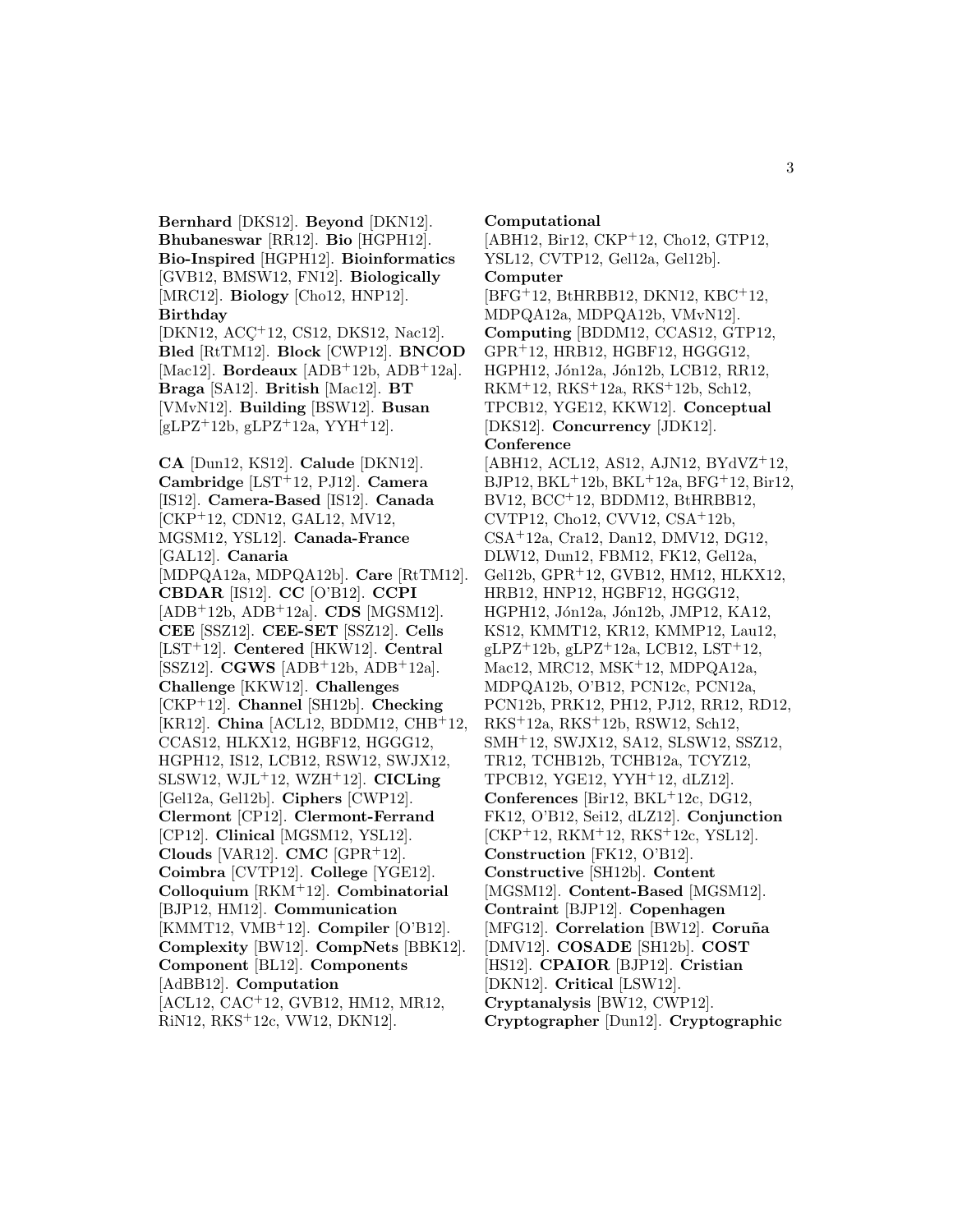[PJ12]. **Cryptography** [Cra12, DDS12, Dan12, FBM12, MV12, Nac12]. **Cryptology** [Dun12, PJ12]. **CT** [Dun12]. **CT-RSA** [Dun12]. **Cultural** [YGE12]. **Current** [BFG<sup>+</sup>12, HK12]. **Curves** [BCC<sup>+</sup>12]. **Cyprus** [HK12, VAR12]. **Czech** [BBK12, BKL<sup>+</sup>12b, BKL<sup>+</sup>12a, BFG<sup>+</sup>12, KBC<sup>+</sup>12].

**Dallas** [BMSW12]. **DALT** [SSVW12]. **Darmstadt** [FBM12, SH12b]. **DASFAA** [gLPZ<sup>+</sup>12b, gLPZ<sup>+</sup>12a, YYH<sup>+</sup>12]. **Data** [BW12, CBS<sup>+</sup>12, CHB<sup>+</sup>12, DDS12, Dan12, GVB12, HKW12, Mac12, Shi12, TCHB12b, TCHB12a, GANACBdCdV12, KA12, Mac12]. **Data-** [HKW12]. **Database** [PCN12c, PCN12a, PCN12b, gLPZ<sup>+</sup>12b, gLPZ<sup>+</sup>12a, YYH<sup>+</sup>12]. **Databases** [Mac12]. **December** [AdBB12, TPCB12, VAR12]. **Decision** [MGSM12]. **Declarative** [RZ12, SSVW12]. **Dedicated** [CS12, DKN12, DKS12, Nac12]. **Defense** [LSW12]. **Delft** [KH12]. **Delhi** [Gel12a, Gel12b]. **Denmark** [MFG12]. **Dependability** [Sch12]. **Design** [MRC12, SH12b, PRK12]. **DESRIST** [PRK12]. **Development** [MK12]. **Dexter** [CS12]. **DFT** [Sch12]. **Dhaka** [RiN12]. **Differential** [CWP12]. **Discovery** [LV12, TCHB12b, TCHB12a]. **Distributed** [BSW12, BDDM12, RR12]. **DOCM** [DHtM<sup>+</sup>12]. **Doctoral** [HK12, KBC<sup>+</sup>12, RKM<sup>+</sup>12]. **Document** [IS12]. **DPM** [GANACBdCdV12]. **DQDI** [YYH<sup>+</sup>12]. **Drawing** [vKS12]. **Dundee** [Mac12].

**e-Infrastructure-PL-Grid** [BSW12]. **EAMA** [VMvN12]. **East** [SSZ12]. **EC** [RKS<sup>+</sup>12c]. **ECIR** [BYdVZ<sup>+</sup>12]. **Econ** [HS12]. **Economics** [HS12, VAR12]. **Edutainment** [PCM<sup>+</sup>12]. **Ein-Gedi** [BtHRBB12]. **Eindhoven** [BLS12, vKS12]. **Elba** [MN12]. **Empirical** [MN12]. **Engineering**

[AS12, GTP12, HK12, KA12, Kie12, KBC<sup>+</sup>12, MN12, RD12, SA12, SSZ12, dLZ12, BLS12]. **Entities** [ENO12]. **Ershov** [CVV12]. **ESOP** [Sei12]. **Espoo** [AJN12]. **Essays** [ACC¸ <sup>+</sup>12, CS12, DKS12, Nac12]. **Essen** [RD12]. **ESSoS** [BLS12]. **Estonia** [Bir12, DG12, FK12, Lau12, O'B12, Sei12, dLZ12]. **ESWC** [GCFA12]. **ETAPS** [Bir12, DG12, FK12, O'B12, Sei12, dLZ12]. **Etelsen** [MK12]. **ETICS** [BBK12]. **Euro** [ADB<sup>+</sup>12b, ADB<sup>+</sup>12a]. **Euro-Par** [ADB<sup>+</sup>12b, ADB<sup>+</sup>12a]. **EUROCAST** [MDPQA12a, MDPQA12b]. **EUROCRYPT** [PJ12]. **EuroGP** [MSK<sup>+</sup>12]. **European** [BYdVZ<sup>+</sup>12, Bir12, DG12, FK12, GVB12, HM12, MSK<sup>+</sup>12, O'B12, PNPP12, PH12, SH12a, Sei12, SSZ12, dLZ12]. **EuroPKI** [PNPP12]. **Evaluation** [Sch12]. **EvoApplications** [CAC<sup>+</sup>12]. **EvoBIO** [GVB12]. **EvoCOMNET** [CAC<sup>+</sup>12]. **EvoCOMPLEX** [CAC<sup>+</sup>12]. **EvoCOP** [HM12]. **EvoFIN** [CAC<sup>+</sup>12]. **EvoGAMES** [CAC<sup>+</sup>12]. **EvoHOT** [CAC<sup>+</sup>12]. **EvoIASP** [CAC<sup>+</sup>12]. **Evolutionary** [CAC<sup>+</sup>12, RKS<sup>+</sup>12c, GVB12, HM12, MRC12]. **EvoMUSART** [MRC12]. **EvoNUM** [CAC<sup>+</sup>12]. **EvoPAR** [CAC<sup>+</sup>12]. **EvoRISK**  $[CAC+12]$ . **EvoSTIM**  $[CAC+12]$ . **EvoSTOC** [CAC<sup>+</sup>12]. **EWRL** [SH12a]. **EWSN** [PH12]. **Exact** [MR12]. **Experience** [RSW12]. **Experiments** [JMP12].

**Facing** [KKW12]. **FACS** [BL12]. **FASE** [dLZ12]. **Fault** [Sch12]. **FAW** [SLSW12]. **FAW-AAIM** [SLSW12]. **FC** [DDS12, Dan12]. **February** [BLS12, DDS12, Dan12, DKN12, Dun12, HRB12, MDPQA12a, MDPQA12b, PH12, RiN12, RR12]. **Ferrand** [CP12]. **Financial** [DDS12, Dan12]. **Finland** [AJN12, RKM<sup>+</sup>12]. **First** [DG12, HLKX12, KMMP12, MRC12, MOT12, ST12b].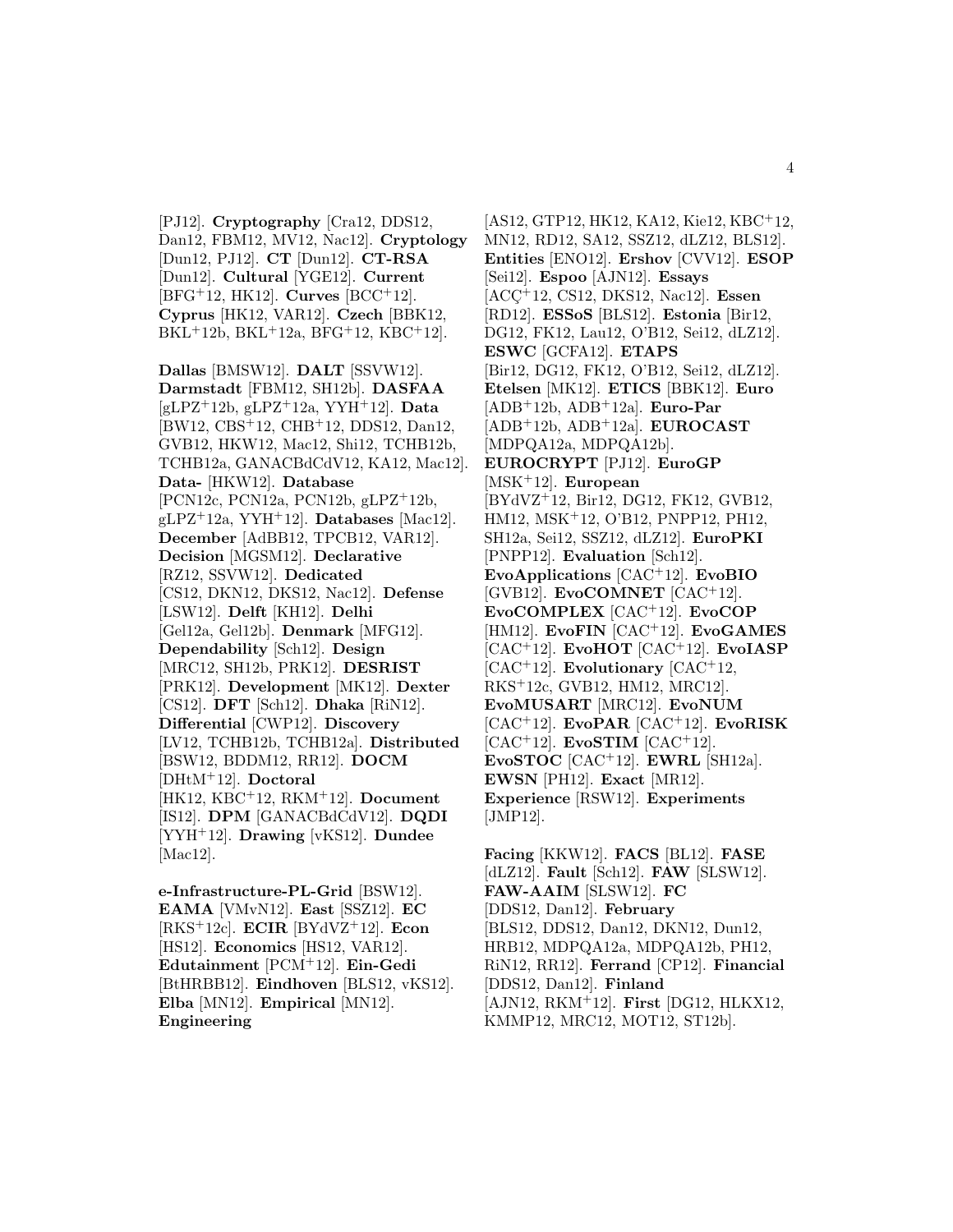**FlashDB** [YYH<sup>+</sup>12]. **FLOPS** [ST12a]. **FM** [CP12]. **FMCO** [AdBB12]. **FoIKS** [LS12]. **Fontainebleau** [GPR<sup>+</sup>12]. **Formal** [CP12, GTP12, GP12, MOT12, AdBB12, BL12]. **Forum** [OO12]. **FOSSACS** [Bir12]. **Foundation** [RD12]. **Foundations** [DKS12, Bir12, GAL12, LS12]. **FPS** [GAL12]. **France** [ADB<sup>+</sup>12b, ADB<sup>+</sup>12a, BJP12, BCC<sup>+</sup>12, CP12, GAL12, GPR<sup>+</sup>12, LV12, OO12, VMvN12]. **Francisco** [Dun12, KS12]. **Frontiers** [CHB<sup>+</sup>12, SLSW12]. **FSEN** [AS12]. **Functional** [ST12a]. **Fundamental** [dLZ12]. **Fundamentals** [AS12]. **Future**  $[ACD+12]$ .

**Games** [vEV12]. **GD** [vKS12]. **GECON** [VAR12]. **Gedi** [BtHRBB12]. **Genetic** [MSK<sup>+</sup>12]. **Gent** [VW12]. **Geographical** [MPT12]. **Germany** [ENO12, FBM12, HRB12, LS12, MR12, MP12, MK12, RD12, SH12b, Sch12, ST12b, SOP12]. **GI** [Sch12]. **GI/ITG** [Sch12]. **Girona** [AK12]. **GPC** [LCB12, RKM<sup>+</sup>12]. **Gran** [MDPQA12a, MDPQA12b]. **Graph** [vKS12]. **Graz** [AdBB12]. **Greece** [GCFA12, KMMT12, SH12a]. **Grid** [BSW12, LCB12, RKM<sup>+</sup>12]. **Grids** [VAR12]. Gros<sup>[Dan12]</sup>. Guimarães<sup>[BL12]</sup>. **Gwangju** [Ho12b, Ho12a].

**Hagenberg** [HNP12]. **HAIS** [CSA<sup>+</sup>12b, CSA<sup>+</sup>12a]. **Hangzhou** [RSW12]. **Health** [RtTM12, HLKX12]. **Health-Care** [RtTM12]. **Heart** [CKP<sup>+</sup>12]. **Held** [BBK12, Bir12, CKP<sup>+</sup>12, DG12, FK12, HK12, O'B12, RKM<sup>+</sup>12, RKS<sup>+</sup>12c, Sei12, VKG12, YSL12, dLZ12]. **Heraklion** [GCFA12]. **HeteroPar** [ADB<sup>+</sup>12b, ADB<sup>+</sup>12a]. **HetsNets** [BBK12]. **HiBB** [ADB<sup>+</sup>12b, ADB<sup>+</sup>12a]. **Hiding** [Shi12]. **HIGHT** [CWP12]. **Hoc** [ENO12]. **Hong** [BDDM12, CCAS12, LCB12]. **Honor**  $[ACC^+12]$ . **HPCVirt** 

[ADB<sup>+</sup>12b, ADB<sup>+</sup>12a]. **HPPC** [ADB<sup>+</sup>12b, ADB<sup>+</sup>12a]. **HPSS** [ADB<sup>+</sup>12b, ADB<sup>+</sup>12a]. **HWTS** [RKM<sup>+</sup>12]. **Hybrid** [CSA<sup>+</sup>12b, CSA<sup>+</sup>12a].

**IAPR** [ST12b]. **ICAISC** [RKS<sup>+</sup>12a, RKS<sup>+</sup>12b, RKS<sup>+</sup>12c]. **ICDCIT** [RR12]. **ICDCN** [BDDM12]. **ICDEM** [KA12]. **Iceland** [Jón12a, Jón12b]. **ICIC** [HGBF12, HGGG12, HGPH12]. **ICWE** [HK12]. **IDP** [WZH<sup>+</sup>12]. **IEKB** [WZH<sup>+</sup>12]. **IFIP** [BBK12, BKL+12b, BKL+12a, CK12, KH12, SSZ12]. **II** [KKW12, ADB<sup>+</sup>12b, BKL<sup>+</sup>12b, CSA<sup>+</sup>12b, Gel $12b$ , Ho $12b$ , Jón $12b$ , gLPZ<sup>+</sup>12b, MDPQA12b, PCN12b, RKS<sup>+</sup>12b, TCHB12a]. **III** [PCN12c]. **Image** [Ho12b, Ho12a]. **Imaging** [CKP<sup>+</sup>12, YSL12]. **Impossible** [CWP12]. **India** [DLW12, Gel12a, Gel12b, KA12, KMMP12, RR12, TPCB12]. **Indo** [KMMP12]. **Indo-Japan** [KMMP12]. **iNetSec** [CK12]. **Informatics** [CVV12, FB12]. **Information** [BYdVZ<sup>+</sup>12, BKL<sup>+</sup>12c, HLKX12, LSW12, LS12, MPT12, PCN12c, PCN12a, PCN12b, PRK12, SLSW12, WJL<sup>+</sup>12, AJN12, JY12, Lau12, LST<sup>+</sup>12, RSW12]. **Infrastructure** [BSW12, LSW12]. **Infrastructures** [PNPP12]. **Inspired** [GTP12, MRC12, HGPH12]. **Integrating** [OO12]. **Integration** [BJP12]. **Intelligence** [BV12, HGGG12, KMMP12, RKS<sup>+</sup>12a, RKS<sup>+</sup>12b]. **Intelligent** [BKL<sup>+</sup>12c, CSA<sup>+</sup>12b, CSA<sup>+</sup>12a, Gel12a, Gel12b, HGBF12, HGGG12, HGPH12, PCN12c, PCN12a, PCN12b]. **Interaction** [CBS<sup>+</sup>12]. **Interation** [CBS<sup>+</sup>12]. **International** [ABH12, AdBB12, AS12, BL12, BLS12, BBK12, BJP12, BKL<sup>+</sup>12b, BKL<sup>+</sup>12a, Bir12, BV12, BMSW12, BCC<sup>+</sup>12, BDDM12, BKL<sup>+</sup>12c, BtHRBB12, CKP<sup>+</sup>12, CK12, CBS<sup>+</sup>12, CHB<sup>+</sup>12, CP12, CVTP12, Cho12, CCAS12, CVV12, CDN12, CSA<sup>+</sup>12b, CSA<sup>+</sup>12a, Dan12, DMV12, DG12, DLW12,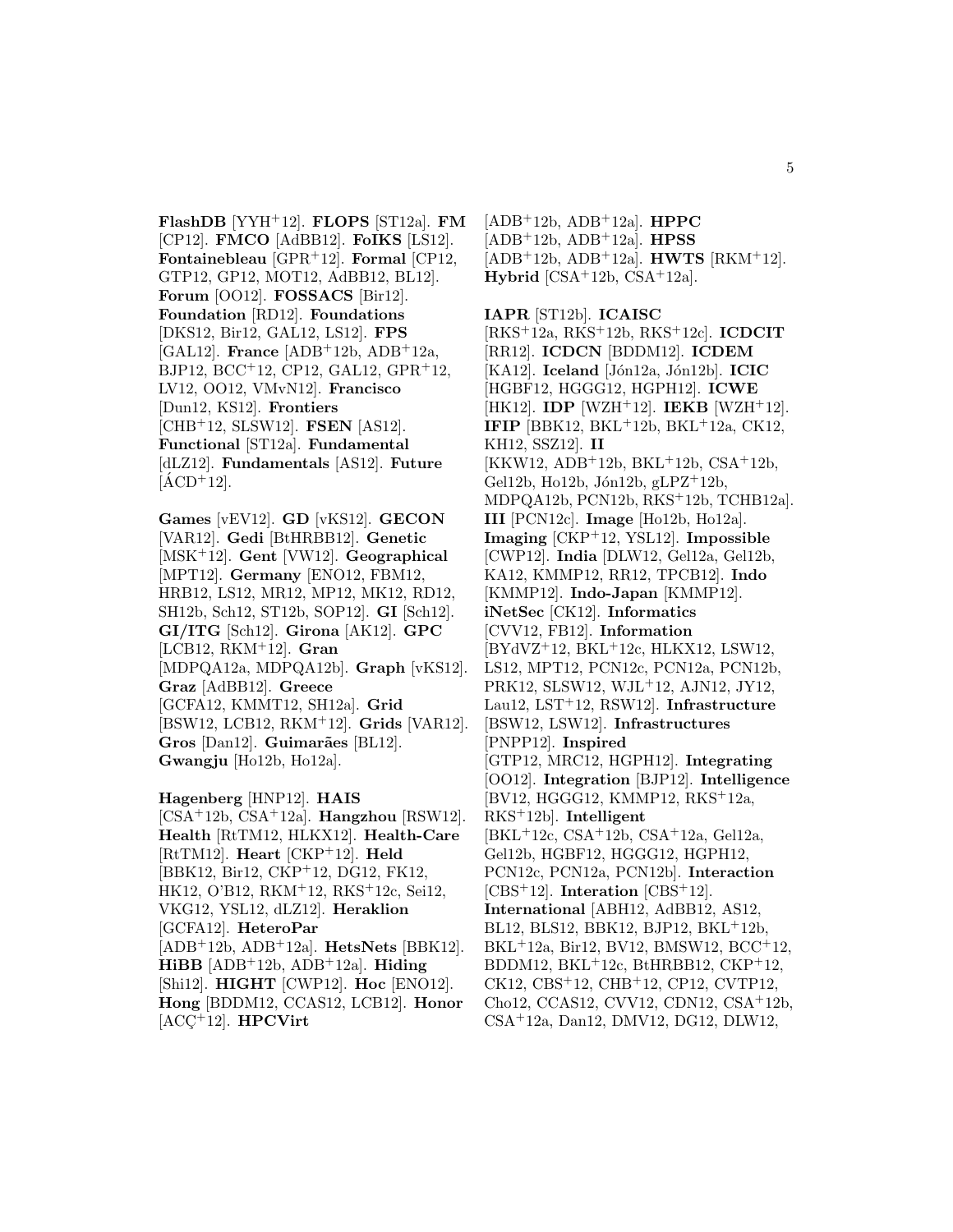DKN12, ENO12, FBM12, FK12, GANACBdCdV12, Gel12a, Gel12b, GPR<sup>+</sup>12, GP12, HLKX12, HRB12, HNP12, HGBF12, HGGG12, HGPH12, IS12, Jón12a, Jón12b, JMP12, JP12, JY12, KA12, KS12, KBC<sup>+</sup>12, KMMT12, KH12, KR12, LV12, gLPZ<sup>+</sup>12b, gLPZ<sup>+</sup>12a, LCB12, LST<sup>+</sup>12, LS12, MRC12, MPT12, MR12, MFG12, MN12, MV12, MOT12, MDPQA12a, MDPQA12b, MK12, MGSM12, O'B12, OO12, PRK12, PSD12, PJ12, RiN12, RR12, RKM<sup>+</sup>12, RD12, RZ12, RKS<sup>+</sup>12a, RKS<sup>+</sup>12b, RKS<sup>+</sup>12c, RSW12, SSVW12, SH12b, Sch12, SMH<sup>+</sup>12, ST12a, SA12]. **International** [SLSW12, SOP12, TR12, TCYZ12, TPCB12, VAR12, VMvN12, VSMS12, VMB<sup>+</sup>12, VW12, VKG12, WJL<sup>+</sup>12, WZH<sup>+</sup>12, YGE12, YSL12, YYH<sup>+</sup>12, dLZ12, vKS12]. **Internet**  $[ACD+12, KMMT12, RR12].$ **Interpretation** [KR12]. **Invited** [DKN12, SSVW12]. **IPCAT** [LST<sup>+</sup>12]. **IPEC** [MR12]. **IPM** [AS12]. **IR** [BYdVZ<sup>+</sup>12]. **Iran** [AS12]. **ISBRA** [BMSW12]. **ISCA** [VMvN12]. **Island** [JY12, MN12]. **Islet** [Dan12]. **ISO605** [HS12]. **ISPEC** [RSW12]. **Israel** [BtHRBB12, TCYZ12]. **Issue** [GTP12]. **Italy** [Cra12, MPT12, MN12, PH12]. **ITEMS** [YYH<sup>+</sup>12]. **ITMAS** [DHtM<sup>+</sup>12]. **IWSOS** [KH12]. **IX** [SSVW12]. **J** [ACC¸ <sup>+</sup>12]. **Jacques** [Nac12]. **January**

[BFG<sup>+</sup>12, BDDM12, JMP12, KR12, KMMP12, RZ12, SMH<sup>+</sup>12]. **Japan** [KMMP12, ST12a]. **JBI** [FN12]. **Jean** [Nac12]. **Jean-Jacques** [Nac12]. **Jeju** [JY12]. **Joint** [Bir12, BKL<sup>+</sup>12c, DG12, FK12, MP12, O'B12, Sei12, SLSW12, dLZ12]. **July** [ABH12, AK12, CVV12, HNP12, KA12, Mac12, MOT12, MK12, OO12, RtTM12, SA12, VW12]. **June** [BCC<sup>+</sup>12, BKL<sup>+</sup>12c, BtHRBB12, CK12, CVV12, HK12, Jón12a,

Jón12b, JP12, KMMT12, Mac12, MFG12,

TCHB12b, TCHB12a, VMvN12]. **June1** [BJP12].

**Kaiserslautern** [Sch12]. **Kaohsiung** [PCN12c, PCN12a, PCN12b]. **Key** [FBM12, PNPP12]. **Kiel** [LS12]. **Klagenfurt** [SMH<sup>+</sup>12]. **Knowledge** [HKW12, LS12, TCHB12b, TCHB12a, RtTM12]. **Knowledge-Centered** [HKW12]. **Kobe** [ST12a]. **Kolkata** [DLW12, KMMP12]. **Kong** [BDDM12, CCAS12, LCB12]. **Korea** [Ho12b, Ho12a, JY12, gLPZ<sup>+</sup>12b, gLPZ<sup>+</sup>12a, YYH<sup>+</sup>12]. **Kozen** [CS12]. **KR4HC** [RtTM12]. **Krakow** [SSZ12]. **Kuala** [TCHB12b, TCHB12a]. **Kunming**  $[SWJX12, WZH+12].$ 

**Language** [CVTP12, SA12, DMV12]. **Languages** [RZ12, SSVW12, Sei12]. **Large** [HKW12]. **Large-Scale** [HKW12]. **LASER** [MN12]. **LATA** [DMV12]. **Latent** [TCYZ12]. **LATIN** [FB12]. **Learning** [GVB12, SH12a, ST12b, VKG12]. **Lectures** [MN12]. **Lednice** [KBC<sup>+</sup>12]. **Lesn´a** [ABH12]. **Leuven** [GANACBdCdV12, PNPP12]. **Lightweight** [CWP12]. **Linear** [BW12]. **Linguistics** [Gel12a, Gel12b]. **Lithuania** [VMB<sup>+</sup>12]. **Logic** [ST12a, ACC<sup>+</sup>12, BV12, CS12]. **LPAR** [BV12]. **LPAR-18** [BV12]. **Lucerne** [CK12]. **Lucia** [DDS12, Dan12]. **Lumpur** [TCHB12b, TCHB12a]. **LVA** [TCYZ12]. **LVA/ICA** [TCYZ12].

**MABS** [VSMS12]. **Machine** [GVB12, KMMP12]. **M´alaga** [CAC<sup>+</sup>12, GVB12, HM12, MRC12, MSK<sup>+</sup>12]. **Malaysia** [TCHB12b, TCHB12a]. **Malo** [VMvN12]. **Management** [GANACBdCdV12, KA12, MFG12, SLSW12, WJL<sup>+</sup>12]. **March** [Bir12, BV12, CCAS12, CSA<sup>+</sup>12b, CSA<sup>+</sup>12a, Cra12, DDS12, Dan12, DMV12, DG12,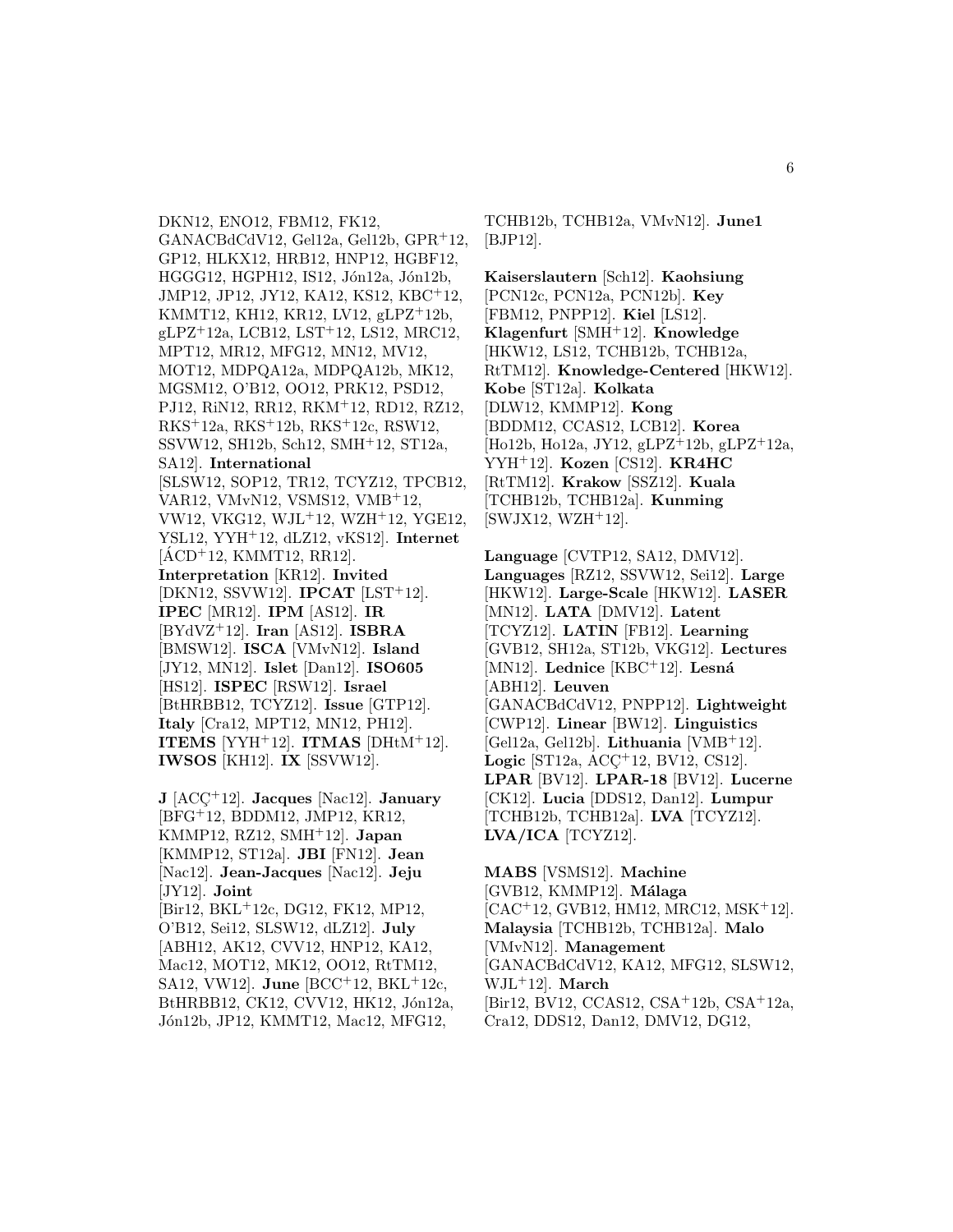Dun12, FK12, Gel12a, Gel12b, HRB12, KH12, LST<sup>+</sup>12, LS12, MP12, O'B12, PCN12c, PCN12a, PCN12b, PSD12, RD12, Sch12, Sei12, TR12, TCYZ12, dLZ12]. **Marek** [ACC<sup>+</sup>12]. **Mathematical** [ABH12, KBC<sup>+</sup>12]. **May** [ACL12, BBK12, BJP12, BKL<sup>+</sup>12b, BKL<sup>+</sup>12a, BMSW12, BtHRBB12, CBS<sup>+</sup>12, CHB<sup>+</sup>12, CDN12, DHtM<sup>+</sup>12, FBM12, GAL12, GCFA12, LCB12, PRK12, RKM<sup>+</sup>12, RKS<sup>+</sup>12a, RKS<sup>+</sup>12b, RKS<sup>+</sup>12c, SSVW12, SH12b, ST12a, SLSW12, TCHB12b, TCHB12a, VSMS12, VKG12]. **MBC** [WZH<sup>+</sup>12]. **MCBR** [MGSM12]. **MCBR-CDS** [MGSM12]. **MD** [YGE12]. **MDGS** [ADB<sup>+</sup>12b, ADB<sup>+</sup>12a]. **Measurement** [TR12, Sch12]. **Medical** [MGSM12]. **Medicine** [FN12]. **Membrane** [GPR<sup>+</sup>12]. **MEMICS** [KBC<sup>+</sup>12]. **Memorial** [CVV12]. **Mérida** [BV12]. **Methods** [AdBB12, BtHRBB12, CP12, GTP12, GP12, KBC<sup>+</sup>12]. **MICCAI** [CKP<sup>+</sup>12, MGSM12, YSL12]. **Mining** [CBS<sup>+</sup>12, CHB<sup>+</sup>12, GVB12, TCHB12b, TCHB12a]. **MITACS** [GAL12]. **Ml´yn** [BFG<sup>+</sup>12]. **MMB** [Sch12]. **MMCP** [ABH12]. **MMM** [SMH<sup>+</sup>12]. **Mobile** [ENO12]. **Model** [KR12]. **Modeling** [ABH12, AK12, OO12, SMH<sup>+</sup>12, YGE12]. **Modelling** [CKP<sup>+</sup>12, DKS12, Sch12]. **MODELS** [Kie12, ACL12, CKP<sup>+</sup>12, JDK12, LSW12, Kie12]. **Molecular** [Cho12]. **Monitoring** [PSD12]. **Multi** [CDN12, DLW12, VSMS12]. **Multi-Agent** [CDN12, DLW12]. **Multi-Agent-Based** [VSMS12]. **Multicore** [KKW12]. **Multidisciplinary** [vEV12]. **Multimedia** [SMH<sup>+</sup>12, Shi12]. **Munich** [HRB12]. **Music** [MRC12].

**Nantes** [BJP12]. **Naples** [MPT12]. **NASA** [GP12]. **National** [BSW12, Mac12]. **Nature** [GTP12]. **Nature-Inspired** [GTP12]. **Netherlands** [BLS12, KH12, vKS12]. **Nets**

[JDK12]. **Nets4Cars** [VMB<sup>+</sup>12]. **Nets4Cars/Nets4Trains** [VMB<sup>+</sup>12]. **Network** [CK12]. **NETWORKING** [BBK12, BKL<sup>+</sup>12b, BKL<sup>+</sup>12a, BDDM12, TPCB12, BBK12, BKL<sup>+</sup>12b, BKL<sup>+</sup>12a]. **Networks** [ENO12, PH12]. **NFM** [GP12]. **Nordic** [AJN12, Lau12]. **NordSec** [AJN12, Lau12]. **Norfolk** [GP12]. **Norms** [ACC<sup>+</sup>12]. **November** [AdBB12, DLW12, Ho12b, Ho12a, LV12]. **Novosibirsk** [CVV12]. **Numeric** [HNP12]. **NV** [PRK12].

**Objects** [AdBB12]. **Occasion** [ACC<sup>+</sup>12, CS12, DKN12, DKS12, Nac12]. **October** [AJN12, BL12, FN12, Kie12, KBC<sup>+</sup>12, Lau12, SSZ12]. **Online** [SOP12]. **Open** [CK12]. **Optimization** [BJP12, HM12]. **Organizing** [KH12]. **Other** [JDK12]. **Oulu** [RKM<sup>+</sup>12].

**PA** [JMP12, KR12, RZ12]. **Pacific** [Ho12b, Ho12a, SWJX12, TCHB12b, TCHB12a]. **Pacific-Asia** [TCHB12b, TCHB12a]. **PADL** [RZ12]. **PAKDD** [CHB<sup>+</sup>12, TCHB12b, TCHB12a]. **Palmas** [MDPQA12a, MDPQA12b]. **PAM** [TR12]. **Papers**  $[ADB+12b, ADB+12a, Jón12a,$ J´on12b, MDPQA12a, MDPQA12b, ABH12, AdBB12, AS12, AK12, AJN12, BL12, BCC<sup>+</sup>12, BKL<sup>+</sup>12c, BtHRBB12, CKP<sup>+</sup>12, CK12, CBS<sup>+</sup>12, CHB<sup>+</sup>12, CP12, CVV12, CDN12, DDS12, Dan12, DHtM<sup>+</sup>12, DLW12, DKN12, ENO12, FN12, GANACBdCdV12, GAL12, GCFA12, GPR<sup>+</sup>12, HK12, HNP12, HGBF12, HGGG12, HGPH12, IS12, JP12, JY12, KA12, KS12, Kie12, KBC<sup>+</sup>12, LV12, Lau12, Mac12, MR12, MFG12, MV12, MP12, MOT12, MK12, MGSM12, OO12, PNPP12, RKM<sup>+</sup>12, RtTM12, SSVW12, SH12a, ST12b, SA12, SOP12, SSZ12, TPCB12, VAR12, VMvN12, VSMS12, VW12, VKG12, WJL<sup>+</sup>12, YSL12, vKS12]. **Paphos** [HK12, VAR12]. **PARA**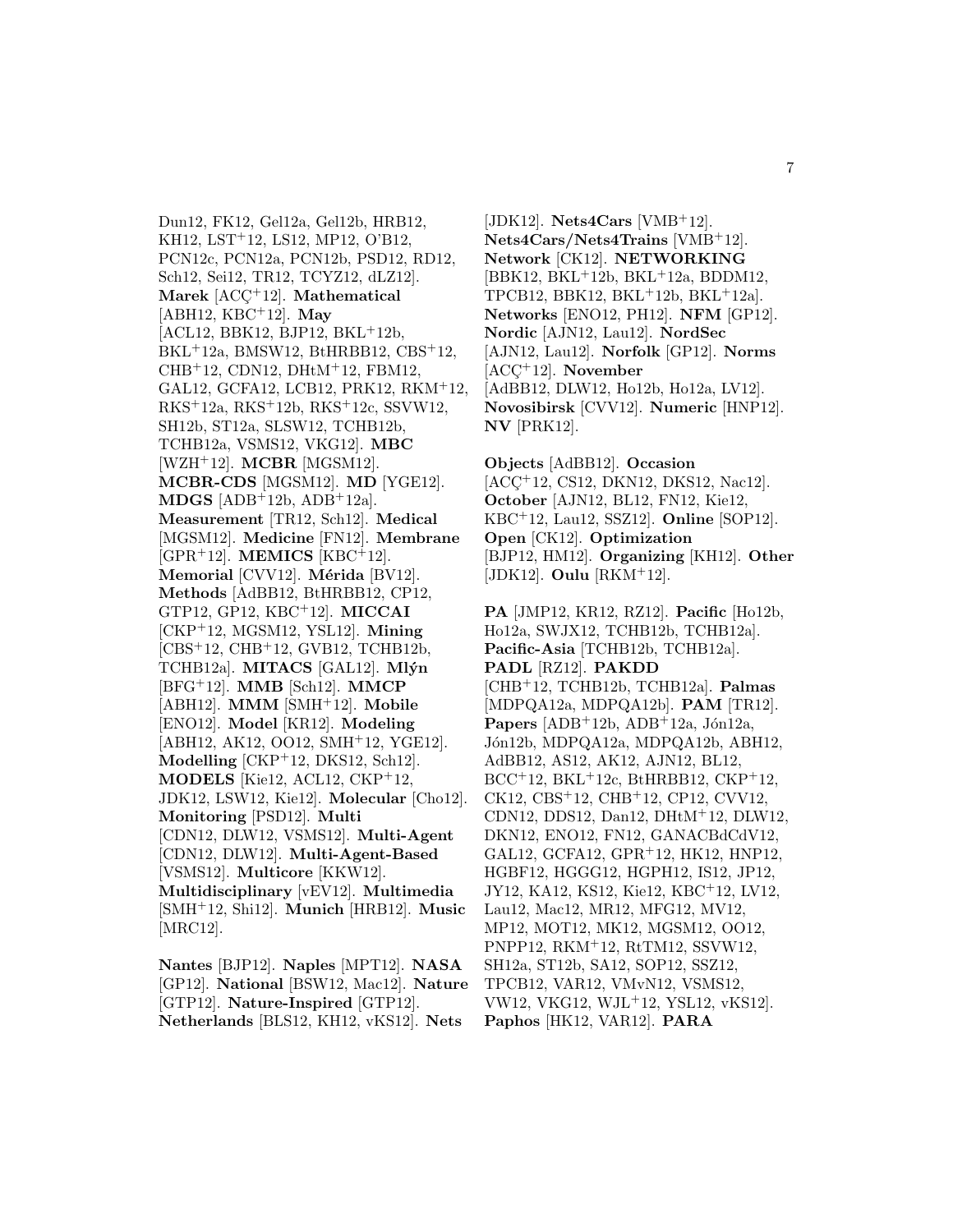[Jón12a, Jón12b]. **Paradigms** [KKW12]. **Parallel**  $[ADB+12b, ADB+12a, Jón12a,$ J´on12b, KKW12]. **Parameterized** [MR12]. **Paris** [GAL12, LV12]. **Park** [YGE12]. **Part**  $[ADB+12b, ADB+12a, BKL+12b, BKL+12a,$ Bir12, CSA<sup>+</sup>12b, CSA<sup>+</sup>12a, DG12, FK12, Gel12a, Gel12b, Ho12b, Ho12a, Jón12a, Jón12b, gLPZ<sup>+</sup>12b, gLPZ<sup>+</sup>12a, MDPQA12a, MDPQA12b, O'B12, PCN12c, PCN12a, PCN12b, RKS<sup>+</sup>12a, RKS<sup>+</sup>12b, Sei12, TCHB12b, TCHB12a, dLZ12]. **Partially** [ST12b]. **Passive** [TR12]. **ICA** [TCYZ12]. **ITG** [Sch12]. **Nets4Trains** [VMB<sup>+</sup>12]. **Wireless** [KMMT12]. **Perception** [KMMP12]. **PerMIn** [KMMP12]. **Personalized** [FN12]. **Perspectives** [CVV12]. **Peru** [FB12]. **Pervasive** [LCB12, RKM<sup>+</sup>12]. **Petri** [JDK12]. **Philadelphia** [JMP12, KR12, RZ12]. **Physics** [DKN12]. **PKC** [FBM12]. **PL** [BSW12]. **Poland** [BKL<sup>+</sup>12c, RKS<sup>+</sup>12a, RKS<sup>+</sup>12b, RKS<sup>+</sup>12c, SSZ12]. **Portugal** [BL12, CVTP12, SA12]. **Portuguese** [CVTP12]. **POST** [DG12]. **Practical** [RZ12]. **Practice** [BFG<sup>+</sup>12, Bir12, DG12, DLW12, FBM12, FK12, GAL12, O'B12, PRK12, RSW12, Sei12, dLZ12]. **Prague** [BBK12, BKL<sup>+</sup>12b, BKL<sup>+</sup>12a]. **Prediction** [YGE12]. **PRIMA** [DLW12]. **Principles** [DG12, DLW12]. **Privacy** [GANACBdCdV12, JP12]. **Problems** [BJP12, CK12]. **Proceedings** [BKL<sup>+</sup>12b, BKL<sup>+</sup>12a, CSA<sup>+</sup>12b, CSA<sup>+</sup>12a, Gel12a, Gel12b, Ho12b, Ho12a, gLPZ<sup>+</sup>12b, gLPZ<sup>+</sup>12a, PCN12c, PCN12a, PCN12b, RKS<sup>+</sup>12a, RKS<sup>+</sup>12b, TCHB12b, TCHB12a, ACL12, BYdVZ<sup>+</sup>12, BLS12, BBK12, BJP12, BFG<sup>+</sup>12, Bir12, BV12, BMSW12, BDDM12, CVTP12, CAC<sup>+</sup>12, Cho12, CCAS12, Cra12, DMV12, DG12, Dun12, FB12, FBM12, FK12, GVB12, GP12, HM12, HLKX12, HRB12, JMP12, KMMT12, KH12, KR12, KMMP12, LCB12, LST<sup>+</sup>12, LS12, MRC12, MPT12, MSK<sup>+</sup>12, O'B12, PRK12, PSD12,

PH12, PJ12, RiN12, RR12, RD12, RZ12, RKS<sup>+</sup>12c, RSW12, SH12b, Sch12, SMH<sup>+</sup>12, ST12a, Sei12, SWJX12, SLSW12, TR12, TCYZ12, VMB<sup>+</sup>12, WZH<sup>+</sup>12, YGE12, YYH<sup>+</sup>12, dLZ12]. **Processing** [ADB<sup>+</sup>12b, ADB<sup>+</sup>12a, CVTP12, Gel12a, Gel12b, LST<sup>+</sup>12]. **Program** [CS12]. Programming [BJP12, BV12, MSK<sup>+</sup>12, ST12a, Sei12, CDN12, Sei12]. **Programs** [ACC<sup>+</sup>12]. **ProMAS** [CDN12]. **Promises**  $[ACD+12]$ . **ProPer**  $[ADB+12b, ADB+12a]$ . **PROPOR** [CVTP12]. **Protection** [LSW12]. **PSI** [CVV12]. **PSIVT** [Ho12b, Ho12a]. **PSL** [ST12b]. **Public** [FBM12, FBM12, PNPP12].

**Quality** [RD12]. **Quisquater** [Nac12].

**RC** [VW12]. **Reality**  $[\text{ACD}^+12]$ . **Reasoning** [BV12]. **Recognition** [IS12]. **RECOMB** [Cho12]. **Reconfigurable** [CCAS12]. **RED** [LV12]. **Reduced** [BW12]. **REFSQ** [RD12]. **Reinforcement** [SH12a]. **Reports** [Kie12]. **Representation** [RtTM12]. **Republic** [BBK12, BKL<sup>+</sup>12b,  $BKL+12a$ ,  $BFG+12$ ,  $KBC+12$ . **Requirements** [RD12]. **Research** [BYdVZ<sup>+</sup>12, BMSW12, PRK12, Cho12]. **Resilience** [ADB<sup>+</sup>12b, ADB<sup>+</sup>12a]. **Resource** [LV12]. **Results** [HS12]. **Retrieval** [BYdVZ<sup>+</sup>12, MGSM12]. **Reversible** [VW12]. **Revised**  $[ABH12, AdBB12, ADB<sup>+</sup>12b, ADB<sup>+</sup>12a,$ AS12, AK12, AJN12, BL12, BCC<sup>+</sup>12, BKL<sup>+</sup>12c, BtHRBB12, CKP<sup>+</sup>12, CK12, CBS<sup>+</sup>12, CHB<sup>+</sup>12, CP12, CVV12, CDN12, DDS12, Dan12, DHtM<sup>+</sup>12, DLW12, DKN12, ENO12, FN12, GANACBdCdV12, GAL12, GCFA12, GPR<sup>+</sup>12, HK12, HNP12, HGBF12, HGGG12, HGPH12, IS12, Jón12a, Jón12b, JP12, JY12, KA12, KS12, Kie12, KBC<sup>+</sup>12, LV12, Lau12, Mac12, MR12, MFG12, MN12, MV12, MP12, MOT12, MDPQA12a, MDPQA12b, MK12, MGSM12, OO12,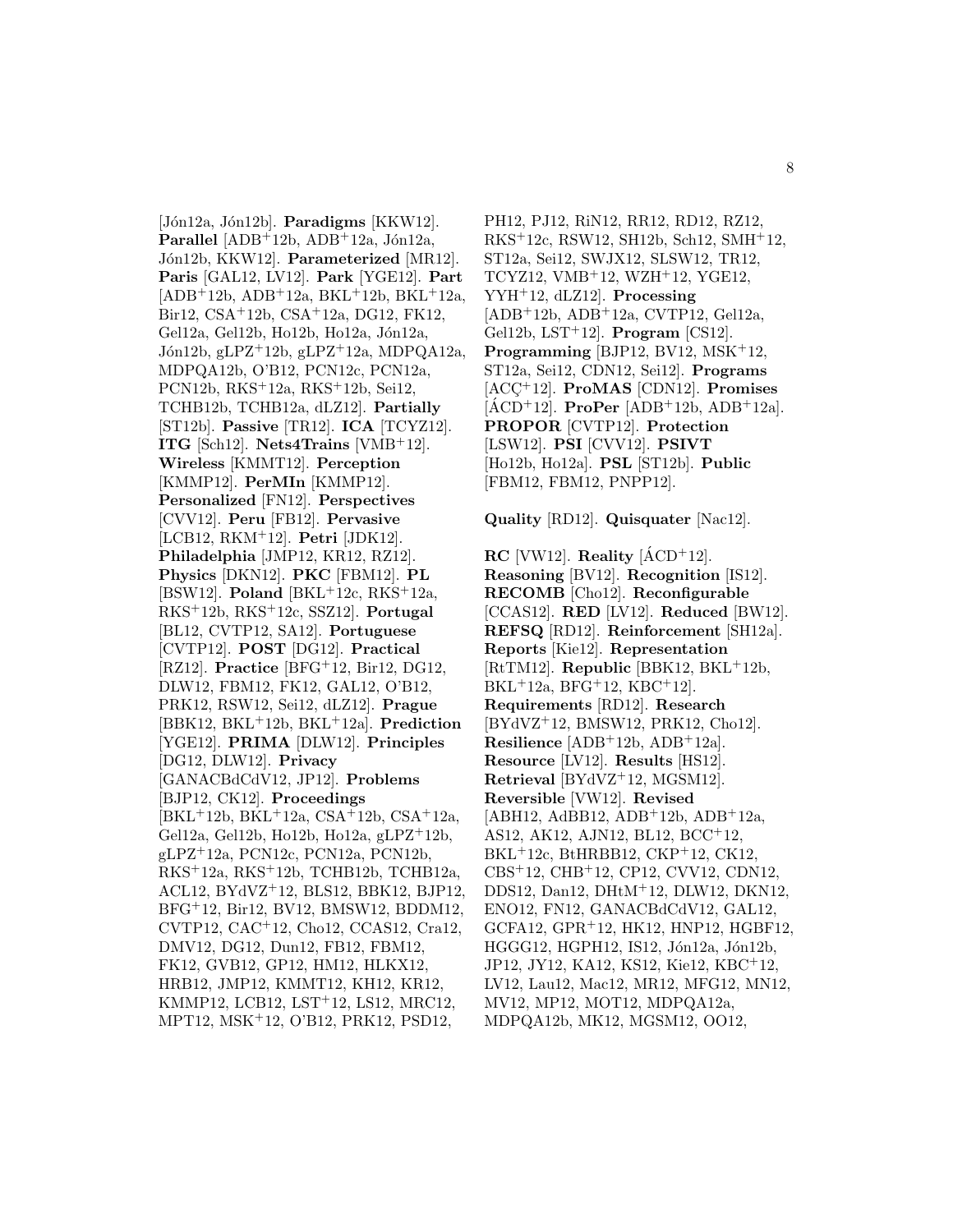PNPP12, RKM<sup>+</sup>12, RtTM12, SSVW12, SH12a, ST12b, SA12, SOP12, SSZ12, TPCB12, VAR12, VMvN12, VSMS12, VW12, VKG12, WJL<sup>+</sup>12, YSL12, vKS12]. **Reykjavík** [Jón12a, Jón12b]. **RFID.** [JP12]. **RFIDSec** [JP12]. **Rim** [Ho12b, Ho12a]. **RLCPS** [DDS12]. **Rodney** [DDS12]. **RSA** [Dun12]. **Runtime** [KS12]. **Russia** [CVV12]. **RV** [KS12].

**S** [DKN12]. **S3E** [RKM<sup>+</sup>12]. **Saarbr¨ucken** [ENO12, MR12, MP12, SOP12]. **SAC** [MV12]. **Saint** [VMvN12]. **Saint-Malo** [VMvN12]. **Salamanca** [CSA<sup>+</sup>12b, CSA<sup>+</sup>12a]. **San** [Dun12, KS12]. **Santorini** [KMMT12]. **SBP** [YGE12]. **Scale** [HKW12, BtHRBB12]. **Schools** [MN12]. **Science** [ABH12, BFG<sup>+</sup>12, Bir12, DKN12, GTP12, HLKX12, KBC<sup>+</sup>12, PRK12]. **Scientific** [BSW12, Jón12a, Jón12b]. **SDL** [OO12, OO12]. **Second** [CKP<sup>+</sup>12, KA12, KS12, MGSM12]. **Secure** [AJN12, BLS12, Lau12, SH12b]. **Security** [AJN12, CK12, DDS12, Dan12, DG12, GANACBdCdV12, GAL12, JP12, JY12, Lau12, Mac12, MP12, Nac12, RSW12, Shi12, TPCB12, BKL<sup>+</sup>12c, MFG12]. **Selected** [ABH12, ADB<sup>+</sup>12b, ADB<sup>+</sup>12a, AS12, AK12, AJN12, BL12, BCC<sup>+</sup>12, BKL<sup>+</sup>12c, BtHRBB12, CKP<sup>+</sup>12, CK12, CBS<sup>+</sup>12, CHB<sup>+</sup>12, CP12, CVV12, CDN12, DDS12, Dan12, DHtM<sup>+</sup>12, DLW12, DKN12, ENO12, FN12, GANACBdCdV12, GAL12, GCFA12, GPR<sup>+</sup>12, HS12, HK12, HNP12, HGBF12, HGGG12, HGPH12, IS12, Jón12a, Jón12b, JP12, JY12, KA12, KS12, Kie12, KBC<sup>+</sup>12, LV12, Lau12, Mac12, MR12, MFG12, MV12, MP12, MOT12, MDPQA12a, MDPQA12b, MK12, MGSM12, PNPP12, RKM<sup>+</sup>12, RtTM12, SSVW12, SH12a, ST12b, SA12, SOP12, SSZ12, TPCB12, VAR12, VMvN12, VSMS12, VKG12, WJL<sup>+</sup>12, YSL12, vKS12, MV12]. **Self** [KH12]. **Self-Organizing**

[KH12]. **Semantic** [GCFA12]. **Semantics** [CS12]. **SenDe** [WZH<sup>+</sup>12]. **Sensor** [ENO12, PH12]. **Separation** [TCYZ12]. **September** [ADB<sup>+</sup>12b, ADB<sup>+</sup>12a, CKP<sup>+</sup>12, CP12, ENO12, GANACBdCdV12, IS12, KS12, MR12, MGSM12, PNPP12, SH12a, ST12b, SOP12, WJL<sup>+</sup>12, YSL12, vKS12]. **Sergot** [ACC<sup>+</sup>12]. **Services** [CP12, PNPP12, VAR12]. **SET** [SSZ12]. **SETOP** [GANACBdCdV12]. **Shenzhen** [CHB<sup>+</sup>12]. **Sicily** [Cra12]. **SIDE** [RKS<sup>+</sup>12c, SH12b]. **Side-Channel** [SH12b]. **Signal** [TCYZ12]. **SIIS** [BKL<sup>+</sup>12c]. **SIM** [YYH<sup>+</sup>12]. **Simulation** [VSMS12]. **SLE** [SA12]. **Slovakia** [ABH12]. **Slovenia** [RtTM12]. **SNA** [WJL<sup>+</sup>12]. **SNSM** [YYH<sup>+</sup>12]. **Social** [vEV12, YGE12]. **SOFSEM** [BFG<sup>+</sup>12]. **Soft** [RKS<sup>+</sup>12a, RKS<sup>+</sup>12b]. **Software** [AS12, BL12, BLS12, Bir12, DG12, FK12, JMP12, Kie12, MN12, O'B12, OO12, RD12, Sei12, SSZ12, dLZ12, vEV12, SA12]. **Sound** [MRC12]. **South** [Ho12b, Ho12a, gLPZ<sup>+</sup>12b, gLPZ<sup>+</sup>12a, YYH<sup>+</sup>12]. **Space** [BtHRBB12]. **Spain** [AK12, BYdVZ<sup>+</sup>12, CAC<sup>+</sup>12, Cho12, CSA<sup>+</sup>12b, CSA<sup>+</sup>12a, DMV12, FN12, GVB12, HM12, MRC12, MOT12, MSK<sup>+</sup>12, MDPQA12a, MDPQA12b]. **Spanish** [FN12]. **Special** [GTP12]. **Spindleruv** [BFG<sup>+</sup>12]. **Spontaneous** [GANACBdCdV12]. **SSVM** [BtHRBB12]. **St** [DDS12, Dan12]. **STACOM**  $[CKP+12]$ . **Stará**  $[ABH12]$ . **Statistical** [CKP<sup>+</sup>12]. **STM** [MFG12]. **Structures** [Bir12]. **Summer** [MN12]. **Supervised** [ST12b]. **Support** [MGSM12]. **Surathkal** [TPCB12]. **Surfaces** [BCC<sup>+</sup>12]. **Swarm** [RKS<sup>+</sup>12c]. **Switzerland** [CK12]. **Symposia** [Kie12, RKS<sup>+</sup>12c]. **Symposium** [AdBB12, BLS12, BMSW12, CCAS12, ENO12, FB12, FN12, GP12, HK12, Ho12b, Ho12a, LS12, MPT12, MR12, RZ12, ST12a, Sei12, vKS12]. **System** [OO12]. **Systems** [AJN12, BLS12, BKL<sup>+</sup>12c, CVV12, CDN12,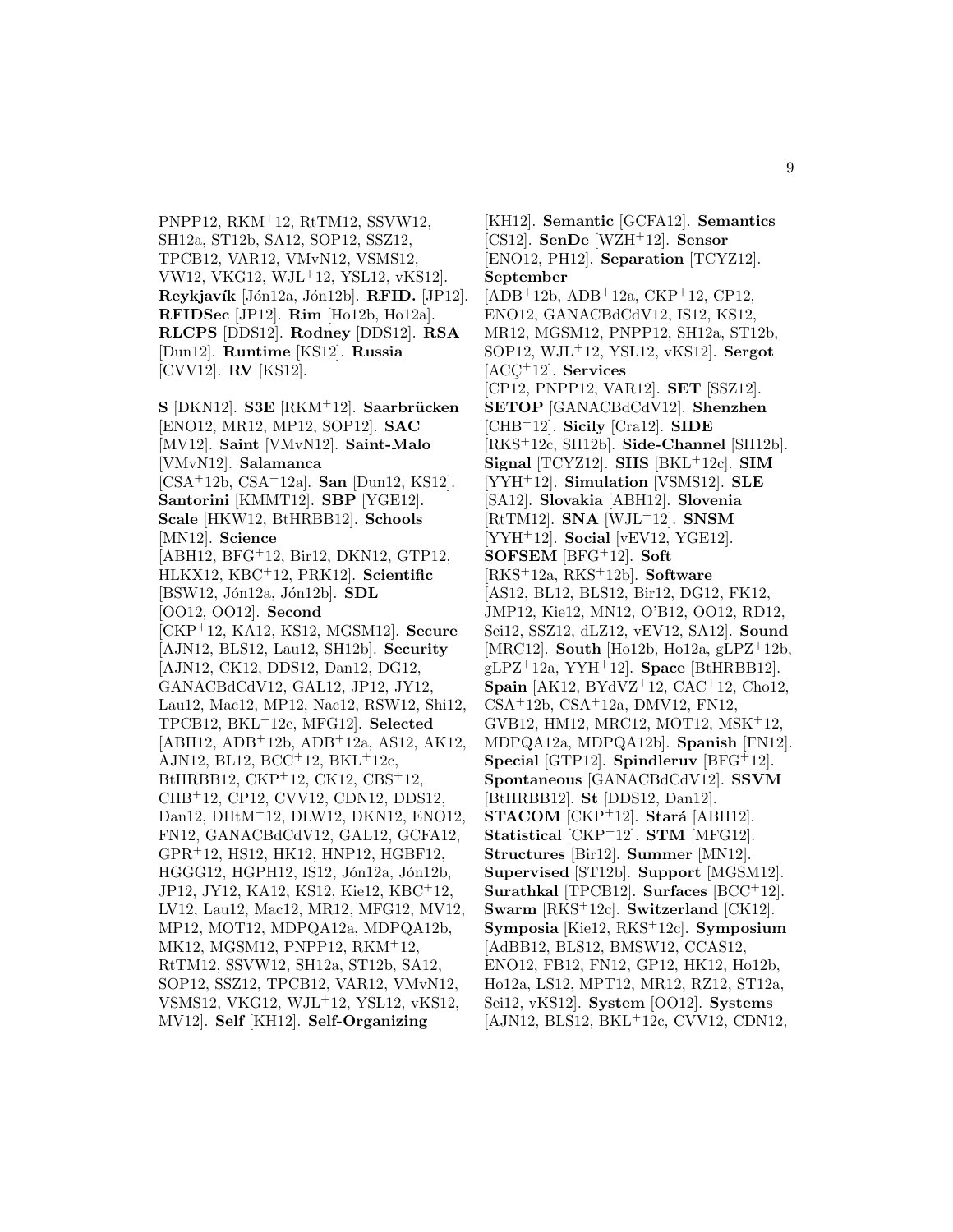$CSA<sup>+</sup>12b$ ,  $CSA<sup>+</sup>12a$ , DLW12, ENO12, FK12, HKW12, HRB12, KH12, Lau12,  $gLPZ^+12b$ ,  $gLPZ^+12a$ , LS12, MPT12, MDPQA12a, MDPQA12b, PCN12c, PCN12a, PCN12b, PRK12, Sch12, Sei12, VAR12, YYH<sup>+</sup>12, GTP12].

**TACAS** [FK12]. **TAFA** [MOT12]. **Taipei** [CBS<sup>+</sup>12, DHtM<sup>+</sup>12, SSVW12, VSMS12, VKG12]. **Taiwan** [CBS<sup>+</sup>12, DHtM<sup>+</sup>12, PCN12c, PCN12a, PCN12b, SSVW12, VSMS12, VKG12]. **Tallinn** [Bir12, DG12, FK12, Lau12, O'B12, Sei12, dLZ12]. **TAMC** [ACL12]. **Taormina** [Cra12]. **TC** [BBK12, BKL<sup>+</sup>12b, BKL<sup>+</sup>12a, KH12, SSZ12]. **TC3** [ST12b]. **TCC** [Cra12]. **TEA** [CWP12]. **Technical** [BSW12]. **Techniques** [BJP12, MK12, PJ12, SSZ12]. **Technologies** [KKW12, SSVW12, SWJX12, VMB<sup>+</sup>12, WZH<sup>+</sup>12]. **Technology** [AJN12, DHtM<sup>+</sup>12, Ho12b, Ho12a, Lau12, RR12]. **Tehran** [AS12]. **Tel** [TCYZ12, HS12]. **Telecommunication** [HS12]. **Text** [Gel12a, Gel12b]. **Thalheim** [DKS12]. **Theoretical** [DKN12, DKS12, FB12]. **Theorie** [MOT12]. **Theories** [HGGG12, JMP12]. **Theory** [BFG<sup>+</sup>12, Bir12, Cra12, DMV12, DG12, FBM12, FK12, MDPQA12a, MDPQA12b, Nac12, O'B12, PRK12, PJ12, Sei12, dLZ12, ACL12, Cra12, MP12]. **Third** [BtHRBB12, LV12, SH12b, VW12, YSL12]. **Tiruchirappalli** [KA12]. **Tissues** [LST<sup>+</sup>12]. **TMA** [PSD12]. **Tolerance** [Sch12]. **Tools** [CCAS12, JMP12, FK12]. **Topics** [Dun12]. **Toronto** [CKP<sup>+</sup>12, CDN12, MV12, MGSM12, YSL12]. **Torremolinos** [FN12]. **TOSCA** [MP12]. **Toulouse** [OO12]. **Track** [Dun12]. **Traffic** [PSD12]. **Transactions** [GTP12, HKW12, JDK12, PCM<sup>+</sup>12, Shi12]. **Trends** [BFG<sup>+</sup>12, HK12, MK12]. **Trento** [PH12]. **Trust** [DG12, MFG12]. **Tutorial**

[MN12]. **Tutorials** [HK12]. **TX** [BMSW12].

**UCHPC** [ADB<sup>+</sup>12b, ADB<sup>+</sup>12a]. **UK** [LST<sup>+</sup>12, Mac12, PJ12]. **Ulm** [ST12b]. **UMAP** [AK12]. **USA** [BMSW12, Dun12, GP12, JMP12, JP12, KS12, KR12, PRK12, RZ12, YGE12]. **User** [AK12].

**V** [HKW12, JDK12]. **VA** [GP12]. **Variable** [TCYZ12]. **Variational** [BtHRBB12]. **Vegas** [PRK12]. **Vehicles** [VMB<sup>+</sup>12]. **Venezuela** [BV12]. **Verification** [KS12, MN12, KR12]. **Verified** [JMP12]. **VHPC** [ADB<sup>+</sup>12b, ADB<sup>+</sup>12a]. **Video** [Ho12b, Ho12a]. **Vienna** [PSD12, TR12]. **VII** [PCM<sup>+</sup>12, Shi12]. **Vilnius** [VMB<sup>+</sup>12]. **Vision** [BtHRBB12]. **VMCAI** [KR12]. **VSTTE** [JMP12].

**W2GIS** [MPT12]. **WADT** [MK12]. **WAIM** [WJL<sup>+</sup>12]. **WALCOM** [RiN12, RiN12]. **WAOA** [SOP12]. **Warsaw**  $[BKL+12c]$ . **Web** [GCFA12, CP12, HK12, MPT12, SWJX12, WJL<sup>+</sup>12, WZH<sup>+</sup>12]. **Web-Age** [WJL<sup>+</sup>12]. **WECSR** [DDS12]. **WEED** [VMvN12]. **Wellington** [Kie12]. **WG** [CK12]. **WGIM** [WJL<sup>+</sup>12]. **WIOSCA** [VMvN12]. **Wired** [KMMT12]. **Wired/ Wireless** [KMMT12]. **Wireless** [ENO12, MPT12, PH12]. **WISA** [JY12]. **Working** [RD12]. **Workshop** [BL12, CKP<sup>+</sup>12, CK12, CBS<sup>+</sup>12, CP12, CDN12, DKN12, GANACBdCdV12, GAL12, IS12, JP12, JY12, KBC<sup>+</sup>12, KH12, LV12, MFG12, MV12, MP12, MOT12, MK12, MGSM12, PSD12, PNPP12, RiN12, RtTM12, SSVW12, SH12a, SH12b, ST12b, SOP12, VAR12, VSMS12, VMB<sup>+</sup>12, VW12, VKG12, YSL12]. **Workshops** [ADB<sup>+</sup>12b, ADB<sup>+</sup>12a, AK12, BBK12, CHB<sup>+</sup>12, DDS12, DHtM<sup>+</sup>12, GCFA12, HK12, Kie12, RKM<sup>+</sup>12, VMvN12, WJL<sup>+</sup>12, WZH<sup>+</sup>12, YYH<sup>+</sup>12]. **WS** [CP12]. **WS-FM** [CP12]. **WTCS** [DKN12]. **Wuhan**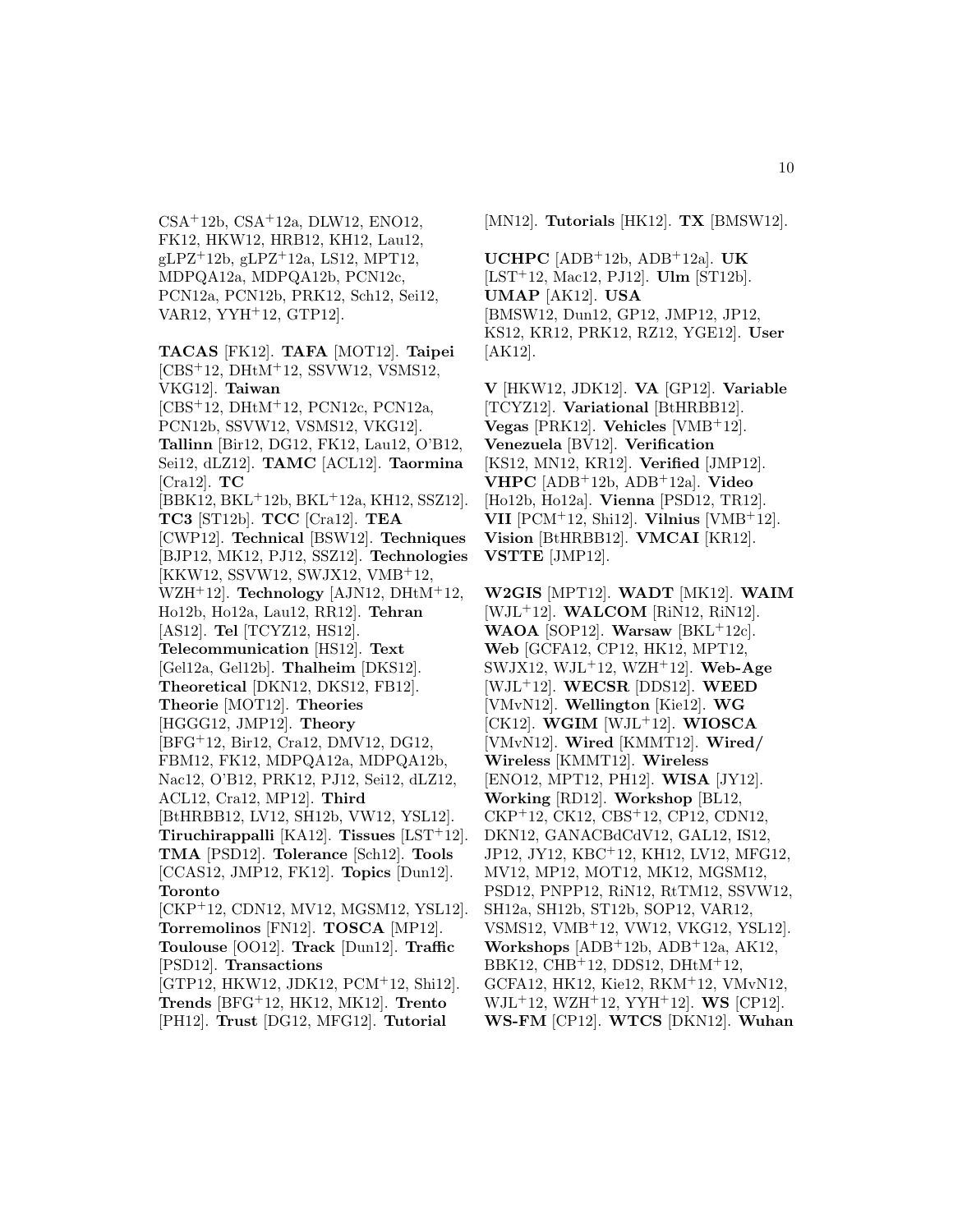[WJL<sup>+</sup>12]. **WWIC** [KMMT12].

**XII** [VSMS12]. **XMLDM** [WJL<sup>+</sup>12]. **XTEA** [CWP12]. **XV** [GTP12].

**Zakopane** [RKS<sup>+</sup>12a, RKS<sup>+</sup>12b, RKS<sup>+</sup>12c]. **Zealand** [DKN12, Kie12]. **Zero** [BW12]. **Zero-Correlation** [BW12]. **Zhengzhou** [HGBF12, HGGG12, HGPH12].

## **References**

#### **Adam:2012:MMC**

[ABH12] Gheorghe Adam, Ján Busa, and Michal Hnatic, editors. Mathematical Modeling and Computational Science: International Conference,  $MMCP$  2011, Stará Lesná, Slovakia, July  $\mu$ – 8, Revised Selected Papers, volume 7125 of Lecture Notes in Computer Science. Springer-Verlag Inc., New York, NY, USA, 2012. CO-DEN LNCSD9. ISBN 3- 642-28211-3. ISSN 0302- 9743 (print), 1611-3349 (electronic). URL http: //www.springerlink. com/content/978-3-642- 28211-9.

#### **Artikis:2012:LPN**

[ACC<sup>+</sup>12] Alexander Artikis, Robert [ACL12] Craven, Nihan Kesim Ciçekli, Babak Sadighi, and Kostas Stathis, editors. Logic Programs, Norms and Action: Essays in Honor of Marek

J. Sergot on the Occasion of His 60th Birthday, volume 7360 of Lecture Notes in Computer Science. Springer-Verlag Inc., New York, NY, USA, 2012. CO-DEN LNCSD9. ISBN 3-642-29413-8. ISSN 0302-9743 (print), 1611- 3349 (electronic). ???? pp. URL http://www. springerlink.com/content/ 978-3-642-29413-6.

## **Alvarez:2012:FIF**

 $[\text{ÁCD}^+12]$  Federico Álvarez, Frances Cleary, Petros Daras, John Domingue, Alex Galis, and et al, editors. The Future Internet: Future Internet Assembly 2012: From Promises to Reality, volume 7281 of Lecture Notes in Computer Science. Springer-Verlag Inc., New York, NY, USA, 2012. CO-DEN LNCSD9. ISBN 3-642-30240-8. ISSN 0302-9743 (print), 1611- 3349 (electronic). ???? pp. URL http://www. springerlink.com/content/ 978-3-642-30240-4.

**Agrawal:2012:TAM**

Manindra Agrawal, S. Barry Cooper, and Angsheng Li, editors. Theory and Applications of Models of Computation: 9th Annual Conference, TAMC 2012, Beijing, China,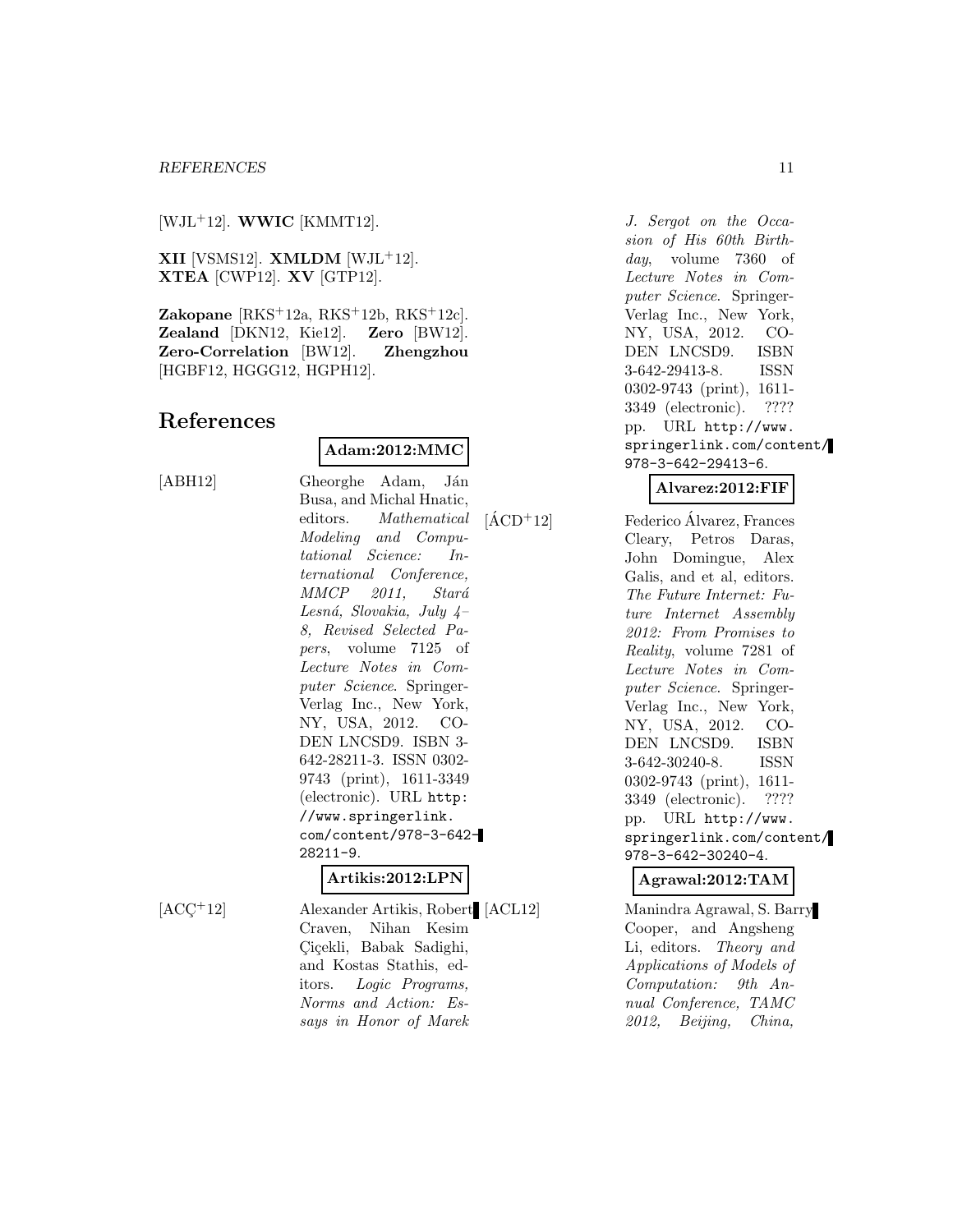#### *REFERENCES* 12

May 16–21. Proceedings, volume 7287 of Lecture Notes in Computer Science. Springer-Verlag Inc., New York, NY, USA, 2012. CODEN LNCSD9. ISBN 3-642- 29951-2. ISSN 0302- 9743 (print), 1611-3349 (electronic). URL http: //www.springerlink. com/content/978-3-642- 29951-3.

## **Alexander:2012:EPPb**

[ADB<sup>+</sup>12a] Michael Alexander, Pasqua D'Ambra, Adam Belloum, George Bosilca, Mario Cannataro, and et al, editors. Euro-Par 2011: Parallel Processing Workshops: CCPI, CGWS, HeteroPar, HiBB, HPCVirt, HPPC, HPSS, MDGS, ProPer, Resilience, UCHPC, VHPC, Bordeaux, France, August 29 — September 2, 2011, Revised Selected Papers, Part I, volume 7155 of Lecture Notes in Computer Science. Springer-Verlag Inc., New York, NY, USA, 2012. CODEN LNCSD9. ISBN 3-642- 29736-6. ISSN 0302- 9743 (print), 1611-3349 (electronic). URL http: //www.springerlink. com/content/978-3-642- 29736-6.

#### **Alexander:2012:EPPa**

[ADB<sup>+</sup>12b] Michael Alexander, Pasqua D'Ambra, Adam Belloum, George Bosilca, Mario Cannataro, and et al, editors. Euro-Par 2011: Parallel Processing Workshops: CCPI, CGWS, HeteroPar, HiBB, HPCVirt, HPPC, HPSS, MDGS, ProPer, Resilience, UCHPC, VHPC, Bordeaux, France, August 29 — September 2, 2011, Revised Selected Papers, Part II, volume 7156 of Lecture Notes in Computer Science. Springer-Verlag Inc., New York, NY, USA, 2012. CODEN LNCSD9. ISBN 3-642- 29739-0. ISSN 0302- 9743 (print), 1611-3349 (electronic). URL http: //www.springerlink. com/content/978-3-642- 29739-7.

## **Aichernig:2012:FMC**

[AdBB12] Bernhard K. Aichernig, Frank S. de Boer, and Marcello M. Bonsangue, editors. Formal Methods for Components and Objects: 9th International Symposium, FMCO 2010, Graz, Austria, November 29 — December 1, 2010. Revised Papers, volume 6957 of Lecture Notes in Computer Science. Springer-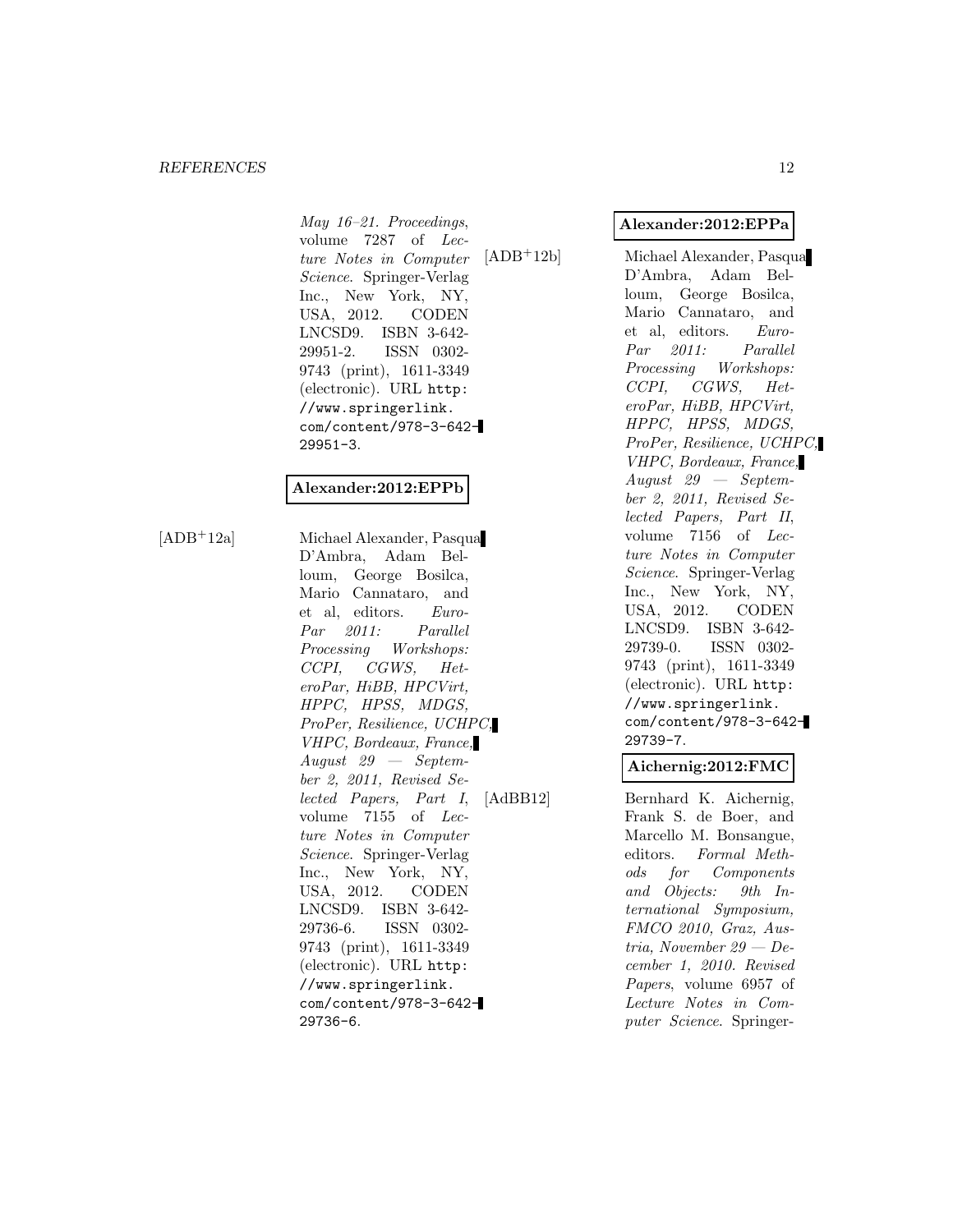Verlag Inc., New York, NY, USA, 2012. CO-DEN LNCSD9. ISBN 3- 642-25270-2. ISSN 0302- 9743 (print), 1611-3349 (electronic). URL http: //www.springerlink. com/content/978-3-642- 25270-9.

## **Aura:2012:IST**

[AJN12] Tuomas Aura, Kimmo Järvinen, and Kaisa Nyberg, editors. Information Security Technology for Applications: 15th Nordic Conference on Secure IT Systems, NordSec 2010, Espoo, Finland, October 27– 29, Revised Selected Papers, volume 7127 of Lecture Notes in Computer Science. Springer-Verlag Inc., New York, NY, USA, 2012. CO-DEN LNCSD9. ISBN 3- 642-27936-8. ISSN 0302- 9743 (print), 1611-3349 (electronic). URL http: //www.springerlink. com/content/978-3-642- 27936-2.

## **Ardissono:2012:AUM**

[AK12] Liliana Ardissono and Tsvi Kuflik, editors. Advances in User Modeling: UMAP 2011 Workshops, Girona, Spain, July 11– 15, Revised Selected Papers, volume 7138 of Lecture Notes in Computer Science. Springer-

Verlag Inc., New York, NY, USA, 2012. CO-DEN LNCSD9. ISBN 3- 642-28508-2. ISSN 0302- 9743 (print), 1611-3349 (electronic). URL http: //www.springerlink. com/content/978-3-642- 28508-0.

#### **Arbab:2012:FSE**

[AS12] Farhad Arbab and Marjan Sirjani, editors. Fundamentals of Software Engineering: 4th IPM International Conference, FSEN 2011, Tehran, Iran, April 20– 22, Revised Selected Papers, volume 7141 of Lecture Notes in Computer Science. Springer-Verlag Inc., New York, NY, USA, 2012. CO-DEN LNCSD9. ISBN 3- 642-29319-0. ISSN 0302- 9743 (print), 1611-3349 (electronic). URL http: //www.springerlink. com/content/978-3-642- 29319-1.

#### **Becvar:2012:NWI**

[BBK12] Zdenek Becvar, Robert Bestak, and Lukas Kencl, editors. NETWORK-ING 2012 Workshops: International IFIP TC 6 Workshops, ETICS, HetsNets, and CompNets, Held at NETWORKING 2012, Prague, Czech Republic, May 25, 2012. Proceedings, volume 7291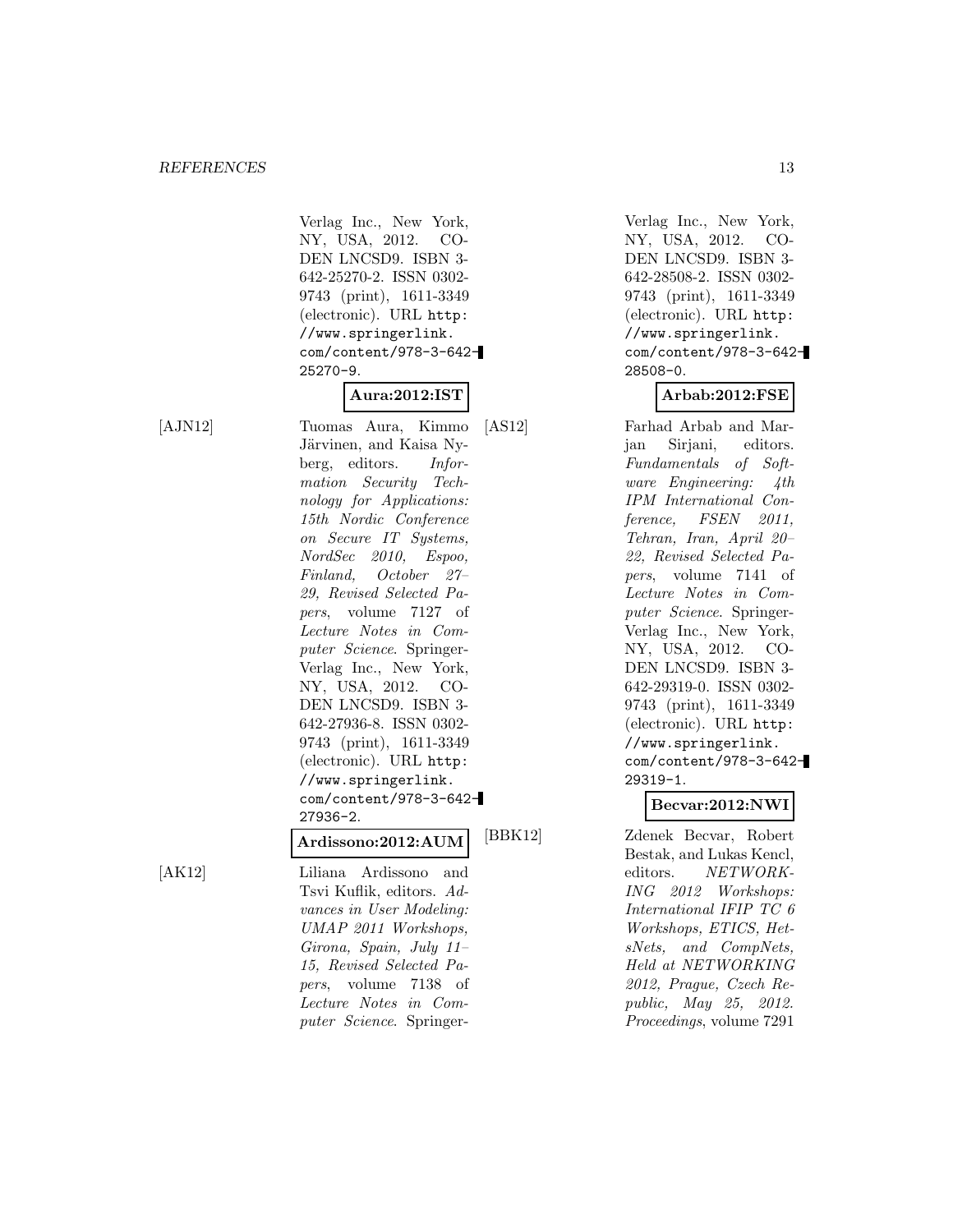of Lecture Notes in Computer Science. Springer-Verlag Inc., New York, NY, USA, 2012. CO-DEN LNCSD9. ISBN 3- 642-30038-3. ISSN 0302- 9743 (print), 1611-3349 (electronic). URL http: //www.springerlink. com/content/978-3-642- 30038-7.

#### **Boissonnat:2012:CSI**

[BCC<sup>+</sup>12] Jean-Daniel Boissonnat, Patrick Chenin, Albert Cohen, Christian Gout, Tom Lyche, and et al, editors. Curves and Surfaces: 7th International Conference, Avignon, France, June  $24 - 30$ , 2010, Revised Selected Papers, volume 6920 of Lecture Notes in Computer Science. Springer-Verlag Inc., New York, NY, USA, 2012. CO-DEN LNCSD9. ISBN 3- 642-27412-9. ISSN 0302- 9743 (print), 1611-3349 (electronic). URL http: //www.springerlink. com/content/978-3-642- 27412-1.

#### **Bononi:2012:DCN**

[BDDM12] Luciano Bononi, Ajoy K. Datta, Stéphane Devismes, and Archan Misra, editors. Distributed Computing and Networking: 13th International Conference, ICDCN 2012, Hong

Kong, China, January 3–6. Proceedings, volume 7129 of Lecture Notes in Computer Science. Springer-Verlag Inc., New York, NY, USA, 2012. CODEN LNCSD9. ISBN 3-642- 25958-8. ISSN 0302- 9743 (print), 1611-3349 (electronic). URL http: //www.springerlink. com/content/978-3-642- 25958-6.

## **Bielikova:2012:STP**

[BFG<sup>+</sup>12] Mária Bieliková, Gerhard Friedrich, Georg Gottlob, Stefan Katzenbeisser, and György Turán, editors. SOF-SEM 2012: Theory and Practice of Computer Science: 38th Conference on Current Trends in Theory and Practice of Computer Science, Spindleruv Mlýn, Czech Republic, January 21–27. Proceedings, volume 7147 of Lecture Notes in Computer Science. Springer-Verlag Inc., New York, NY, USA, 2012. CO-DEN LNCSD9. ISBN 3- 642-27659-8. ISSN 0302- 9743 (print), 1611-3349 (electronic). URL http: //www.springerlink. com/content/978-3-642- 27659-0.

#### **Birkedal:2012:FSS**

[Bir12] Lars Birkedal, editor.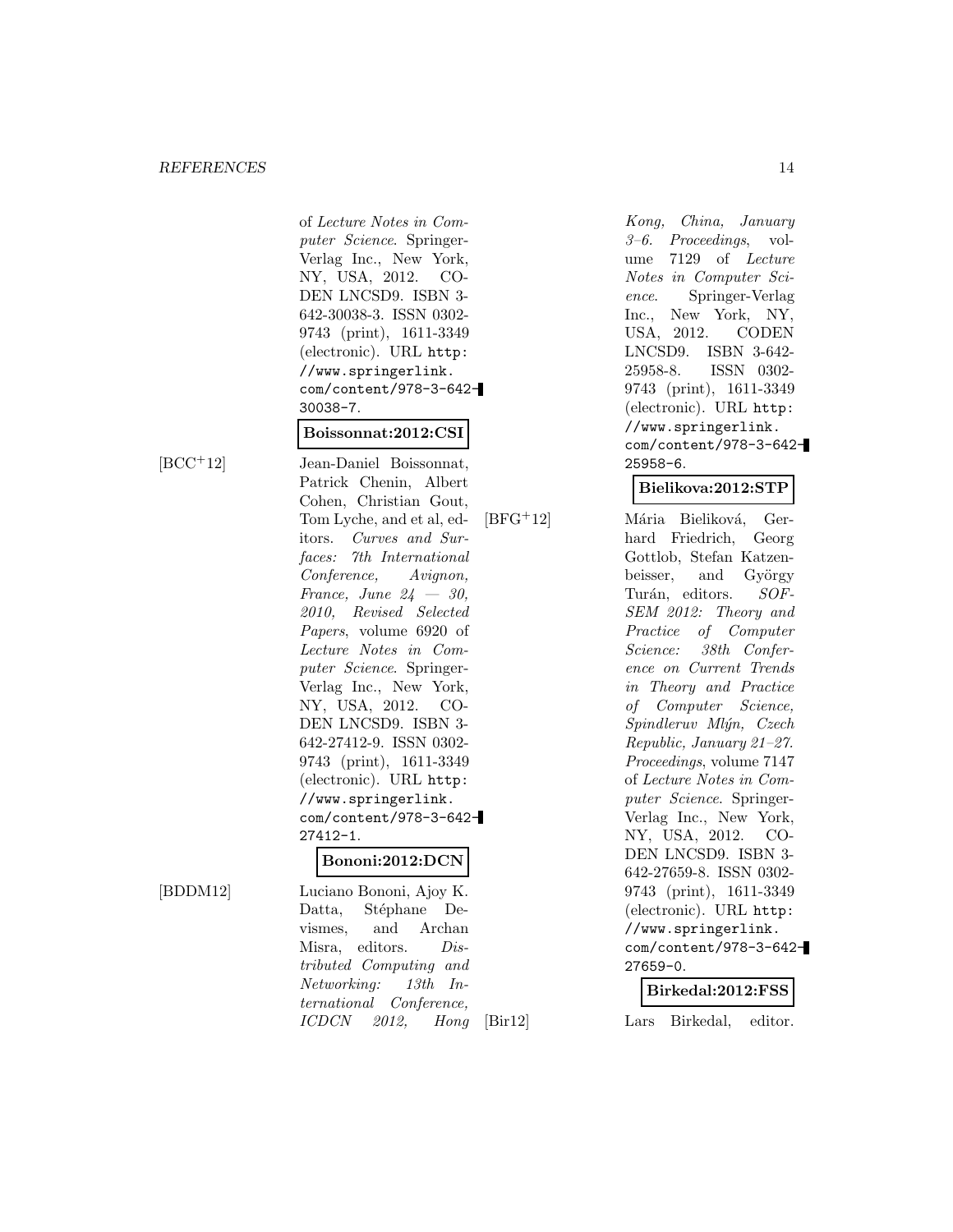Foundations of Software Science and Computational Structures: 15th International Conference, FOSSACS 2012, Held as Part of the European Joint Conferences on Theory and Practice of Software, ETAPS 2012, Tallinn, Estonia, March 24 — April 1, 2012. Proceedings, volume 7213 of Lecture Notes in Computer Science. Springer-Verlag Inc., New York, NY, USA, 2012. CO-DEN LNCSD9. ISBN 3- 642-28728-X. ISSN 0302- 9743 (print), 1611-3349 (electronic). URL http: //www.springerlink. com/content/978-3-642- 28728-2.

#### **Beldiceanu:2012:IAT**

[BJP12] Nicolas Beldiceanu, Narendra Jussien, and Eric ´ Pinson, editors. Integration of AI and OR Techniques in Contraint Programming for Combinatorial Optimization Problems: 9th International Conference, CPAIOR 2012, Nantes, France,  $May 28 - June1, 2012.$ Proceedings, volume 7298 of Lecture Notes in Computer Science. Springer-Verlag Inc., New York, NY, USA, 2012. CO-DEN LNCSD9. ISBN 3- 642-29827-3. ISSN 0302-

9743 (print), 1611-3349 (electronic). URL http: //www.springerlink. com/content/978-3-642- 29827-1.

#### **Bestak:2012:NIIb**

[BKL<sup>+</sup>12a] Robert Bestak, Lukas Kencl, Li Erran Li, Joerg Widmer, and Hao Yin, editors. NET-WORKING 2012: 11th International IFIP TC 6 Networking Conference, Prague, Czech Republic, May 21–25, Proceedings, Part I, volume 7289 of Lecture Notes in Computer Science. Springer-Verlag Inc., New York, NY, USA, 2012. CO-DEN LNCSD9. ISBN 3- 642-30044-8. ISSN 0302- 9743 (print), 1611-3349 (electronic). URL http: //www.springerlink. com/content/978-3-642- 30044-8.

#### **Bestak:2012:NIIa**

[BKL<sup>+</sup>12b] Robert Bestak, Lukas Kencl, Li Erran Li, Joerg Widmer, and Hao Yin, editors. NET-WORKING 2012: 11th International IFIP TC 6 Networking Conference, Prague, Czech Republic, May 21–25, Proceedings, Part II, volume 7290 of Lecture Notes in Computer Science. Springer-Verlag Inc., New York, NY, USA, 2012. CO-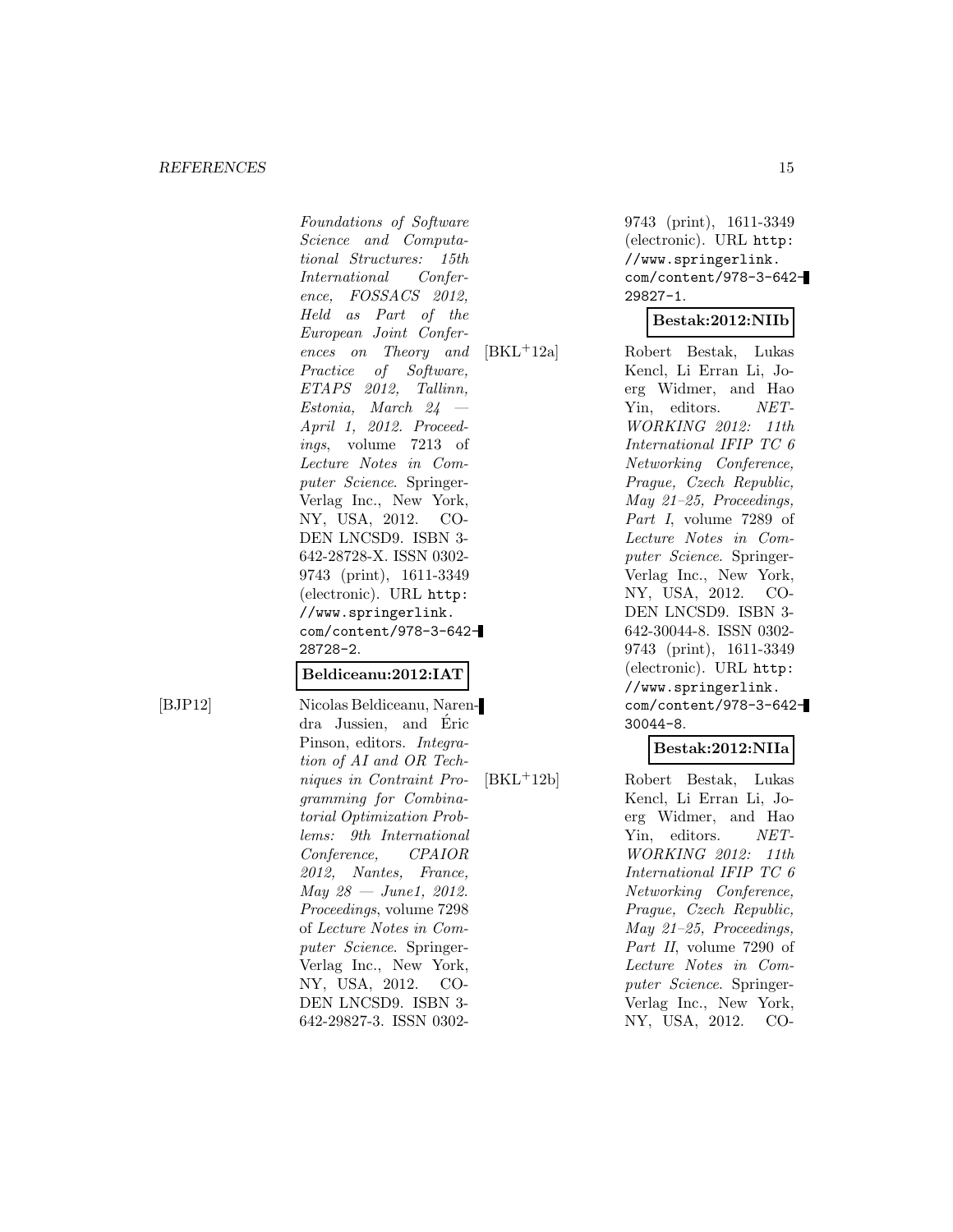DEN LNCSD9. ISBN 3- 642-30053-7. ISSN 0302- 9743 (print), 1611-3349 (electronic). URL http: //www.springerlink. com/content/978-3-642- 30053-0.

#### **Bouvry:2012:SII**

[BKL<sup>+</sup>12c] Pascal Bouvry, Mieczyslaw A. Klopotek, Franck Leprévost, Malgorzata Marciniak, Agnieszka Mykowiecka, and et al, editors. Security and Intelligent Information Systems: International Joint Conferences, SIIS 2011, Warsaw, Poland, June 13–14, Revised Selected Papers, volume 7053 of Lecture Notes in Computer Science. Springer-Verlag Inc., New York, NY, USA, 2012. CODEN LNCSD9. ISBN 3-642- 25260-5. ISSN 0302- 9743 (print), 1611-3349 (electronic). URL http: //www.springerlink. com/content/978-3-642- 25260-0.

#### **Barbosa:2012:FAC**

[BL12] Luís Soares Barbosa and Markus Lumpe, editors. Formal Aspects of Component Software: 7th International Workshop, FACS 2010, Guimarães, Portugal, October 14– 16, Revised Selected Papers, volume 6921 of

Lecture Notes in Computer Science. Springer-Verlag Inc., New York, NY, USA, 2012. CO-DEN LNCSD9. ISBN 3- 642-27268-1. ISSN 0302- 9743 (print), 1611-3349 (electronic). URL http: //www.springerlink. com/content/978-3-642- 27268-4.

#### **Barthe:2012:ESS**

[BLS12] Gilles Barthe, Benjamin Livshits, and Riccardo Scandariato, editors. Engineering Secure Software and Systems: 4th International Symposium, ESSoS 2012, Eindhoven, The Netherlands, February, 16–17. Proceedings, volume 7159 of Lecture Notes in Computer Science. Springer-Verlag Inc., New York, NY, USA, 2012. CO-DEN LNCSD9. ISBN 3- 642-28165-6. ISSN 0302- 9743 (print), 1611-3349 (electronic). URL http: //www.springerlink. com/content/978-3-642- 28165-5.

#### **Bleris:2012:BRA**

[BMSW12] Leonidas Bleris, Ion Mandoiu, Russell Schwartz, and Jianxin Wang, editors. Bioinformatics Research and Applications: 8th International Symposium, IS-BRA 2012, Dallas, TX,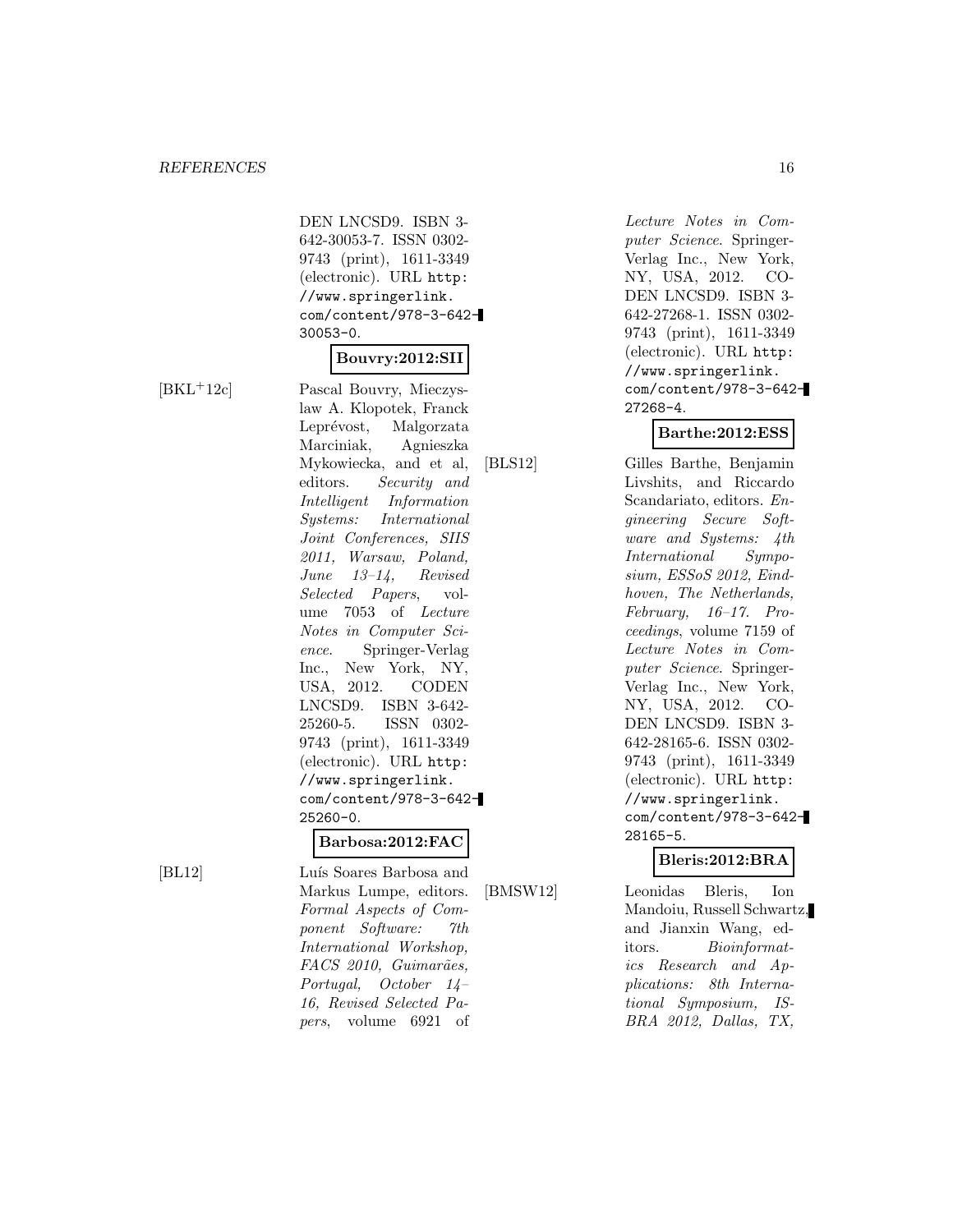#### *REFERENCES* 17

USA, May 21–23. Proceedings, volume 7292 of Lecture Notes in Computer Science. Springer-Verlag Inc., New York, NY, USA, 2012. CO-DEN LNCSD9. ISBN 3- 642-30190-8. ISSN 0302- 9743 (print), 1611-3349 (electronic). URL http: //www.springerlink. com/content/978-3-642- 30190-2.

## **Bubak:2012:BND**

[BSW12] Marian Bubak, Tomasz Szepieniec, and Kazimierz Wiatr, editors. Building a National Distributed e-Infrastructure-PL-Grid: Scientific and Technical Achievements, volume 7136 of Lecture Notes in Computer Science. Springer-Verlag Inc., New York, NY, USA, 2012. CO-DEN LNCSD9. ISBN 3-642-28266-0. ISSN 0302-9743 (print), 1611- 3349 (electronic). ???? pp. URL http://www. springerlink.com/content/ 978-3-642-28266-9.

#### **Bruckstein:2012:SSV**

[BtHRBB12] Alfred M. Bruckstein, Bart M. ter Haar Romeny, Alexander M. Bronstein, and Michael M. Bronstein, editors. Scale Space and Variational Methods in Computer Vision: Third Interna-

tional Conference, SSVM 2011, Ein-Gedi, Israel,  $May \quad 29 \quad - \quad June \quad 2$ 2011, Revised Selected Papers, volume 6667 of Lecture Notes in Computer Science. Springer-Verlag Inc., New York, NY, USA, 2012. CO-DEN LNCSD9. ISBN 3- 642-24784-9. ISSN 0302- 9743 (print), 1611-3349 (electronic). URL http: //www.springerlink. com/content/978-3-642- 24784-2.

## **Bjorner:2012:LPA**

[BV12] Nikolaj Bjørner and Andrei Voronkov, editors. Logic for Programming, Artificial Intelligence, and Reasoning: 18th International Conference, LPAR-18, Mérida, Venezuela, March 11–15. Proceedings, volume 7180 of Lecture Notes in Computer Science. Springer-Verlag Inc., New York, NY, USA, 2012. CO-DEN LNCSD9. ISBN 3- 642-28716-6. ISSN 0302- 9743 (print), 1611-3349 (electronic). URL http: //www.springerlink. com/content/978-3-642- 28716-9.

**Bogdanov:2012:ZCL**

[BW12] Andrey Bogdanov and Meiqin Wang. Zerocorrelation linear cryptanalysis with reduced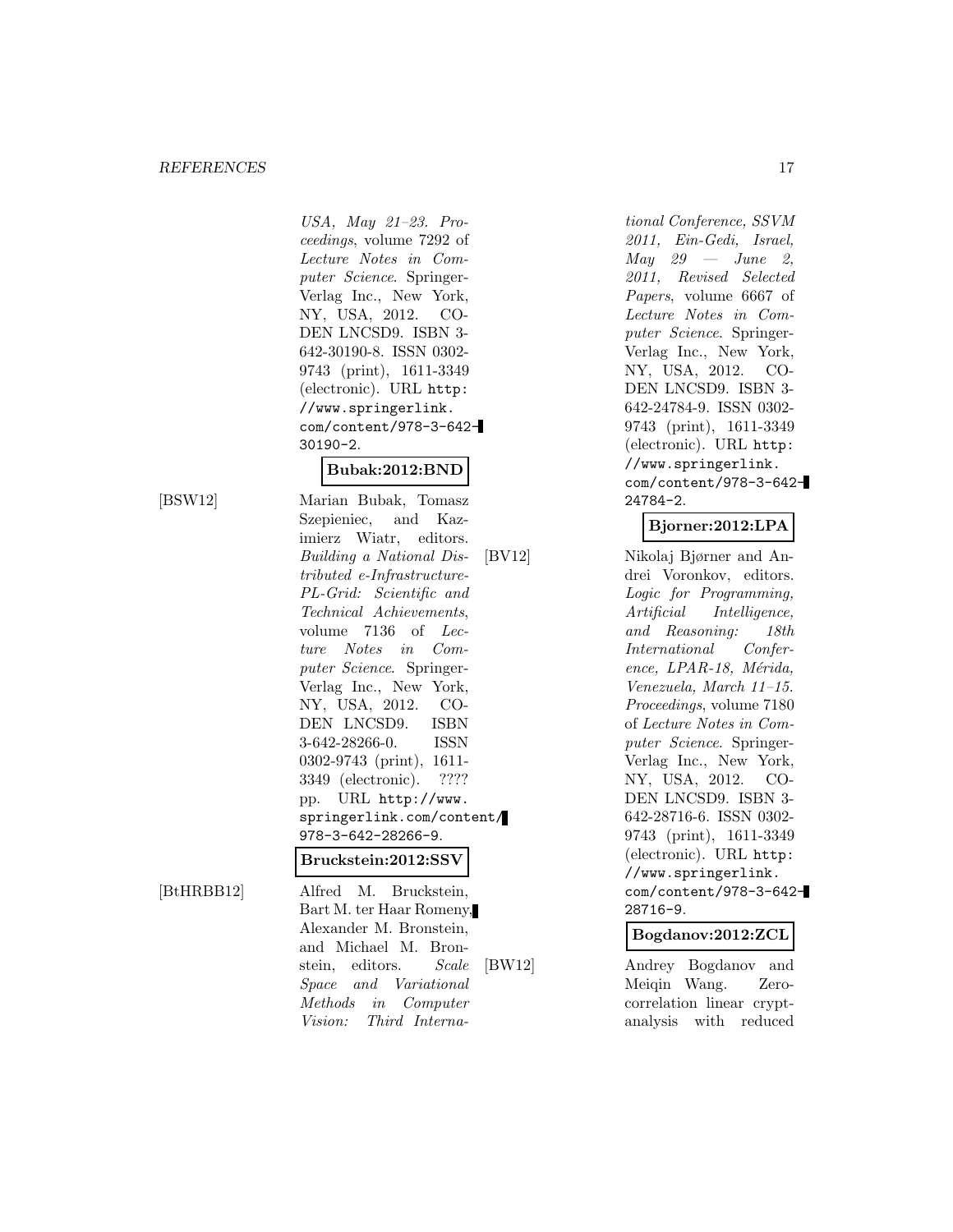data complexity. Lecture Notes in Computer Science, 7549:29–48, 2012.

#### **Baeza-Yates:2012:AIR**

[BYdVZ<sup>+</sup>12] Ricardo Baeza-Yates, Arjen P. de Vries, Hugo Zaragoza, B. Barla Cambazoglu, Vanessa Murdock, and et al, editors. Advances in Information Retrieval: 34th European Conference on IR Research, ECIR 2012, Barcelona, Spain, April 1–5. Proceedings, volume 7224 of Lecture Notes in Computer Science. Springer-Verlag Inc., New York, NY, USA, 2012. CO-DEN LNCSD9. ISBN 3- 642-28996-7. ISSN 0302- 9743 (print), 1611-3349 (electronic). URL http: //www.springerlink. com/content/978-3-642- 28996-5.

#### **Chio:2012:AEC**

dros Agapitos, Stefano Cagnoni, Carlos Cotta, Francisco Fernández de Vega, and et al, editors. Applications of Evolutionary Computation: EvoApplications 2012: EvoCOM-NET, EvoCOMPLEX, EvoFIN, EvoGAMES, EvoHOT, EvoIASP, EvoNUM, EvoPAR, EvoRISK, EvoS-

TIM, and EvoSTOC, M´alaga, Spain, April

[CAC<sup>+</sup>12] Cecilia Di Chio, Alexan-

11–13, Proceedings, volume 7248 of Lecture Notes in Computer Science. Springer-Verlag Inc., New York, NY, USA, 2012. CODEN LNCSD9. ISBN 3-642- 29177-5. ISSN 0302- 9743 (print), 1611-3349 (electronic). URL http: //www.springerlink. com/content/978-3-642- 29177-7.

## **Cao:2012:ADM**

[CBS<sup>+</sup>12] Longbing Cao, Ana L. C. Bazzan, Andreas L. Symeonidis, Vladimir I. Gorodetsky, Gerhard Weiss, and et al, editors. Agents and Data Mining Interaction: 7th International Workshop on Agents and Data Mining Interation, ADMI 2011, Taipei, Taiwan, May 2– 6, Revised Selected Papers, volume 7103 of Lecture Notes in Computer Science. Springer-Verlag Inc., New York, NY, USA, 2012. CO-DEN LNCSD9. ISBN 3- 642-27608-3. ISSN 0302- 9743 (print), 1611-3349 (electronic). URL http: //www.springerlink. com/content/978-3-642- 27608-8.

## **Choy:2012:RCA**

Oliver C. S. Choy, Ray C. C. Cheung, Peter Athanas, and Kentaro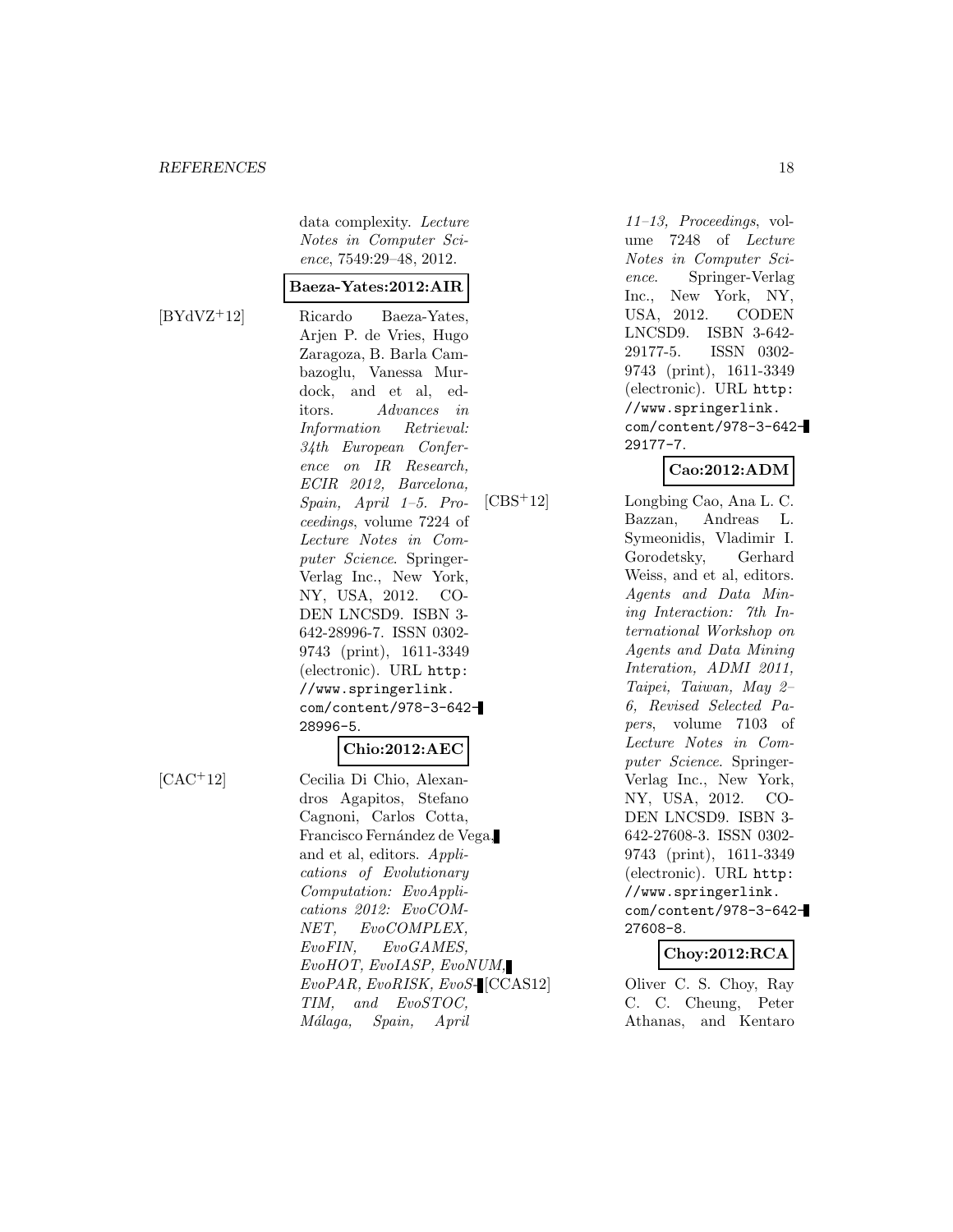Sano, editors. Reconfigurable Computing: Architectures, Tools and Applications: 8th International Symposium, ARC 2012, Hong Kong, China, March 19–23. Proceedings, volume 7199 of Lecture Notes in Computer Science. Springer-Verlag Inc., New York, NY, USA, 2012. CO-DEN LNCSD9. ISBN 3- 642-28364-0. ISSN 0302- 9743 (print), 1611-3349 (electronic). URL http: //www.springerlink. com/content/978-3-642- 28364-2.

## **Collier:2012:PMA**

[CDN12] Rem Collier, Jürgen Dix, and Peter Novák, editors. Programming Multi-Agent Systems: 8th International Workshop, ProMAS 2010, Toronto, ON, Canada, May 11, 2010. Revised Selected Papers, volume 6599 of Lecture Notes in Computer Science. Springer-Verlag Inc., New York, NY, USA, 2012. CODEN LNCSD9. ISBN 3-642- 28938-X. ISSN 0302- 9743 (print), 1611-3349 (electronic). URL http: //www.springerlink. com/content/978-3-642- 28938-5.

[CHB<sup>+</sup>12] Longbing Cao, Joshua Zhexue Huang, James Bailey, Yun Sing Koh, and Jun Luo, editors. New Frontiers in Applied Data Mining: PAKDD 2011 International Workshops, Shenzhen, China, May 24–27, Revised Selected Papers, volume 7104 of Lecture Notes in Computer Science. Springer-Verlag Inc., New York, NY, USA, 2012. CO-DEN LNCSD9. ISBN 3- 642-28319-5. ISSN 0302- 9743 (print), 1611-3349 (electronic). URL http: //www.springerlink. com/content/978-3-642- 28319-2.

**Cao:2012:NFA**

## **Chor:2012:RCM**

[Cho12] Benny Chor, editor. Research in Computational Molecular Biology: 16th Annual International Conference, RE-COMB 2012, Barcelona, Spain, April 21–24. Proceedings, volume 7262 of Lecture Notes in Computer Science. Springer-Verlag Inc., New York, NY, USA, 2012. CO-DEN LNCSD9. ISBN 3- 642-29626-2. ISSN 0302- 9743 (print), 1611-3349 (electronic). URL http: //www.springerlink.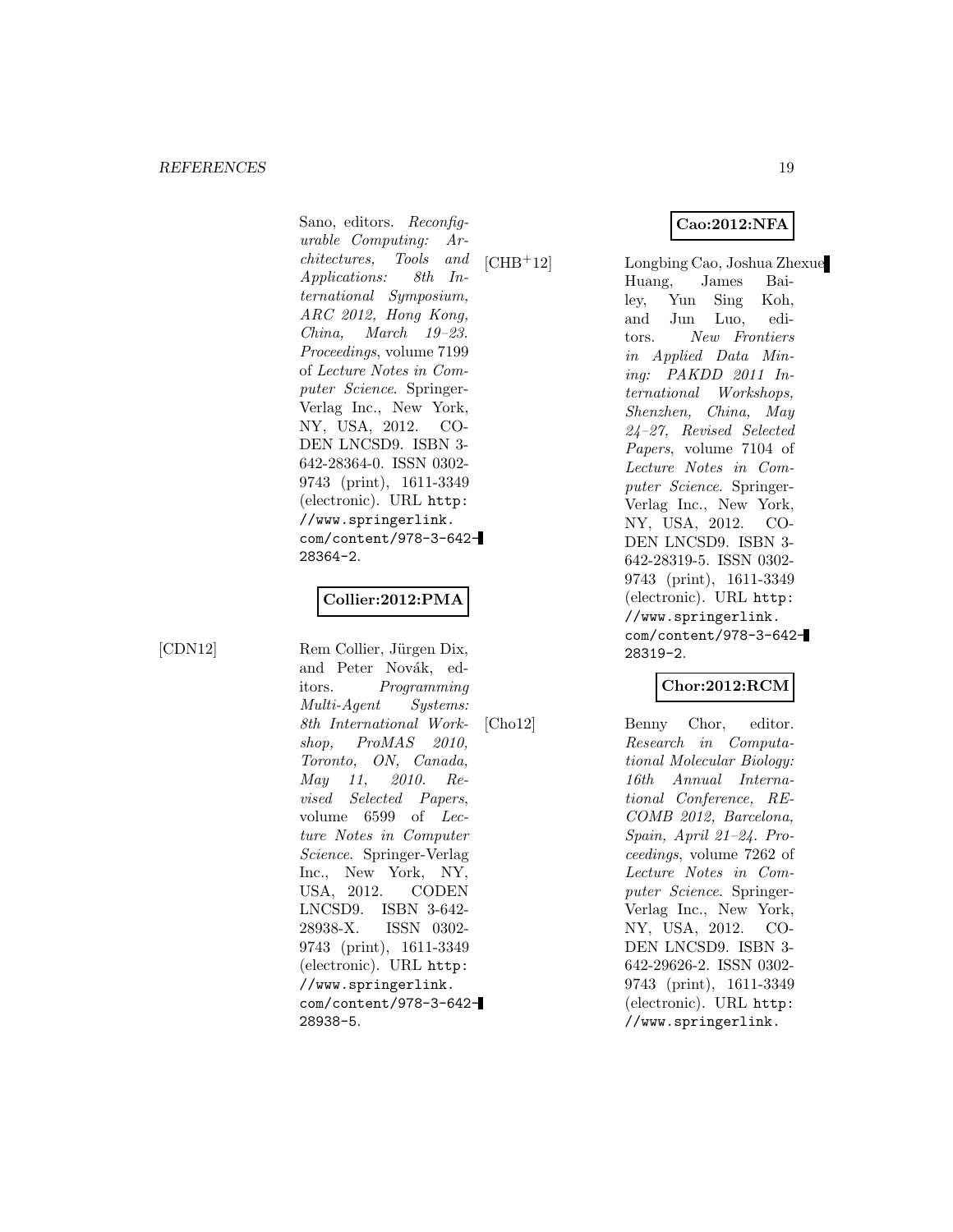com/content/978-3-642- 29626-0.

#### **Camenisch:2012:OPN**

[CK12] Jan Camenisch and Dogan Kesdogan, editors. Open Problems in Network Security: IFIP WG 11.4 International Workshop, iNetSec 2011, Lucerne, Switzerland, June 9, 2011, Revised Selected Papers, volume 7039 of Lecture Notes in Computer Science. Springer-Verlag Inc., New York, NY, USA, 2012. CODEN LNCSD9. ISBN 3-642- 27584-2. ISSN 0302- 9743 (print), 1611-3349 (electronic). URL http: //www.springerlink. com/content/978-3-642- 27584-5.

## **Camara:2012:SAC**

[CKP<sup>+</sup>12] Oscar Camara, Ender Konukoglu, Mihaela Pop, Kawal Rhode, Maxime Sermesant, and et al, editors. Statistical Atlases and Computational Models of the Heart. Imaging and Modelling Challenges: Second International Workshop, STA-COM 2011, Held in Conjunction with MIC-CAI 2011, Toronto, ON, Canada, September 22, 2011, Revised Selected Papers, volume 7085 of Lecture Notes in Com-

puter Science. Springer-Verlag Inc., New York, NY, USA, 2012. CO-DEN LNCSD9. ISBN 3- 642-28325-X. ISSN 0302- 9743 (print), 1611-3349 (electronic). URL http: //www.springerlink. com/content/978-3-642- 28325-3.

## **Carbone:2012:WSF**

[CP12] Marco Carbone and Jean-Marc Petit, editors. Web Services and Formal Methods: 8th International Workshop, WS-FM 2011, Clermont-Ferrand, France, September 1–2, Revised Selected Papers, volume 7176 of Lecture Notes in Computer Science. Springer-Verlag Inc., New York, NY, USA, 2012. CO-DEN LNCSD9. ISBN 3- 642-29833-8. ISSN 0302- 9743 (print), 1611-3349 (electronic). URL http: //www.springerlink. com/content/978-3-642- 29833-2.

## **Cramer:2012:TCT**

[Cra12] Ronald Cramer, editor. Theory of Cryptography: 9th Theory of Cryptography Conference, TCC 2012, Taormina, Sicily, Italy, March 19–21. Proceedings, volume 7194 of Lecture Notes in Computer Science. Springer-Verlag Inc., New York,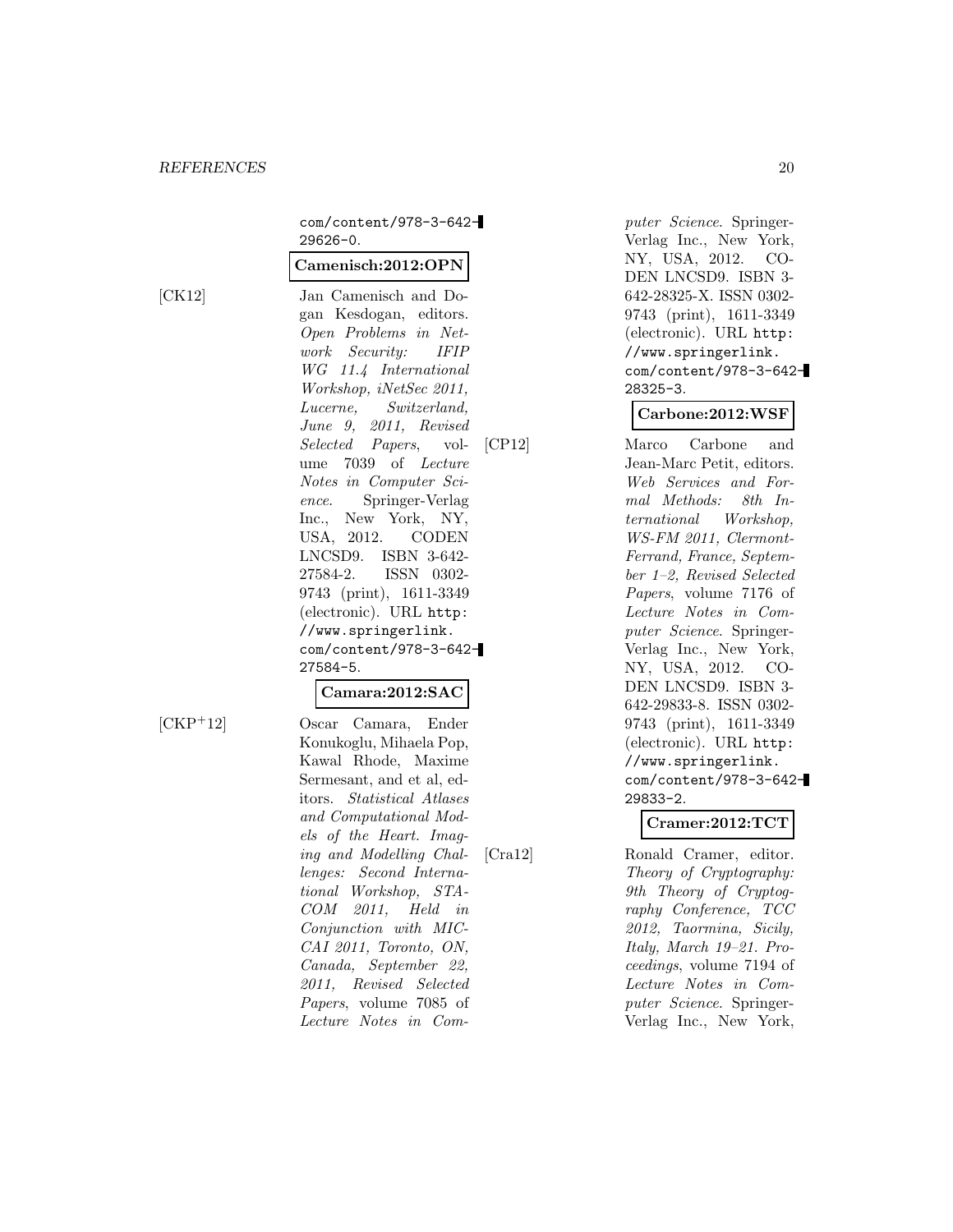NY, USA, 2012. CO-DEN LNCSD9. ISBN 3- 642-28913-4. ISSN 0302- 9743 (print), 1611-3349 (electronic). URL http: //www.springerlink. com/content/978-3-642- 28913-2.

## **Constable:2012:LPS**

[CS12] Robert L. Constable and Alexandra Silva, editors. Logic and Program Semantics: Essays Dedicated to Dexter Kozen on the Occasion of His 60th Birthday, volume 7230 of Lecture Notes in Computer Science. Springer-Verlag Inc., New York, NY, USA, 2012. CO-DEN LNCSD9. ISBN 3-642-29484-7. ISSN 0302-9743 (print), 1611- 3349 (electronic). ???? pp. URL http://www. springerlink.com/content/ 978-3-642-29484-6.

## **Corchado:2012:HAIb**

[CSA<sup>+</sup>12a] Emilio Corchado, Václav Snásel, Ajith Abraham, Michal Wozniak, Manuel Graña, and et al, editors. Hybrid Artificial Intelligent Systems: 7th International Conference, HAIS 2012, Salamanca, Spain, March 28- 30th, 2012. Proceedings, Part I, volume 7208 of Lecture Notes in Computer Science. Springer-Verlag Inc., New York,

NY, USA, 2012. CO-DEN LNCSD9. ISBN 3- 642-28941-X. ISSN 0302- 9743 (print), 1611-3349 (electronic). URL http: //www.springerlink. com/content/978-3-642- 28941-5.

#### **Corchado:2012:HAIa**

[CSA<sup>+</sup>12b] Emilio Corchado, Václav Snásel, Ajith Abraham, Michal Wozniak, Manuel Graña, and et al, editors. Hybrid Artificial Intelligent Systems: 7th International Conference, HAIS 2012, Salamanca, Spain, March 28- 30th, 2012. Proceedings, Part II, volume 7209 of Lecture Notes in Computer Science. Springer-Verlag Inc., New York, NY, USA, 2012. CO-DEN LNCSD9. ISBN 3- 642-28930-4. ISSN 0302- 9743 (print), 1611-3349 (electronic). URL http: //www.springerlink. com/content/978-3-642- 28930-9.

## **Caseli:2012:CPP**

[CVTP12] Helena Caseli, Aline Villavicencio, António Teixeira, and Fernando Perdigão, editors. Computational Processing of the Portuguese Language: 10th International Conference, PRO-POR 2012, Coimbra, Portugal, April 17–20.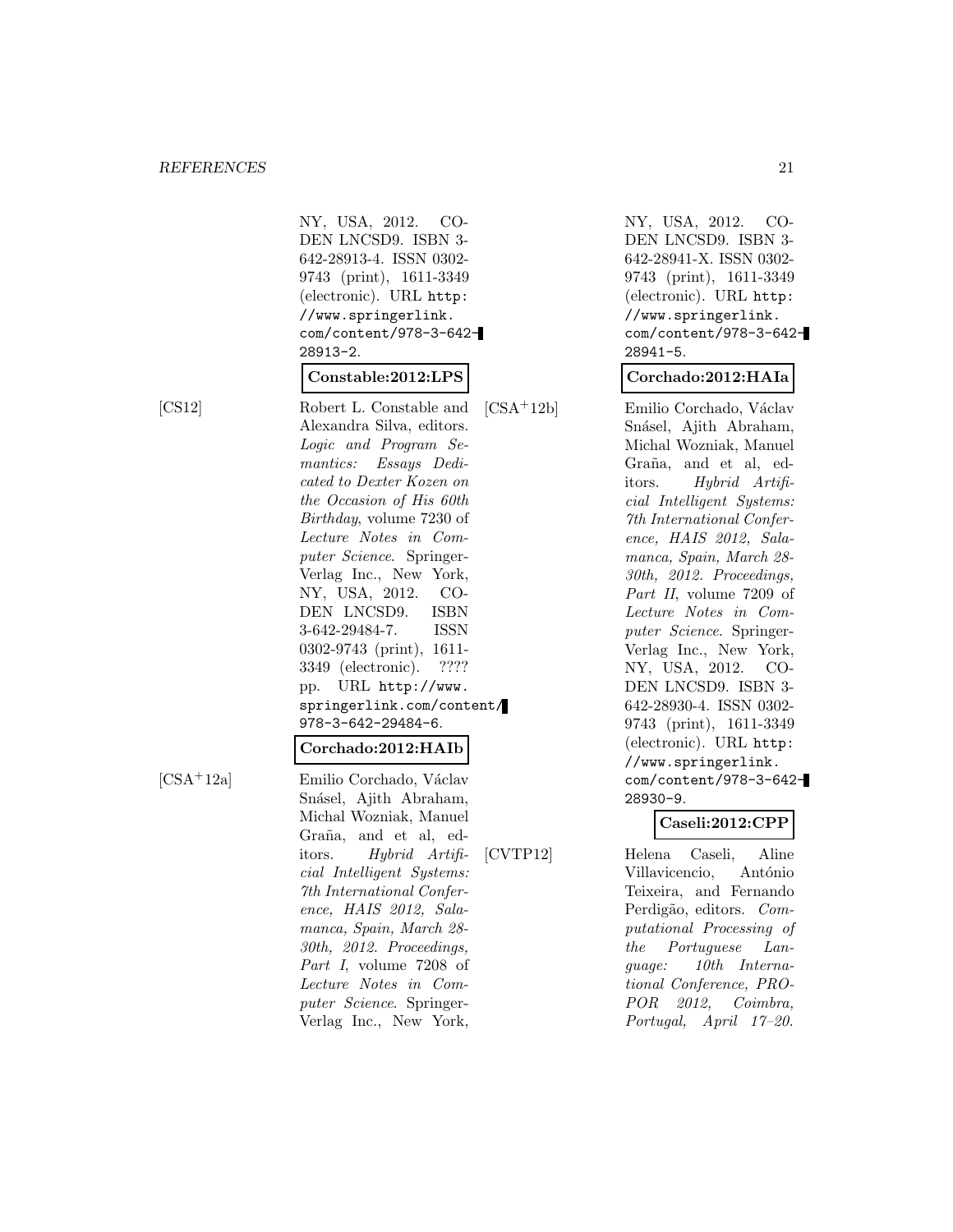Proceedings, volume 7243 of Lecture Notes in Computer Science. Springer-Verlag Inc., New York, NY, USA, 2012. CO-DEN LNCSD9. ISBN 3- 642-28884-7. ISSN 0302- 9743 (print), 1611-3349 (electronic). URL http: //www.springerlink. com/content/978-3-642- 28884-5.

## **Clarke:2012:PSI**

[CVV12] Edmund Clarke, Irina Virbitskaite, and Andrei Voronkov, editors. Perspectives of Systems Informatics: 8th International Andrei Ershov Memorial Conference, PSI 2011, Novosibirsk, Russia, June 27–July 1, 2011, Revised Selected Papers, volume 7162 of Lecture Notes in Computer Science. Springer-Verlag Inc., New York, NY, USA, 2012. CO-DEN LNCSD9. ISBN 3- 642-29708-0. ISSN 0302- 9743 (print), 1611-3349 (electronic). URL http: //www.springerlink. com/content/978-3-642- 29708-3.

#### **Chen:2012:IDC**

[CWP12] Jiazhe Chen, Meiqin Wang, and Bart Preneel. Impossible differential cryptanalysis of the lightweight block ciphers TEA, XTEA

and HIGHT. Lecture Notes in Computer Science, 7374:117– 137, 2012. URL http: //link.springer.com/ chapter/10.1007/978- 3-642-31410-0\_8.

## **Danezis:2012:FCDb**

[Dan12] George Danezis, editor. Financial Cryptography and Data Security: 15th International Conference, FC 2011, Gros Islet, St. Lucia, February 28 — March 4, 2011, Revised Selected Papers, volume 7035 of Lecture Notes in Computer Science. Springer-Verlag Inc., New York, NY, USA, 2012. CO-DEN LNCSD9. ISBN 3- 642-27575-3. ISSN 0302- 9743 (print), 1611-3349 (electronic). URL http: //www.springerlink. com/content/978-3-642- 27575-3.

## **Danezis:2012:FCDa**

[DDS12] George Danezis, Sven Dietrich, and Kazue Sako, editors. Financial Cryptography and Data Security: FC 2011 Workshops, RLCPS and WECSR 2011, Rodney Bay, St. Lucia, Febru- $\operatorname{arg}$  28 — March 4, 2011, Revised Selected Papers, volume 7126 of Lecture Notes in Computer Science. Springer-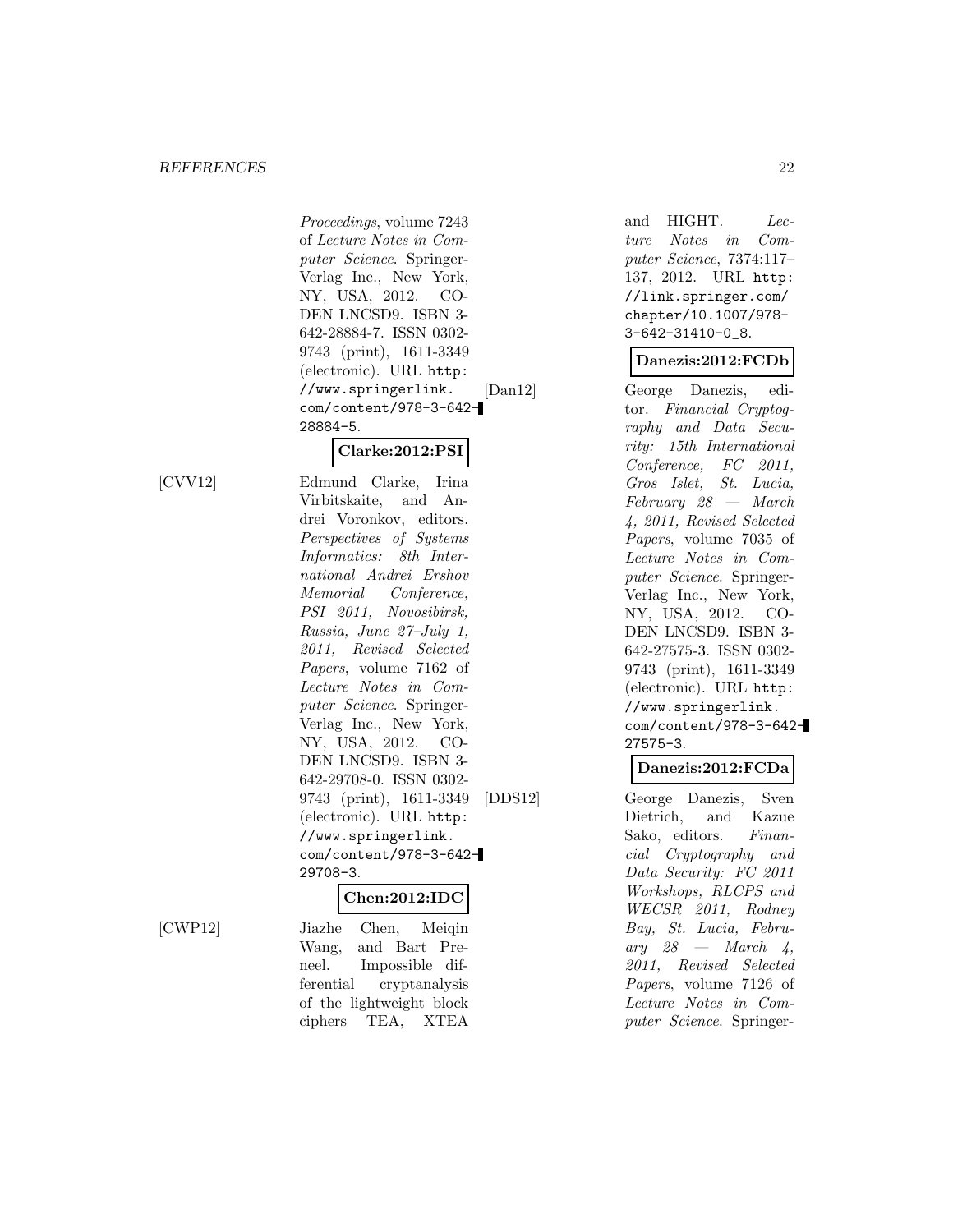Verlag Inc., New York, NY, USA, 2012. CO-DEN LNCSD9. ISBN 3- 642-29888-5. ISSN 0302- 9743 (print), 1611-3349 (electronic). URL http: //www.springerlink. com/content/978-3-642- 29888-2.

## **Degano:2012:PST**

[DG12] Pierpaolo Degano and Joshua D. Guttman, editors. Principles of Security and Trust: First International Conference, POST 2012, Held as Part of the European Joint Conferences on Theory and Practice of Software, ETAPS 2012, Tallinn, Estonia, March  $24$  — April 1, 2012, Proceedings, volume 7215 of Lecture Notes in Computer Science. Springer-Verlag Inc., New York, NY, USA, 2012. CO-DEN LNCSD9. ISBN 3- 642-28640-2. ISSN 0302- 9743 (print), 1611-3349 (electronic). URL http: //www.springerlink. com/content/978-3-642- 28640-7.

#### **Dechesne:2012:AAT**

[DHtM<sup>+</sup>12] Francien Dechesne, Hiromitsu Hattori, Adriaan ter Mors, Jose Miguel Such, Danny Weyns, and et al, editors. Advanced Agent Technology: AA-MAS 2011 Workshops,

AMPLE, AOSE, ARMS, DOCM<sup>3</sup> AS, ITMAS, Taipei, Taiwan, May 2– 6. Revised Selected Papers, volume 7068 of Lecture Notes in Computer Science. Springer-Verlag Inc., New York, NY, USA, 2012. CO-DEN LNCSD9. ISBN 3- 642-27215-0. ISSN 0302- 9743 (print), 1611-3349 (electronic). URL http: //www.springerlink. com/content/978-3-642- 27215-8.

## **Dinneen:2012:CPB**

[DKN12] Michael J. Dinneen, Bakhadyr Khoussainov, and André Nies, editors. Computation, Physics and Beyond: International Workshop on Theoretical Computer Science, WTCS 2012, Dedicated to Cristian S. Calude on the Occasion of His 60th Birthday, Auckland, New Zealand, February 21–24, Revised Selected and Invited Papers, volume 7160 of Lecture Notes in Computer Science. Springer-Verlag Inc., New York, NY, USA, 2012. CO-DEN LNCSD9. ISBN 3- 642-27653-9. ISSN 0302- 9743 (print), 1611-3349 (electronic). URL http: //www.springerlink. com/content/978-3-642- 27653-8.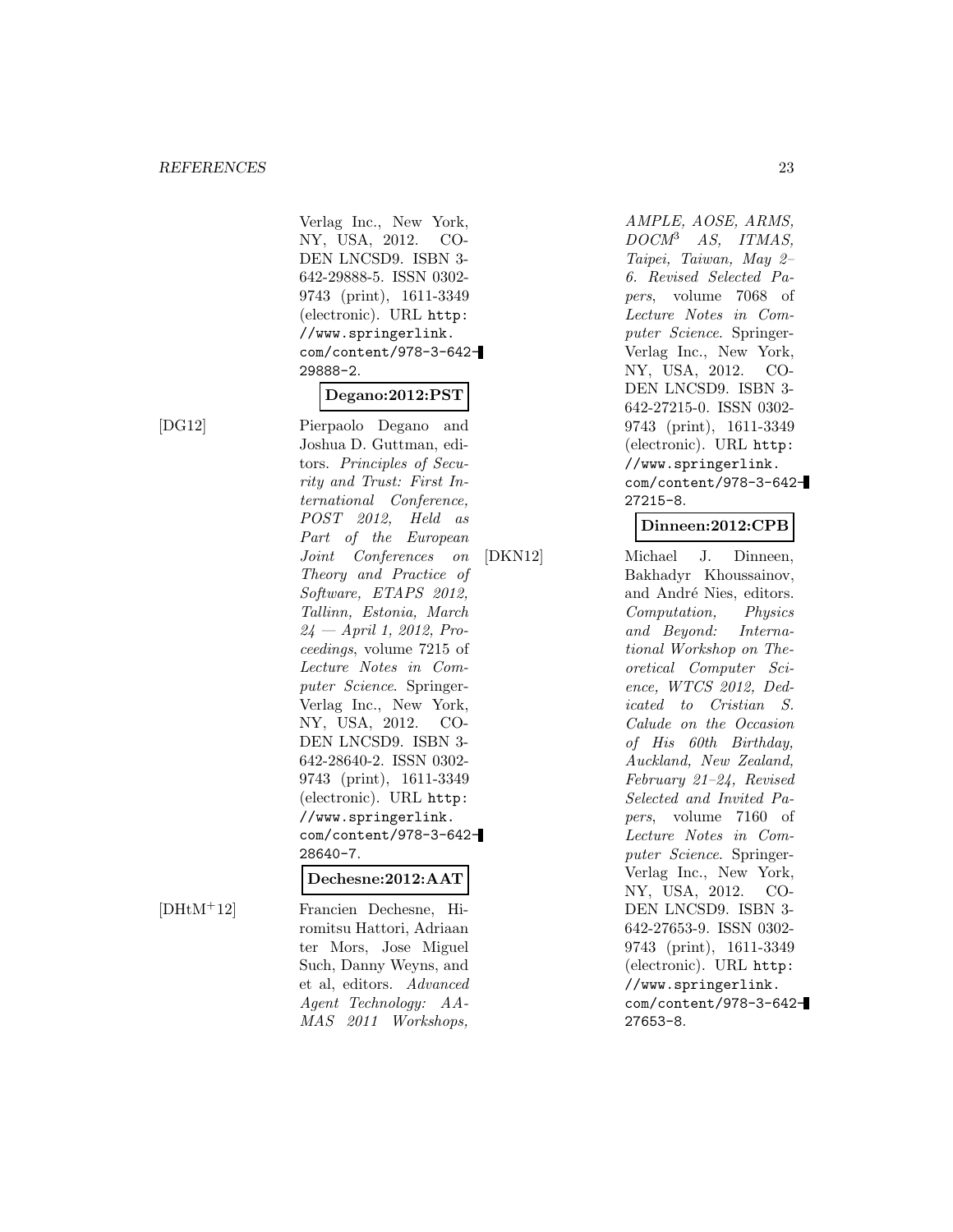#### **Dusterhoft:2012:CMT**

[DKS12] Antje Düsterhöft, Meike Klettke, and Klaus-Dieter Schewe, editors. Conceptual Modelling and Its Theoretical Foundations: Essays Dedicated to Bernhard Thalheim on the Occasion of His 60th Birthday, volume 7260 of Lecture Notes in Computer Science. Springer-Verlag Inc., New York, NY, USA, 2012. CO-DEN LNCSD9. ISBN 3-642-28278-4. ISSN 0302-9743 (print), 1611- 3349 (electronic). ???? pp. URL http://www. springerlink.com/content/ 978-3-642-28278-2.

## **Desai:2012:PPM**

[DLW12] Nirmit Desai, Alan Liu, and Michael Winikoff, editors. Principles and Practice of Multi-Agent Systems: 13th International Conference, PRIMA 2010, Kolkata, India, November 12– 15, Revised Selected Papers, volume 7057 of Lecture Notes in Computer Science. Springer-Verlag Inc., New York, NY, USA, 2012. CO-DEN LNCSD9. ISBN 3- 642-25919-7. ISSN 0302- 9743 (print), 1611-3349 (electronic). URL http: //www.springerlink.

com/content/978-3-642- 25919-7.

#### **deLara:2012:FAS**

[dLZ12] Juan de Lara and Andrea Zisman, editors. Fundamental Approaches to Software Engineering: 15th International Conference, FASE 2012, Held as Part of the European Joint Conferences on Theory and Practice of Software, ETAPS 2012, Tallinn, Estonia, March 24 — April 1, 2012. Proceedings, volume 7212 of Lecture Notes in Computer Science. Springer-Verlag Inc., New York, NY, USA, 2012. CO-DEN LNCSD9. ISBN 3- 642-28871-5. ISSN 0302- 9743 (print), 1611-3349 (electronic). URL http: //www.springerlink. com/content/978-3-642- 28871-5.

## **Dediu:2012:LAT**

[DMV12] Adrian-Horia Dediu and Carlos Martín-Vide, editors. Language and Automata Theory and Applications: 6th International Conference,  $LATA$  2012, A Coruña, Spain, March 5–9. Proceedings, volume 7183 of Lecture Notes in Computer Science. Springer-Verlag Inc., New York, NY, USA, 2012. CO-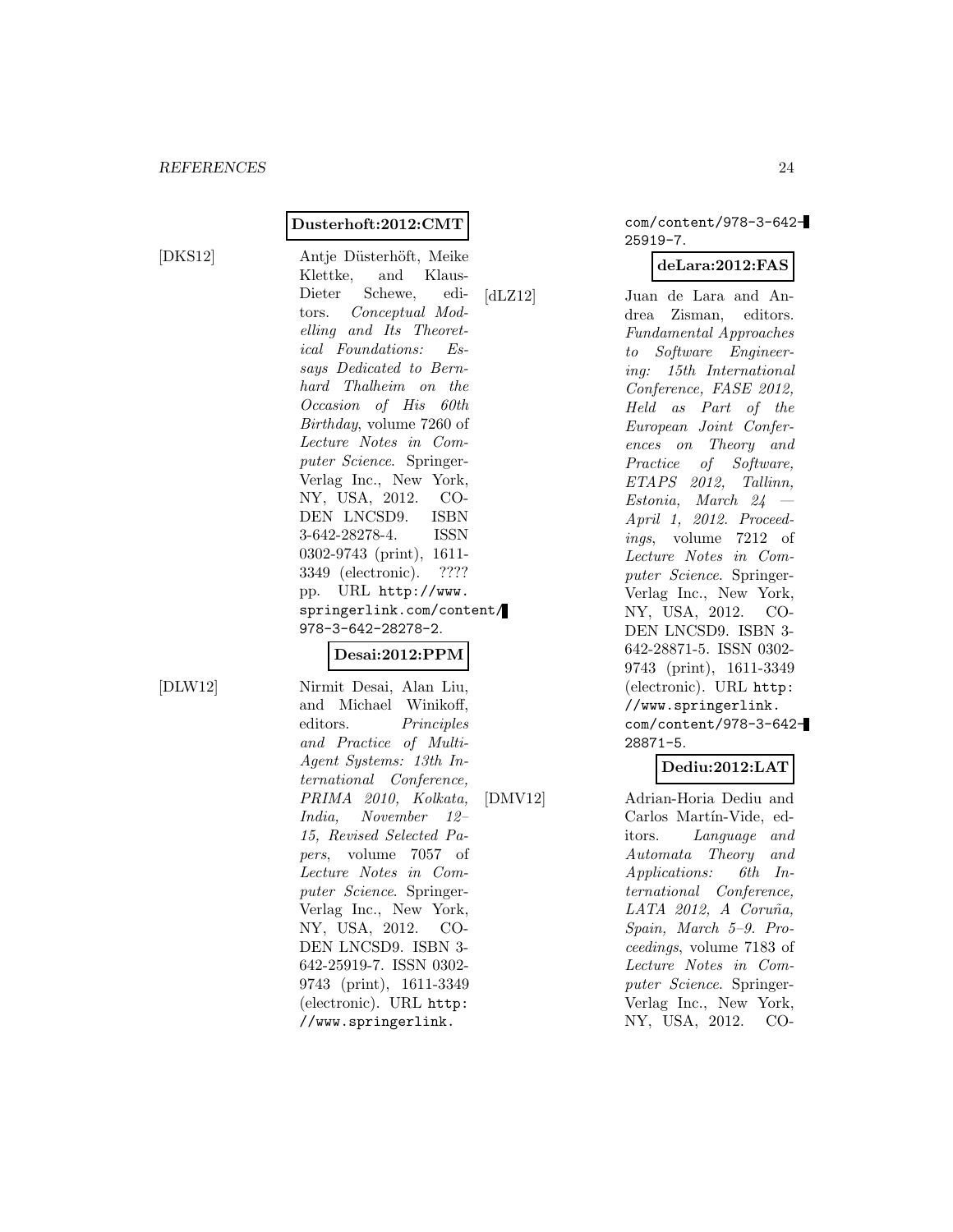DEN LNCSD9. ISBN 3- 642-28331-4. ISSN 0302- 9743 (print), 1611-3349 (electronic). URL http: //www.springerlink. com/content/978-3-642- 28331-4.

#### **Dunkelman:2012:TCC**

[Dun12] Orr Dunkelman, editor. Topics in Cryptology  $-$  CT-RSA 2012: The Cryptographers' Track at the RSA Conference 2012, San Francisco, CA, USA, February 27 — March 2, 2012. Proceedings, volume 7178 of Lecture Notes in Computer Science. Springer-Verlag Inc., New York, NY, USA, 2012. CO-DEN LNCSD9. ISBN 3- 642-27953-8. ISSN 0302- 9743 (print), 1611-3349 (electronic). URL http: //www.springerlink. com/content/978-3-642- 27953-9. **Erlebach:2012:ASS**

[ENO12] Thomas Erlebach, Sotiris Nikoletseas, and Pekka Orponen, editors. Algorithms for Sensor Systems: 7th International Symposium on Algorithms for Sensor Systems, Wireless Ad Hoc Networks and Autonomous Mobile Entities, ALGOSENSORS 2011, Saarbrücken, Germany, September 8–9,

Revised Selected Papers, volume 7111 of Lecture Notes in Computer Science. Springer-Verlag Inc., New York, NY, USA, 2012. CODEN LNCSD9. ISBN 3-642- 28208-3. ISSN 0302- 9743 (print), 1611-3349 (electronic). URL http: //www.springerlink. com/content/978-3-642- 28208-9.

#### **Fernandez-Baca:2012:LTI**

[FB12] David Fernández-Baca, editor. LATIN 2012: Theoretical Informatics: 10th Latin American Symposium, Arequipa, Peru, April 16–20. Proceedings, volume 7256 of Lecture Notes in Computer Science. Springer-Verlag Inc., New York, NY, USA, 2012. CO-DEN LNCSD9. ISBN 3- 642-29343-3. ISSN 0302- 9743 (print), 1611-3349 (electronic). URL http: //www.springerlink. com/content/978-3-642- 29343-6.

## **Fischlin:2012:PKC**

[FBM12] Marc Fischlin, Johannes Buchmann, and Mark Manulis, editors. Public Key Cryptography — PKC 2012: 15th International Conference on Practice and Theory in Public Key Cryptography, Darmstadt, Ger-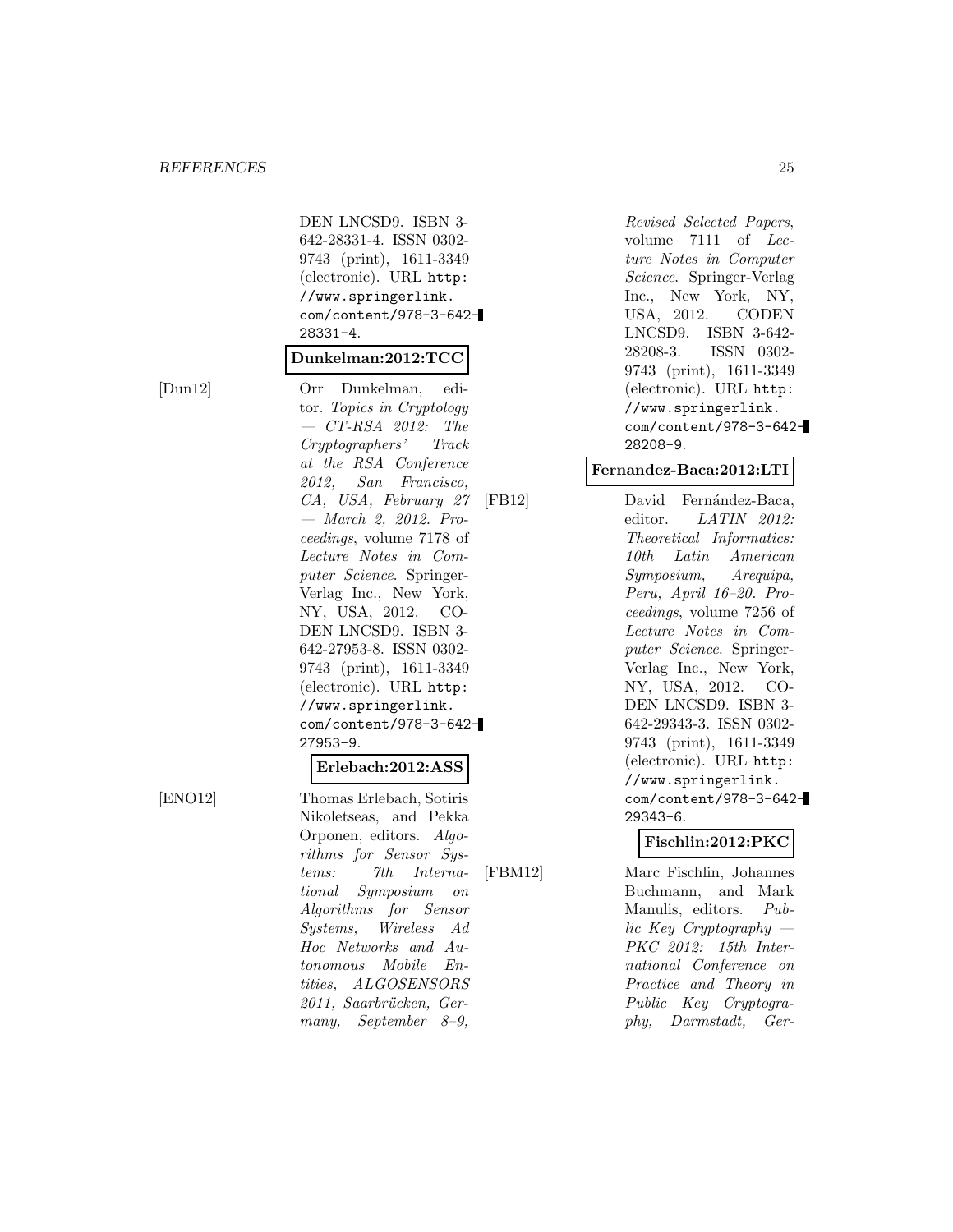many, May 21–23. Proceedings, volume 7293 of Lecture Notes in Computer Science. Springer-Verlag Inc., New York, NY, USA, 2012. CO-DEN LNCSD9. ISBN 3- 642-30056-1. ISSN 0302- 9743 (print), 1611-3349 (electronic). URL http: //www.springerlink. com/content/978-3-642- 30056-1.

#### **Flanagan:2012:TAC**

[FK12] Cormac Flanagan and Barbara König, editors. Tools and Algorithms for the Construction and Analysis of Systems: 18th International Conference, TACAS 2012, Held as Part of the European Joint Conferences on Theory and Practice of Software, ETAPS 2012, Tallinn, Estonia, March  $24$  — April 1, 2012. Proceedings, volume 7214 of Lecture Notes in Computer Science. Springer-Verlag Inc., New York, NY, USA, 2012. CO-DEN LNCSD9. ISBN 3- 642-28755-7. ISSN 0302- 9743 (print), 1611-3349 (electronic). URL http: //www.springerlink. com/content/978-3-642- 28755-8.

Arcadi Navarro, editors. Bioinformatics for Personalized Medicine: 10th Spanish Symposium, JBI 2010, Torremolinos, Spain, October 27– 29. Revised Selected Papers, volume 6620 of Lecture Notes in Computer Science. Springer-Verlag Inc., New York, NY, USA, 2012. CO-DEN LNCSD9. ISBN 3- 642-28061-7. ISSN 0302- 9743 (print), 1611-3349 (electronic). URL http: //www.springerlink. com/content/978-3-642- 28061-0.

#### **Garcia-Alfaro:2012:FPS**

[GAL12] Joaquin Garcia-Alfaro and Pascal Lafourcade, editors. Foundations and Practice of Security: 4th Canada-France MI-TACS Workshop, FPS 2011, Paris, France, May 12–13, Revised Selected Papers, volume 6888 of Lecture Notes in Computer Science. Springer-Verlag Inc., New York, NY, USA, 2012. CO-DEN LNCSD9. ISBN 3- 642-27900-7. ISSN 0302- 9743 (print), 1611-3349 (electronic). URL http: //www.springerlink. com/content/978-3-642- 27900-3.

#### **Freitas:2012:BPM**

[FN12] Ana T. Freitas and [GANACBdCdV12] Joaquin Garcia-Alfaro,

**Garcia-Alfaro:2012:DPM**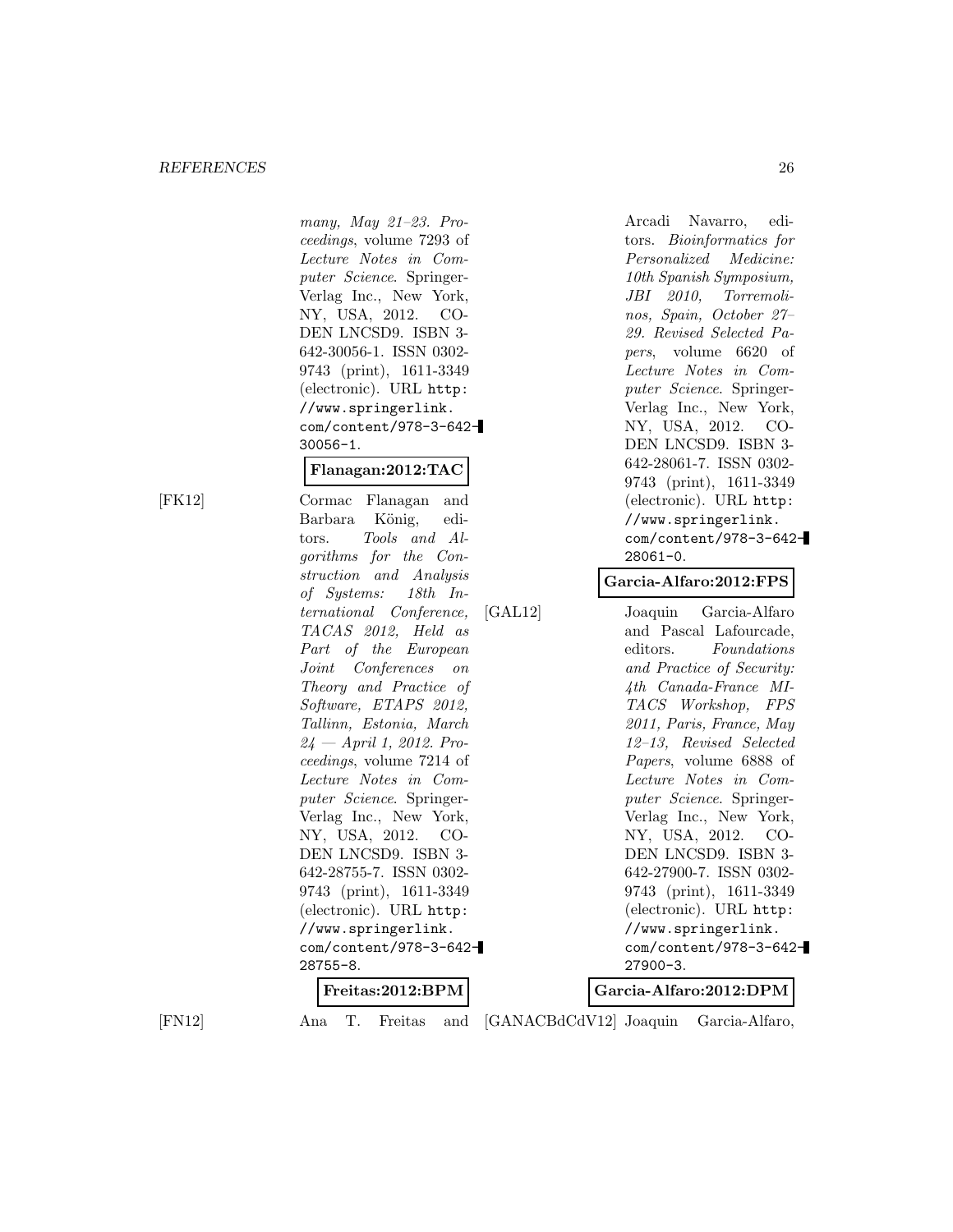Guillermo Navarro-Arribas, Nora Cuppens-Boulahia, and Sabrina de Capitani di Vimercati, editors. Data Privacy Management and Autonomous Spontaneous Security: 6th International Workshop, DPM 2011, and 4th International Workshop, SE-TOP 2011, Leuven, Belgium, September 15–16, Revised Selected Papers, volume 7122 of Lecture Notes in Computer Science. Springer-Verlag Inc., New York, NY, USA, 2012. CODEN LNCSD9. ISBN 3-642- 28878-2. ISSN 0302- 9743 (print), 1611-3349 (electronic). URL http: //www.springerlink. com/content/978-3-642- 28878-4.

#### **Garcia-Castro:2012:SWE**

[GCFA12] Raúl García-Castro, Dieter Fensel, and Grigoris Antoniou, editors. The Semantic Web: ESWC 2011 Workshops: ESWC 2011 Workshops, Heraklion, Greece, May 29– 30, Revised Selected Papers, volume 7117 of Lecture Notes in Computer Science. Springer-Verlag Inc., New York, NY, USA, 2012. CO-DEN LNCSD9. ISBN 3- 642-25952-9. ISSN 0302- 9743 (print), 1611-3349 (electronic). URL http: //www.springerlink. com/content/978-3-642- 25952-4.

#### **Gelbukh:2012:CLIa**

[Gel12a] Alexander Gelbukh, editor. Computational Linguistics and Intelligent Text Processing: 13th International Conference, CICLing 2012, New Delhi, India, March 11–17, Proceedings, Part I, volume 7181 of Lecture Notes in Computer Science. Springer-Verlag Inc., New York, NY, USA, 2012. CODEN LNCSD9. ISBN 3-642- 28603-8. ISSN 0302- 9743 (print), 1611-3349 (electronic). URL http: //www.springerlink. com/content/978-3-642- 28603-2.

#### **Gelbukh:2012:CLIb**

[Gel12b] Alexander Gelbukh, editor. Computational Linguistics and Intelligent Text Processing: 13th International Conference, CICLing 2012, New Delhi, India, March 11–17, Proceedings, Part II, volume 7182 of Lecture Notes in Computer Science. Springer-Verlag Inc., New York, NY, USA, 2012. CODEN LNCSD9. ISBN 3-642- 28600-3. ISSN 0302- 9743 (print), 1611-3349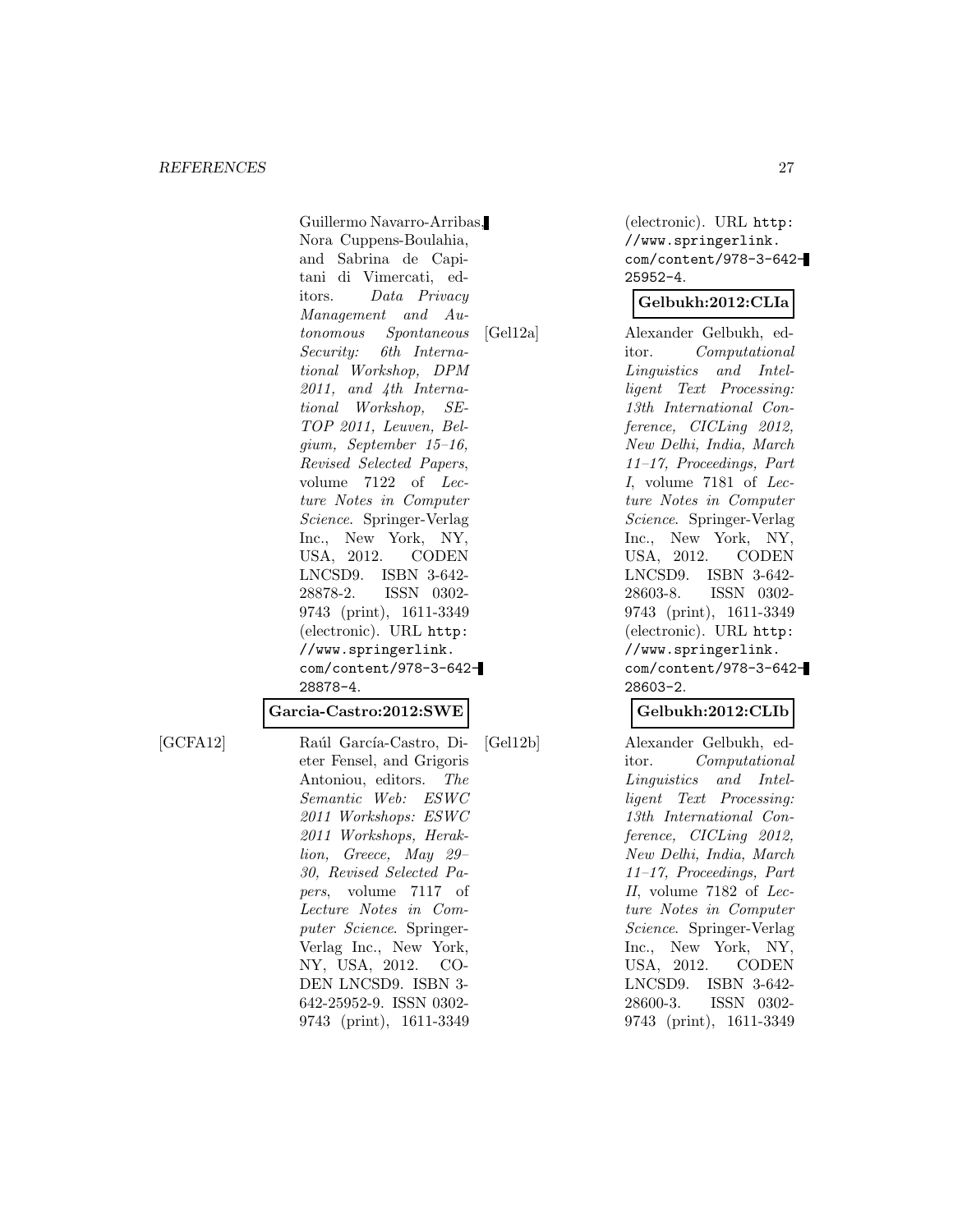(electronic). URL http: //www.springerlink. com/content/978-3-642- 28600-1.

## **Lee:2012:DSAb**

[gLPZ<sup>+</sup>12a] Sang goo Lee, Zhiyong Peng, Xiaofang Zhou, Yang-Sae Moon, Rainer Unland, and et al, editors. Database Systems for Advanced Applications: 17th International Conference, DASFAA 2012, Busan, South Korea, April 15– 19, Proceedings, Part I, volume 7238 of Lecture Notes in Computer Science. Springer-Verlag Inc., New York, NY, USA, 2012. CODEN LNCSD9. ISBN 3-642- 29037-X. ISSN 0302- 9743 (print), 1611-3349 (electronic). URL http: //www.springerlink. com/content/978-3-642- 29037-4.

#### **Lee:2012:DSAa**

[gLPZ<sup>+</sup>12b] Sang goo Lee, Zhiyong Peng, Xiaofang Zhou, Yang-Sae Moon, Rainer Unland, and et al, editors. Database Systems for Advanced Applications: 17th International Conference, DASFAA 2012, Busan, South Korea, April 15– 19, Proceedings, Part II, volume 7239 of Lecture Notes in Computer

Science. Springer-Verlag Inc., New York, NY, USA, 2012. CODEN LNCSD9. ISBN 3-642- 29034-5. ISSN 0302- 9743 (print), 1611-3349 (electronic). URL http: //www.springerlink. com/content/978-3-642- 29034-3.

## **Goodloe:2012:NFM**

[GP12] Alwyn E. Goodloe and Suzette Person, editors. NASA Formal Methods: 4th International Symposium, NFM 2012, Norfolk, VA, USA, April 3–5. Proceedings, volume 7226 of Lecture Notes in Computer Science. Springer-Verlag Inc., New York, NY, USA, 2012. CODEN LNCSD9. ISBN 3-642- 28890-1. ISSN 0302- 9743 (print), 1611-3349 (electronic). URL http: //www.springerlink. com/content/978-3-642- 28890-6.

#### **Gheorghe:2012:MCI**

[GPR<sup>+</sup>12] Marian Gheorghe, Gheorghe Paun, Grzegorz Rozenberg, Arto Salomaa, and Sergey Verlan, editors. Membrane Computing: 12th International Conference, CMC 2011, Fontainebleau, France, August 23–26, Revised Selected Papers, volume 7184 of Lec-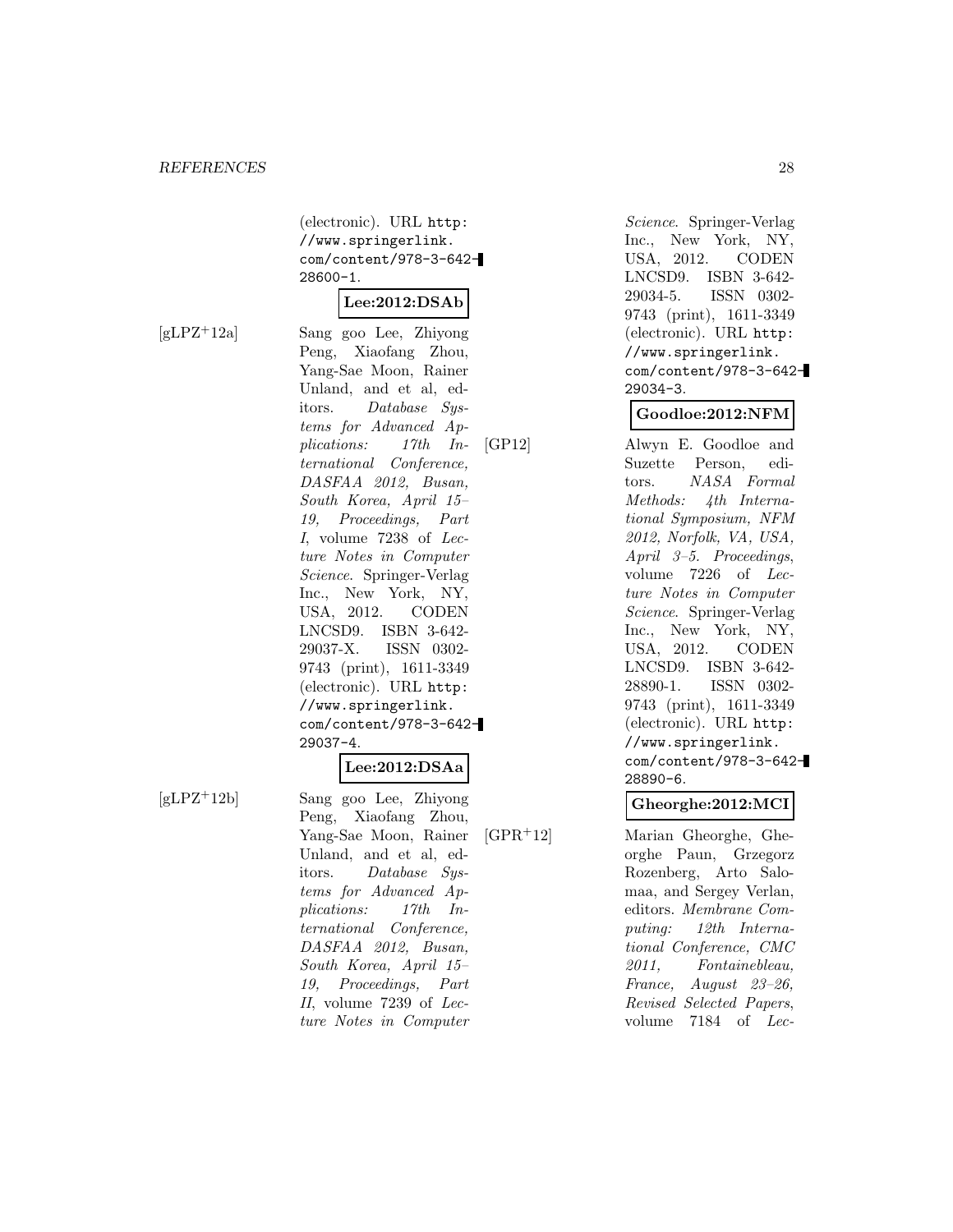ture Notes in Computer Science. Springer-Verlag Inc., New York, NY, USA, 2012. CODEN LNCSD9. ISBN 3-642- 28023-4. ISSN 0302- 9743 (print), 1611-3349 (electronic). URL http: //www.springerlink. com/content/978-3-642- 28023-8.

## **Gavrilova:2012:TCS**

[GTP12] Marina L. Gavrilova, C. J. Kenneth Tan, and Cong-Vinh Phan, editors. Transactions on Computational Science XV: Special Issue on Advances in Autonomic Computing: Formal Engineering Methods for Nature-Inspired Computing Systems, volume 7050 of Lecture Notes in Computer Science. Springer-Verlag Inc., New York, NY, USA, 2012. CO-DEN LNCSD9. ISBN 3-642-28524-4. ISSN 0302-9743 (print), 1611- 3349 (electronic). ???? pp. URL http://www. springerlink.com/content/ 978-3-642-28524-0.

#### **Giacobini:2012:ECM**

[GVB12] Mario Giacobini, Leonardo Vanneschi, and William S. Bush, editors. Evolutionary Computation, Machine Learning and Data Mining in Bioinformatics: 10th European Conference, EvoBIO 2012, M´alaga, Spain, April 11–13. Proceedings, volume 7246 of Lecture Notes in Computer Science. Springer-Verlag Inc., New York, NY, USA, 2012. CODEN LNCSD9. ISBN 3-642- 29065-5. ISSN 0302- 9743 (print), 1611-3349 (electronic). URL http: //www.springerlink. com/content/978-3-642- 29065-7.

## **Huang:2012:AICa**

[HGBF12] De-Shuang Huang, Yong Gan, Vitoantonio Bevilacqua, and Juan Carlos Figueroa, editors. Advanced Intelligent Computing: 7th International Conference, ICIC 2011, Zhengzhou, China, August 11–14. Revised Selected Papers, volume 6838 of Lecture Notes in Computer Science. Springer-Verlag Inc., New York, NY, USA, 2012. CODEN LNCSD9. ISBN 3-642- 24727-X. ISSN 0302- 9743 (print), 1611-3349 (electronic). URL http: //www.springerlink. com/content/978-3-642- 24727-9.

#### **Huang:2012:AICb**

[HGGG12] De-Shuang Huang, Yong Gan, Phalguni Gupta, and M. Michael Gromiha,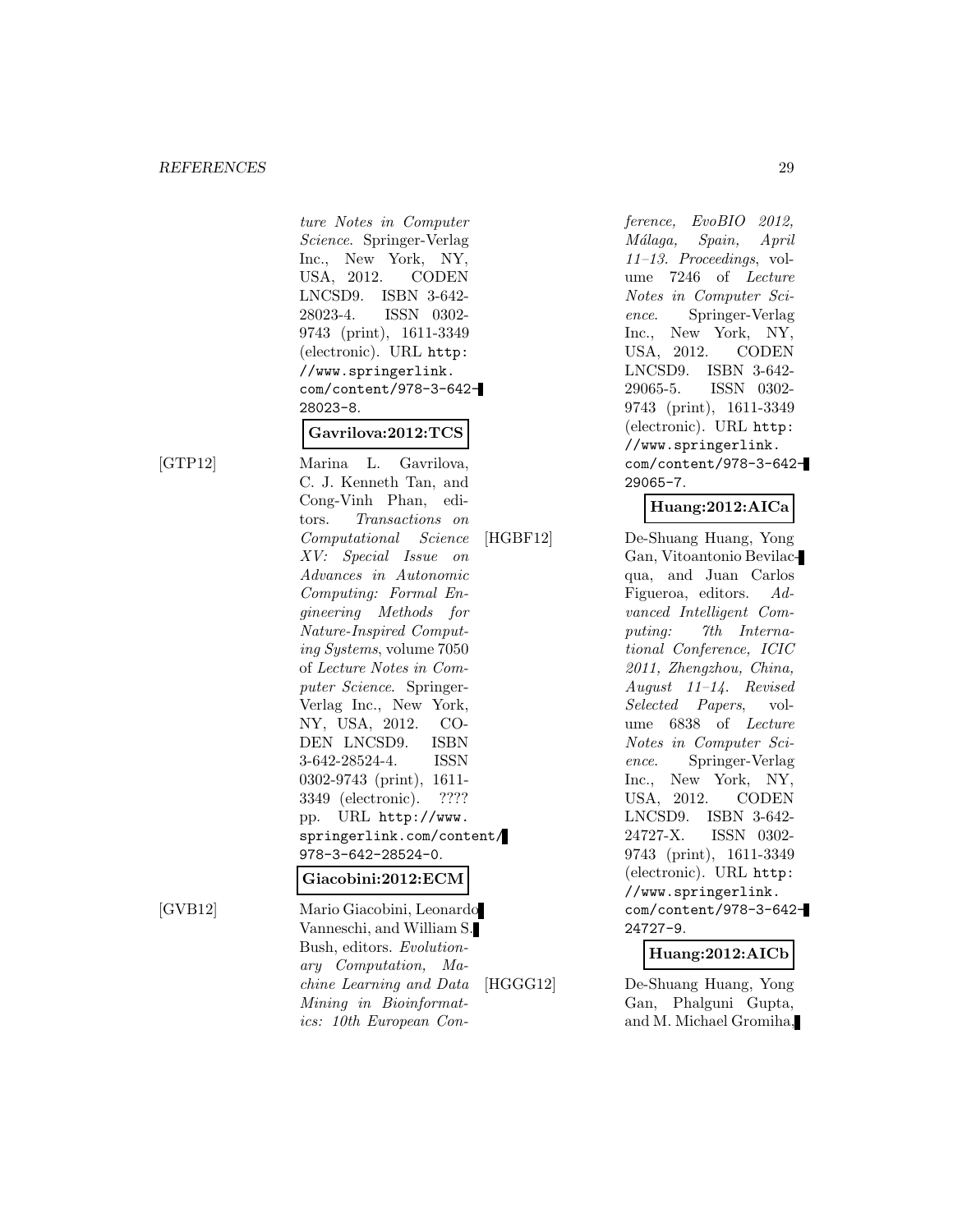editors. Advanced Intelligent Computing Theories and Applications. With Aspects of Artificial Intelligence: 7th International Conference, ICIC 2011, Zhengzhou, China, August 11–14, Revised Selected Papers, volume 6839 of Lecture Notes in Computer Science. Springer-Verlag Inc., New York, NY, USA, 2012. CODEN LNCSD9. ISBN 3-642- 25943-X. ISSN 0302- 9743 (print), 1611-3349 (electronic). URL http: //www.springerlink. com/content/978-3-642- 25943-2.

## **Huang:2012:BIC**

[HGPH12] De-Shuang Huang, Yong Gan, Prashan Premaratne, and Kyungsook Han, editors. Bio-Inspired Computing and Applications: 7th International Conference on Intelligent Computing, ICIC 2011, Zhengzhou,China, August 11-14. 2011, Revised Selected Papers, volume 6840 of Lecture Notes in Computer Science. Springer-Verlag Inc., New York, NY, USA, 2012. CODEN LNCSD9. ISBN 3-642- 24552-8. ISSN 0302- 9743 (print), 1611-3349 (electronic). URL http: //www.springerlink.

com/content/978-3-642- 24552-7.

## **Harth:2012:CTW**

[HK12] Andreas Harth and Nora Koch, editors. Current Trends in Web Engineering: Workshops, Doctoral Symposium, and Tutorials, Held at ICWE 2011, Paphos, Cyprus, June 20– 21. Revised Selected Papers, volume 7059 of Lecture Notes in Computer Science. Springer-Verlag Inc., New York, NY, USA, 2012. CO-DEN LNCSD9. ISBN 3- 642-27996-1. ISSN 0302- 9743 (print), 1611-3349 (electronic). URL http: //www.springerlink. com/content/978-3-642- 27996-6.

#### **Hameurlain:2012:TLS**

[HKW12] Abdelkader Hameurlain, Josef Küng, and Roland Wagner, editors. Transactions on Large-Scale Data- and Knowledge-Centered Systems V, volume 7100 of Lecture Notes in Computer Science. Springer-Verlag Inc., New York, NY, USA, 2012. CO-DEN LNCSD9. ISBN 3-642-28147-8. ISSN 0302-9743 (print), 1611- 3349 (electronic). ???? pp. URL http://www.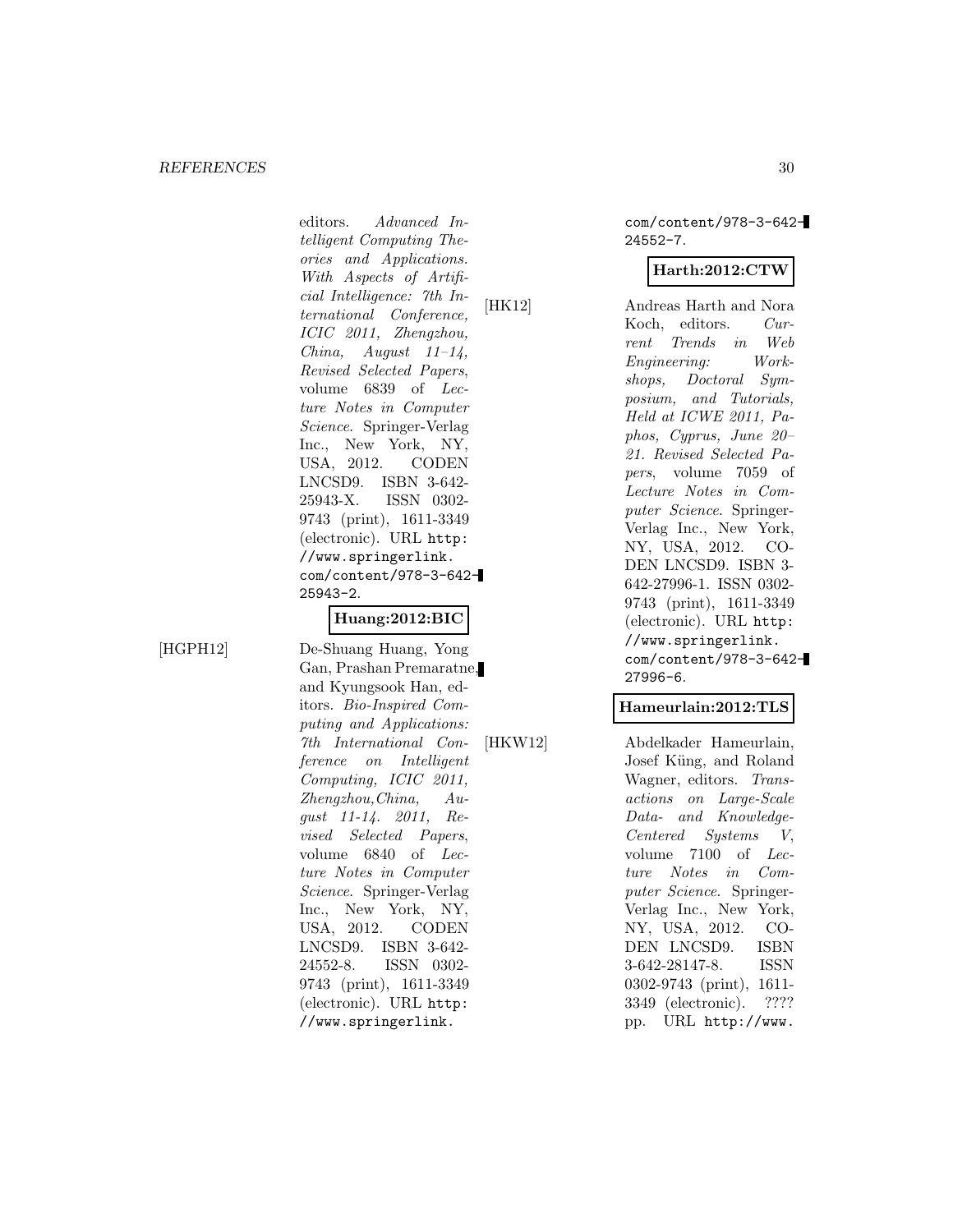springerlink.com/content/ 978-3-642-28147-1.

## **He:2012:HIS**

[HLKX12] Jing He, Xiaohui Liu, Elizabeth A. Krupinski, and Guandong Xu, editors. Health Information Science: First International Conference, HIS 2012, Beijing, China, April 8–10. Proceedings, volume 7231 of Lecture Notes in Computer Science. Springer-Verlag Inc., New York, NY, USA, 2012. CODEN LNCSD9. ISBN 3-642- 29360-3. ISSN 0302- 9743 (print), 1611-3349 (electronic). URL http: //www.springerlink. com/content/978-3-642- 29360-3.

## **Hao:2012:ECC**

[HM12] Jin-Kao Hao and Martin Middendorf, editors. Evolutionary Computation in Combinatorial Optimization: 12th European Conference,  $EvoCOP$  2012, Málaga, Spain, April 11–13. Proceedings, volume 7245 of Lecture Notes in Computer Science. Springer-Verlag Inc., New York, NY, USA, 2012. CO-DEN LNCSD9. ISBN 3- 642-29123-6. ISSN 0302- 9743 (print), 1611-3349 (electronic). URL http: //www.springerlink.

com/content/978-3-642- 29123-4.

#### **Horimoto:2012:ANB**

[HNP12] Katsuhisa Horimoto, Masahiko Nakatsui, and Nikolaj Popov, editors. Algebraic and Numeric Biology: 4th International Conference, ANB 2010, Hagenberg, Austria, July 31- August 2, 2010, Revised Selected Papers, volume 6479 of Lecture Notes in Computer Science. Springer-Verlag Inc., New York, NY, USA, 2012. CO-DEN LNCSD9. ISBN 3- 642-28066-8. ISSN 0302- 9743 (print), 1611-3349 (electronic). URL http: //www.springerlink. com/content/978-3-642- 28066-5.

## **Ho:2012:AIVb**

[Ho12a] Yo-Sung Ho, editor. Advances in Image and Video Technology: 5th Pacific Rim Symposium, PSIVT 2011, Gwangju, South Korea, November 20–23, Proceedings, Part I, volume 7087 of Lecture Notes in Computer Science. Springer-Verlag Inc., New York, NY, USA, 2012. CO-DEN LNCSD9. ISBN 3- 642-25366-0. ISSN 0302- 9743 (print), 1611-3349 (electronic). URL http: //www.springerlink.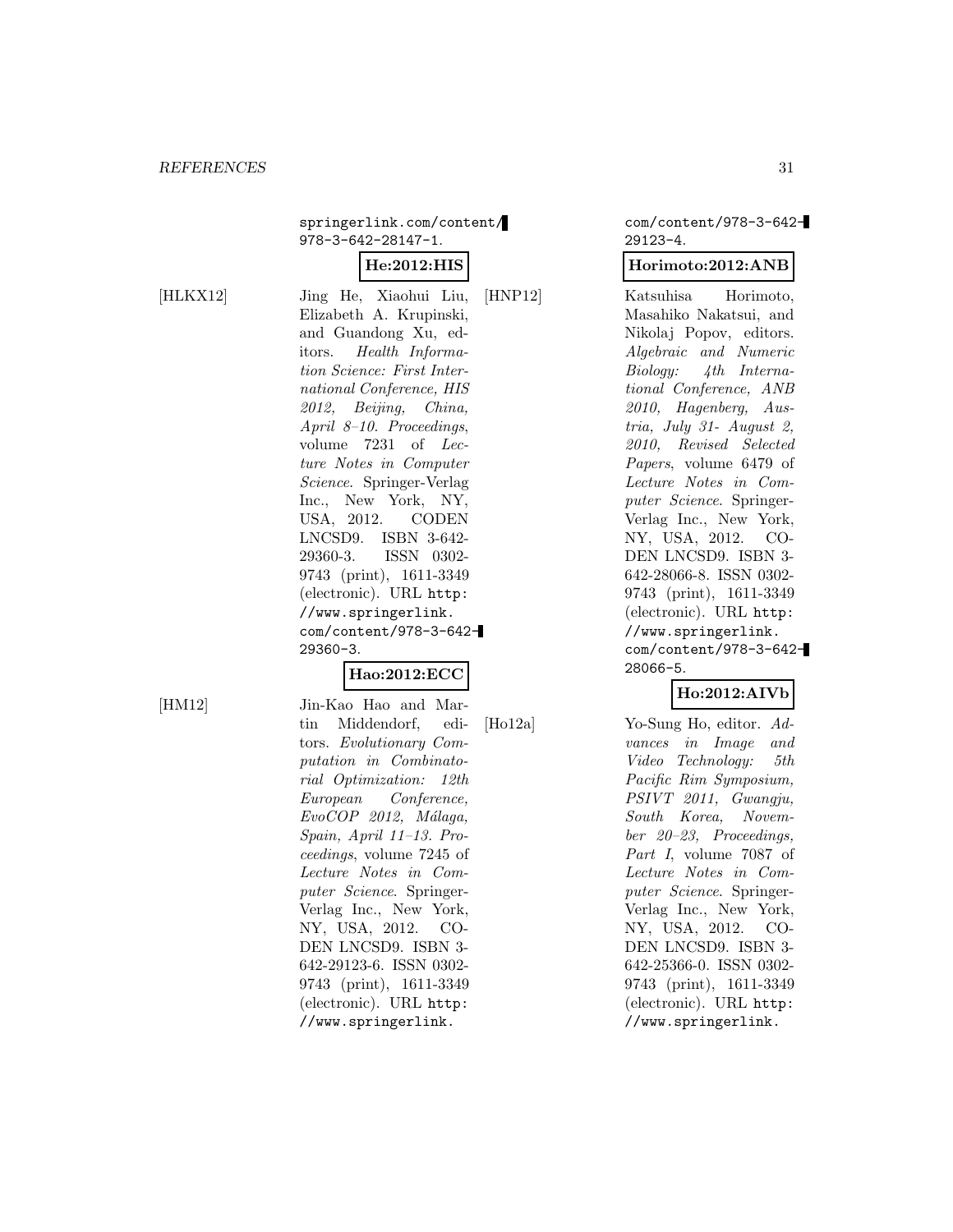com/content/978-3-642- 25366-9.

## **Ho:2012:AIVa**

[Ho12b] Yo-Sung Ho, editor. Advances in Image and Video Technology: 5th Pacific Rim Symposium, PSIVT 2011, Gwangju, South Korea, November 20–23, Proceedings, Part II, volume 7088 of Lecture Notes in Computer Science. Springer-Verlag Inc., New York, NY, USA, 2012. CO-DEN LNCSD9. ISBN 3- 642-25345-8. ISSN 0302- 9743 (print), 1611-3349 (electronic). URL http: //www.springerlink. com/content/978-3-642- 25345-4.

#### **Herkersdorf:2012:ACS**

[HRB12] Andreas Herkersdorf, Kay Römer, and Uwe Brinkschulte, editors. Architecture of Computing Systems — ARCS 2012: 25th International Conference, Munich, Germany, Febru $ary 28 - March 2, 2012.$ Proceedings, volume 7179 of Lecture Notes in Computer Science. Springer-Verlag Inc., New York, NY, USA, 2012. CO-DEN LNCSD9. ISBN 3- 642-28292-X. ISSN 0302- 9743 (print), 1611-3349 (electronic). URL http: //www.springerlink.

com/content/978-3-642- 28292-8.

## **Hadjiantonis:2012:TES**

[HS12] Antonis M. Hadjiantonis and Burkhard Stiller, editors. Telecommunication Economics: Selected Results of the COST Action ISO605 Econ@Tel, volume 7216 of Lecture Notes in Computer Science. Springer-Verlag Inc., New York, NY, USA, 2012. CO-DEN LNCSD9. ISBN 3-642-30381-1. ISSN 0302-9743 (print), 1611- 3349 (electronic). ???? pp. URL http://www. springerlink.com/content/ 978-3-642-30381-4.

#### **Iwamura:2012:CBD**

[IS12] Masakazu Iwamura and Faisal Shafait, editors. Camera-Based Document Analysis and Recognition: 4th International Workshop, CB-DAR 2011, Beijing, China, September 22, 2011, Revised Selected Papers, volume 7139 of Lecture Notes in Computer Science. Springer-Verlag Inc., New York, NY, USA, 2012. CO-DEN LNCSD9. ISBN 3- 642-29363-8. ISSN 0302- 9743 (print), 1611-3349 (electronic). URL http: //www.springerlink.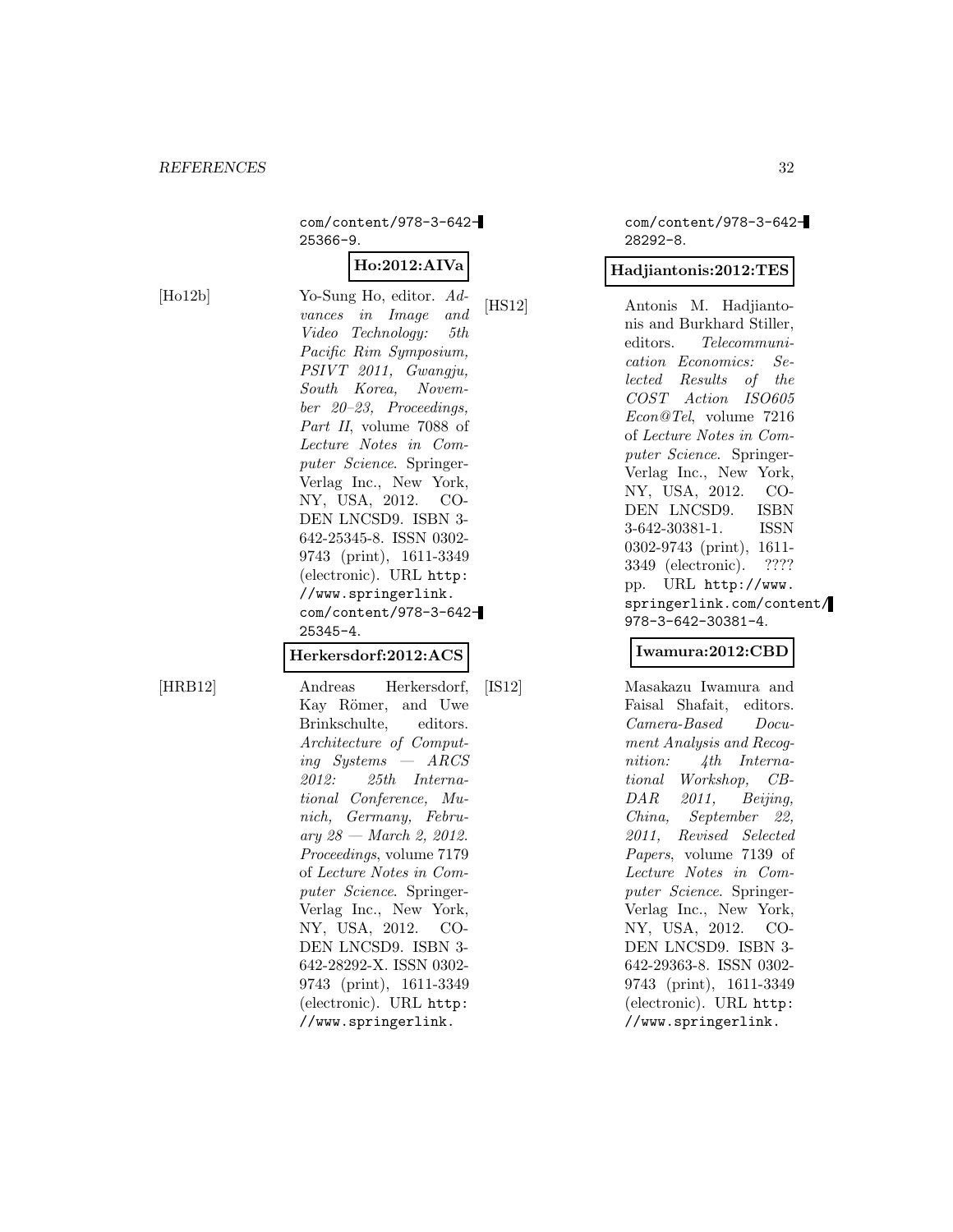$[JDK12]$ 

| com/content/978-3-642-                       |
|----------------------------------------------|
| 29363-4.                                     |
| ${\rm Jensen:} 2012{:} \mathrm{TPN}$<br>[Jón |
| Kurt Jensen, Susanna                         |
| Donatelli, and Jetty                         |
| Kleijn, editors. Transac-                    |
| tions on Petri Nets and                      |
| Other Models of Concur-                      |
| $rency$ V, volume 6900 of                    |
| Lecture Notes in Com-                        |
| puter Science. Springer-                     |
| Verlag Inc., New York,                       |
| NY, USA, 2012. CO-                           |
| DEN LNCSD9. ISBN                             |
| 3-642-29071-X. ISSN                          |
| 0302-9743 (print), 1611-                     |
| 3349 (electronic). ????                      |
| pp. URL http://www.                          |
| springerlink.com/content/                    |
| 978-3-642-29071-8.                           |
| ${\bf Joshi:} 2012{:}\bf VST$                |
| Rajeev Joshi, Peter                          |
| $\rm{Jón}$<br>Müller, and Andreas            |
| Podelski, editors. Ver-                      |
| ified Software: Theo-                        |
| ries, Tools, Experiments:                    |

**Jonasson:2012:APSa**

[12a] Kristján Jónasson, editor. Applied Parallel and Scientific Computing: 10th International Conference, PARA 2010, Reykjavík, Iceland, June 6–9, Revised Selected Papers, Part I, volume 7133 of Lecture Notes in Computer Science. Springer-Verlag Inc., New York, NY, USA, 2012. CO-DEN LNCSD9. ISBN 3- 642-28150-8. ISSN 0302- 9743 (print), 1611-3349 (electronic). URL http: //www.springerlink. com/content/978-3-642- 28150-1.

#### **Jonasson:2012:APSb**

12b] Kristján Jónasson, editor. Applied Parallel and Scientific Computing: 10th International Conference, PARA 2010, Reykjavík, Iceland, June 6–9, Revised Selected Papers, Part II, volume 7134 of Lecture Notes in Computer Science. Springer-Verlag Inc., New York, NY, USA, 2012. CODEN LNCSD9. ISBN 3-642- 28144-3. ISSN 0302- 9743 (print), 1611-3349 (electronic). URL http: //www.springerlink. com/content/978-3-642- 28144-0.

 $[JMP12]$ 

4th International Conference, VSTTE 2012, Philadelphia, PA, USA, January 28–29. Proceedings, volume 7152 of Lecture Notes in Computer Science. Springer-Verlag Inc., New York, NY, USA, 2012. CO-DEN LNCSD9. ISBN 3- 642-27704-7. ISSN 0302- 9743 (print), 1611-3349 (electronic). URL http: //www.springerlink. com/content/978-3-642- 27704-7.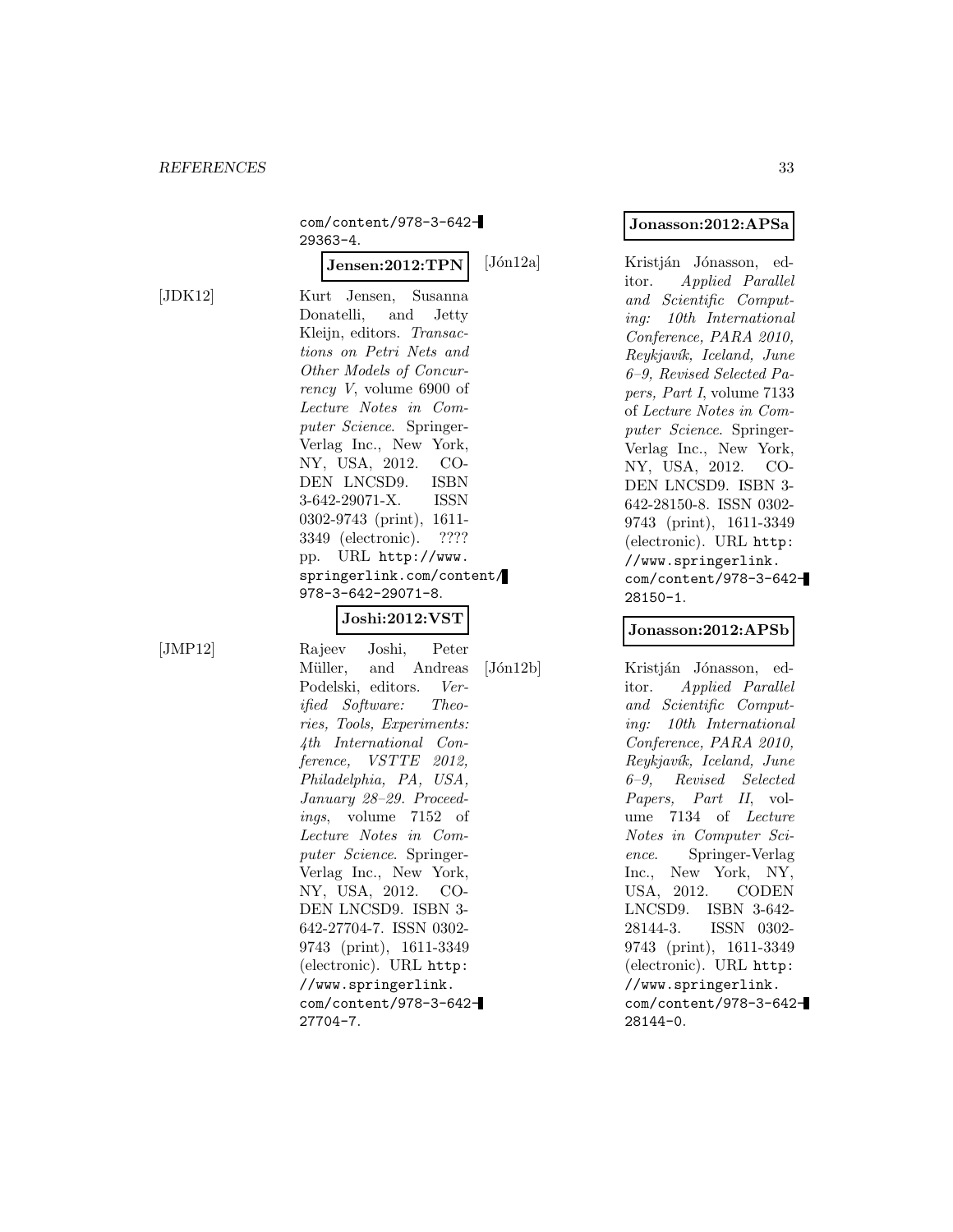## **Juels:2012:RSP**

[JP12] Ari Juels and Christof Paar, editors. RFID. Security and Privacy: 7th International Workshop, RFIDSec 2011. Amherst, USA, June 26– 28, Revised Selected Papers, volume 7055 of Lecture Notes in Computer Science. Springer-Verlag Inc., New York, NY, USA, 2012. CO-DEN LNCSD9. ISBN 3- 642-25285-0. ISSN 0302- 9743 (print), 1611-3349 (electronic). URL http: //www.springerlink. com/content/978-3-642- 25285-3.

## **Jung:2012:ISA**

[JY12] Souhwan Jung and Moti Yung, editors. Information Security Applications: 12th International Workshop, WISA 2011, Jeju Island, Korea, August 22–24. Revised Selected Papers, volume 7115 of Lecture Notes in Computer Science. Springer-Verlag Inc., New York, NY, USA, 2012. CODEN LNCSD9. ISBN 3-642- 27889-2. ISSN 0302- 9743 (print), 1611-3349 (electronic). URL http: //www.springerlink. com/content/978-3-642- 27889-1.

## **Kannan:2012:DEM**

[KA12] Rajkumar Kannan and Frederic Andres, editors. Data Engineering and Management: Second International Conference, ICDEM 2010, Tiruchirappalli, India, July 29– 31. Revised Selected Papers, volume 6411 of Lecture Notes in Computer Science. Springer-Verlag Inc., New York, NY, USA, 2012. CO-DEN LNCSD9. ISBN 3- 642-27871-X. ISSN 0302- 9743 (print), 1611-3349 (electronic). URL http: //www.springerlink. com/content/978-3-642- 27871-6.

#### **Kotasek:2012:MEM**

[KBC<sup>+</sup>12] Zdenek Kotásek, Jan Bouda, Ivana Cerná, Lukás Sekanina, Tomás Vojnar, and et al, editors. Mathematical and Engineering Methods in Computer Science: 7th International Doctoral Workshop, MEMICS 2011, Lednice, Czech Republic, October 14–16, Revised Selected Papers, volume 7119 of Lecture Notes in Computer Science. Springer-Verlag Inc., New York, NY, USA, 2012. CODEN LNCSD9. ISBN 3-642- 25928-6. ISSN 0302- 9743 (print), 1611-3349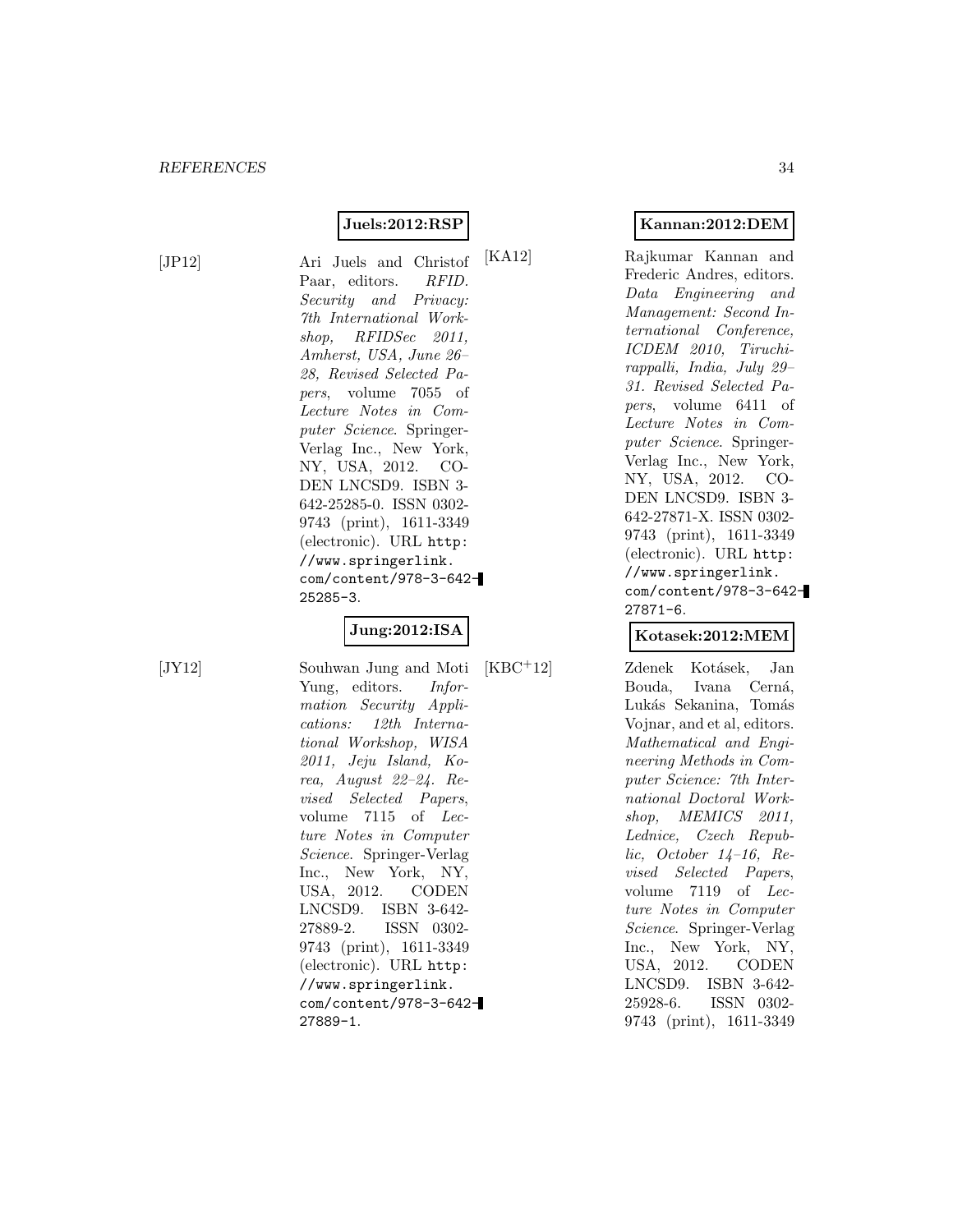(electronic). URL http: //www.springerlink. com/content/978-3-642- 25928-9.

#### **Kuipers:2012:SOS**

[KH12] Fernando A. Kuipers and Poul E. Heegaard, editors. Self-Organizing Systems: 6th IFIP TC 6 International Workshop, IWSOS 2012, Delft, The Netherlands, March 15–16. Proceedings, volume 7166 of Lecture Notes in Computer Science. Springer-Verlag Inc., New York, NY, USA, 2012. CO-DEN LNCSD9. ISBN 3- 642-28582-1. ISSN 0302- 9743 (print), 1611-3349 (electronic). URL http: //www.springerlink. com/content/978-3-642- 28582-0.

## **Kienzle:2012:MSE**

[Kie12] Jörg Kienzle, editor. Models in Software Engineering: Workshops and Symposia at MOD-ELS 2011, Wellington, New Zealand, October 16–21, Reports and Revised Selected Papers, volume 7167 of Lecture Notes in Computer Science. Springer-Verlag Inc., New York, NY, USA, 2012. CODEN LNCSD9. ISBN 3-642- 29644-0. ISSN 0302- 9743 (print), 1611-3349

(electronic). URL http: //www.springerlink. com/content/978-3-642- 29644-4.

## **Keller:2012:FMC**

[KKW12] Rainer Keller, David Kramer, and Jan-Philipp Weiss, editors. Facing the Multicore — Challenge II: Aspects of New Paradigms and Technologies in Parallel Computing, volume 7174 of Lecture Notes in Computer Science. Springer-Verlag Inc., New York, NY, USA, 2012. CO-DEN LNCSD9. ISBN 3-642-30396-X. ISSN 0302-9743 (print), 1611- 3349 (electronic). ???? pp. URL http://www. springerlink.com/content/ 978-3-642-30396-8.

## **Kundu:2012:PMI**

[KMMP12] Malay K. Kundu, Sushmita Mitra, Debasis Mazumdar, and Sankar K. Pal, editors. Perception and Machine Intelligence: First Indo-Japan Conference, Per-MIn 2012, Kolkata, India, January 12–13. Proceedings, volume 7143 of Lecture Notes in Computer Science. Springer-Verlag Inc., New York, NY, USA, 2012. CO-DEN LNCSD9. ISBN 3- 642-27386-6. ISSN 0302- 9743 (print), 1611-3349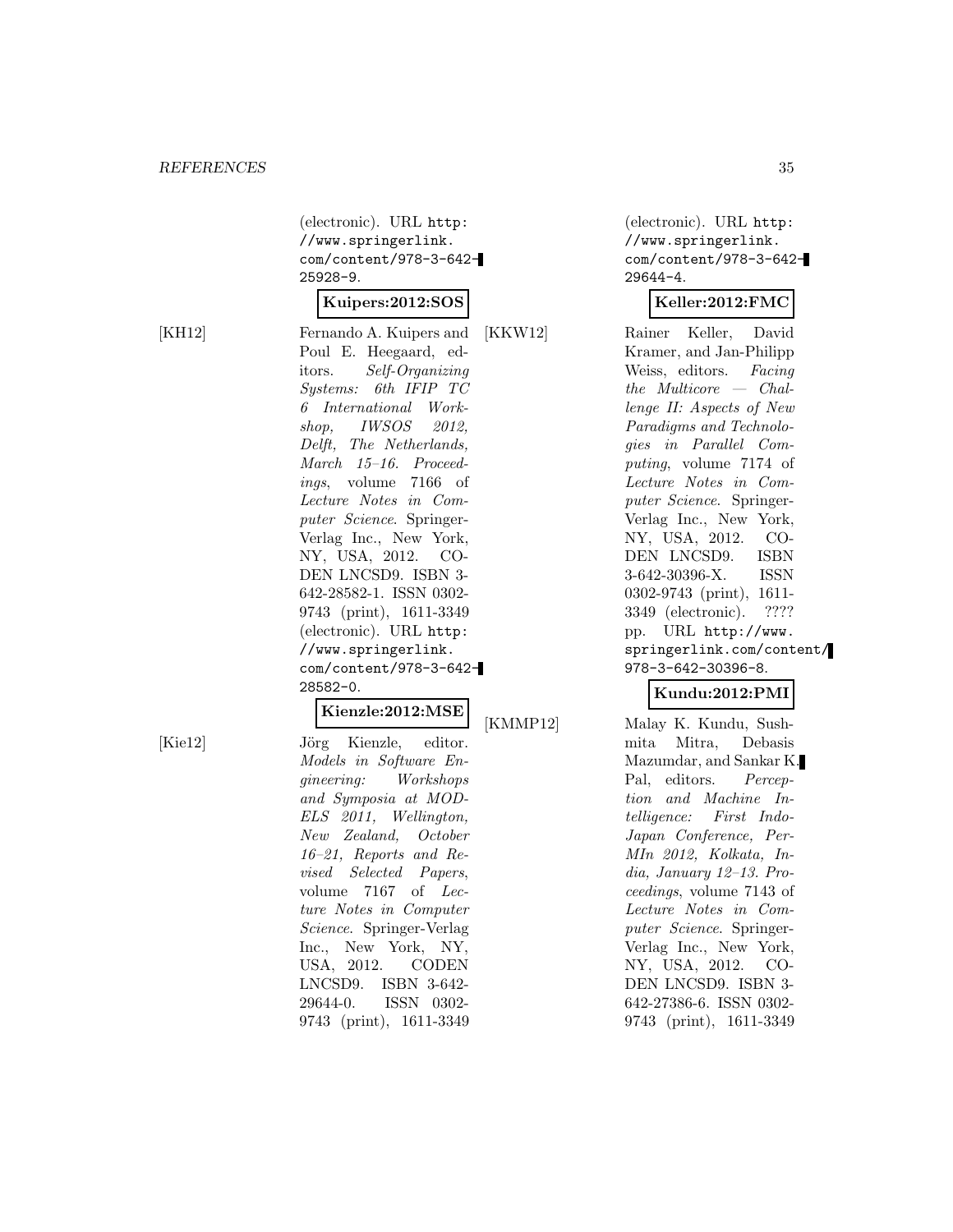(electronic). URL http: //www.springerlink. com/content/978-3-642- 27386-5.

#### **Koucheryavy:2012:WWI**

[KMMT12] Yevgeni Koucheryavy, Lefteris Mamatas, Ibrahim Matta, and Vassilis [KS12] Tsaoussidis, editors. Wired/ Wireless Internet Communication: 10th International Conference, WWIC 2012, Santorini, Greece, June 6–8. Proceedings, volume 7277 of Lecture Notes in Computer Science. Springer-Verlag Inc., New York, NY, USA, 2012. CO-DEN LNCSD9. ISBN 3- 642-30629-2. ISSN 0302- 9743 (print), 1611-3349 (electronic). URL http: //www.springerlink. com/content/978-3-642- 30629-7.

#### **Kuncak:2012:VMC**

[KR12] Viktor Kuncak and Andrey Rybalchenko, editors. Verification, Model Checking, and Abstract Interpretation: 13th International Conference, VMCAI 2012, Philadelphia, PA, USA, January 22–24. Proceedings, volume 7148 of Lecture Notes in Computer Science. Springer-Verlag Inc., New York, NY, USA, 2012. CODEN LNCSD9. ISBN 3-642-

27939-2. ISSN 0302- 9743 (print), 1611-3349 (electronic). URL http: //www.springerlink. com/content/978-3-642- 27939-3.

#### **Khurshid:2012:RVS**

Sarfraz Khurshid and Koushik Sen, editors. Runtime Verification: Second International Conference, RV 2011, San Francisco, CA, USA, September 27–30, Revised Selected Papers, volume 7186 of Lecture Notes in Computer Science. Springer-Verlag Inc., New York, NY, USA, 2012. CODEN LNCSD9. ISBN 3-642- 29859-1. ISSN 0302- 9743 (print), 1611-3349 (electronic). URL http: //www.springerlink. com/content/978-3-642- 29859-2.

## **Laud:2012:IST**

[Lau12] Peeter Laud, editor. Information Security Technology for Applications: 16th Nordic Conference on Secure IT Systems, NordSec 2011, Tallinn, Estonia, October 26– 28, Revised Selected Papers, volume 7161 of Lecture Notes in Computer Science. Springer-Verlag Inc., New York, NY, USA, 2012. CO-DEN LNCSD9. ISBN 3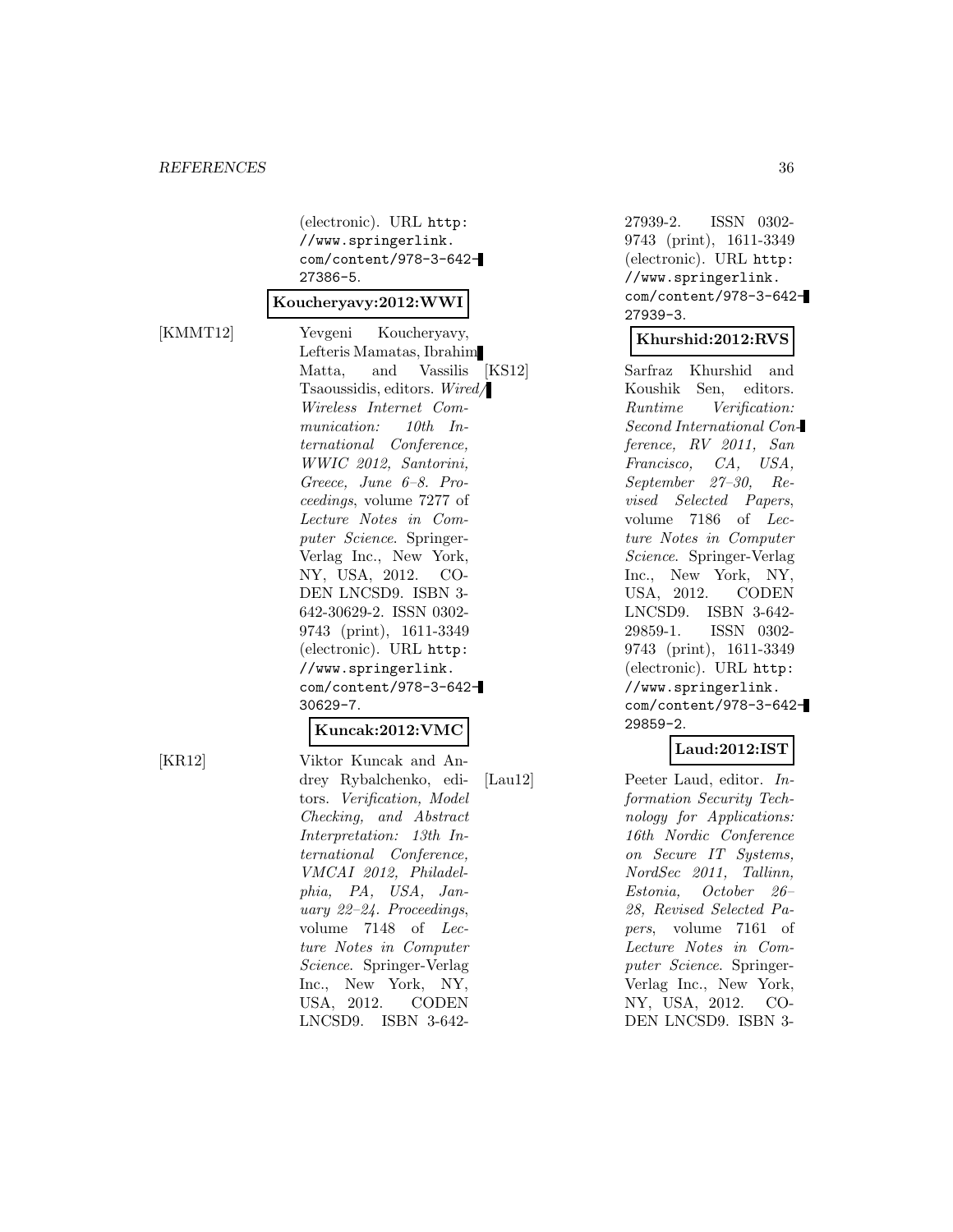642-29614-9. ISSN 0302- 9743 (print), 1611-3349 (electronic). URL http: //www.springerlink. com/content/978-3-642- 29614-7.

## **Li:2012:AGP**

[LCB12] Ruixuan Li, Jiannong Cao, and Julien Bourgeois, editors. Advances in Grid and Pervasive Computing: 7th International Conference, GPC 2012, Hong Kong, China, May 11–13. Proceedings, volume 7296 of Lecture Notes in Computer Science. Springer-Verlag Inc., New York, NY, USA, 2012. CO-DEN LNCSD9. ISBN 3- 642-30766-3. ISSN 0302- 9743 (print), 1611-3349 (electronic). URL http: //www.springerlink. com/content/978-3-642- 30766-9.

#### **Lukasiewicz:2012:FIK**

[LS12] Thomas Lukasiewicz and Attila Sali, editors. Foundations of Information and Knowledge Systems: 7th International Symposium, FoIKS 2012, Kiel, Germany, March 5–9. Proceedings, volume 7153 of Lecture Notes in Computer Science. Springer-Verlag Inc., New York, NY, USA, 2012. CODEN LNCSD9. ISBN 3-642-

28471-X. ISSN 0302- 9743 (print), 1611-3349 (electronic). URL http: //www.springerlink. com/content/978-3-642- 28471-7.

## **Lones:2012:IPC**

[LST<sup>+</sup>12] Michael A. Lones, Stephen L. Smith, Sarah Teichmann, Felix Naef, James A. Walker, and et al, editors. Information Processing in Cells and Tissues: 9th International Conference, IP-CAT 2012, Cambridge, UK, March  $31 - April$ 2, 2012. Proceedings, volume 7223 of Lecture Notes in Computer Science. Springer-Verlag Inc., New York, NY, USA, 2012. CODEN LNCSD9. ISBN 3-642- 28791-3. ISSN 0302- 9743 (print), 1611-3349 (electronic). URL http: //www.springerlink. com/content/978-3-642- 28791-6.

## **Lopez:2012:CIP**

[LSW12] Javier Lopez, Roberto Setola, and Stephen D. Wolthusen, editors. Critical Infrastructure Protection: Information Infrastructure Models, Analysis, and Defense, volume 7130 of Lecture Notes in Computer Science. Springer-Verlag Inc., New York,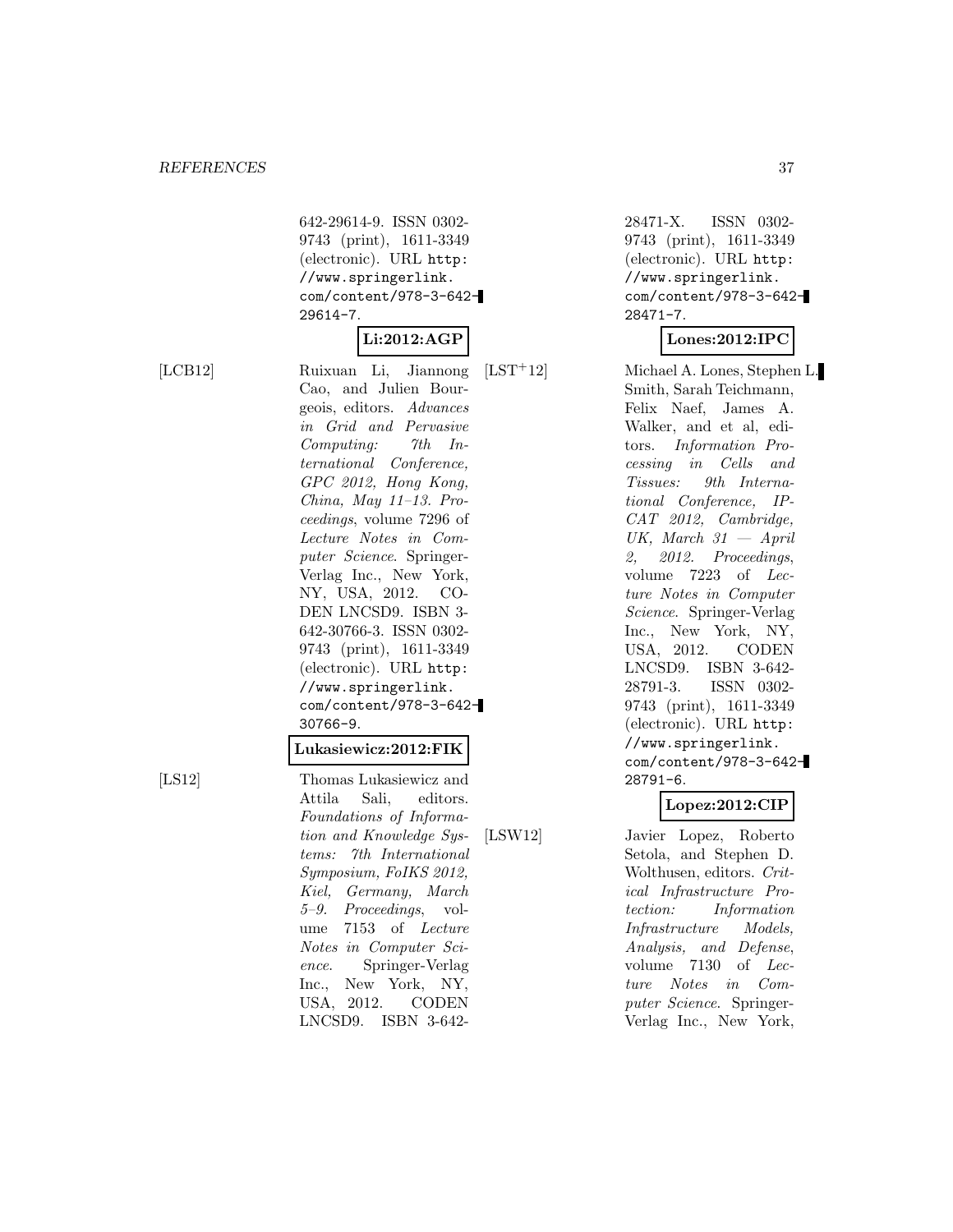$[LV12]$ 

| NY, USA, 2012.<br>– CO-<br>DEN LNCSD9. ISBN<br>3-642-28919-3.<br>ISSN<br>0302-9743 (print), 1611-<br>3349 (electronic). ????<br>pp. URL http://www.<br>springerlink.com/content/                                                                                                                                                                                                                                                                                                                         |
|----------------------------------------------------------------------------------------------------------------------------------------------------------------------------------------------------------------------------------------------------------------------------------------------------------------------------------------------------------------------------------------------------------------------------------------------------------------------------------------------------------|
| 978-3-642-28919-4.<br>Lacroix:2012:RDT                                                                                                                                                                                                                                                                                                                                                                                                                                                                   |
| [MDPQA12a]<br>Zoé Lacroix and María Es-<br>ther Vidal, editors. Re-<br>source Discovery: Third<br>International Workshop,<br>RED 2010, Paris, France,<br>November 5, 2010, Re-<br>vised Selected Papers,<br>volume 6799 of<br>Lec-<br>ture Notes in Computer<br>Science. Springer-Verlag<br>Inc., New York, NY,<br>USA, 2012. CODEN<br>LNCSD9. ISBN 3-642-<br>27391-2. ISSN 0302-<br>9743 (print), 1611-3349<br>(electronic). URL http:<br>//www.springerlink.<br>com/content/978-3-642-<br>$27391 - 9.$ |
| MacKinnon:2012:DSS                                                                                                                                                                                                                                                                                                                                                                                                                                                                                       |
| Lachlan M. MacKinnon,<br>editor.<br>Data Security<br>and Security Data: 27th<br>[MDPQA12b]<br>British National Confer-<br>ence on Databases, BN-<br>COD 27, Dundee, UK,<br>June 29 $-$ July 1, 2010.<br>Revised Selected Papers,<br>volume 6121 of Lec-<br>ture Notes in Computer<br>Science. Springer-Verlag                                                                                                                                                                                            |

Inc., New York, NY, USA, 2012. CODEN LNCSD9. ISBN 3-642- 25703-8. ISSN 0302- 9743 (print), 1611-3349 (electronic). URL http: //www.springerlink. com/content/978-3-642- 25703-2.

#### **Moreno-Diaz:2012:CASa**

Roberto Moreno-Díaz, Franz Pichler, and Alexis Quesada-Arencibia, editors. Computer Aided  $Systems$  Theory  $-EU-$ ROCAST 2011: 13th International Conference, Las Palmas de Gran Canaria, Spain, February 6–11, Revised Selected Papers, Part I, volume 6927 of Lecture Notes in Computer Science. Springer-Verlag Inc., New York, NY, USA, 2012. CODEN LNCSD9. ISBN 3-642- 27548-6. ISSN 0302- 9743 (print), 1611-3349 (electronic). URL http: //www.springerlink. com/content/978-3-642- 27548-7.

## **Moreno-Diaz:2012:CASb**

Roberto Moreno-Díaz, Franz Pichler, and Alexis Quesada-Arencibia, editors. Computer Aided  $Systems$  Theory  $-EU-$ ROCAST 2011: 13th International Conference, Las Palmas de Gran Canaria, Spain, February 6–11, Revised Se-

 $[Mac12]$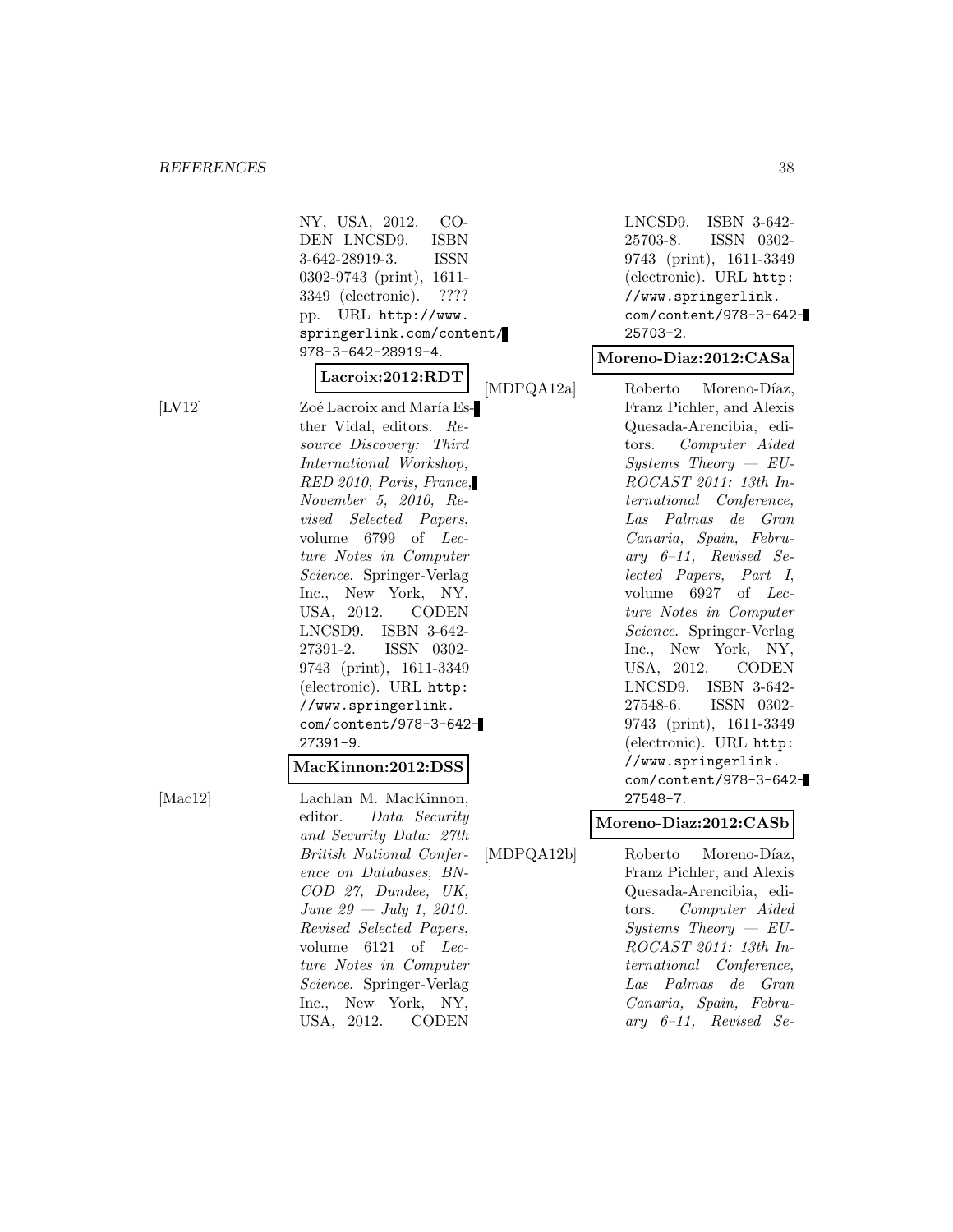#### *REFERENCES* 39

lected Papers, Part II, volume 6928 of Lecture Notes in Computer Science. Springer-Verlag Inc., New York, NY, USA, 2012. CODEN LNCSD9. ISBN 3-642- 27578-8. ISSN 0302- 9743 (print), 1611-3349 (electronic). URL http: //www.springerlink. com/content/978-3-642- 27578-4.

#### **Meadows:2012:STM**

[MFG12] Catherine Meadows and Carmen Fernandez-Gago, editors. Security and Trust Management: 7th International Workshop, STM 2011, Copenhagen, Denmark, June 27–28, Revised Selected Papers, volume 7170 of Lecture Notes in Computer Science. Springer-Verlag Inc., New York, NY, USA, 2012. CODEN LNCSD9. ISBN 3-642- 29962-8. ISSN 0302- 9743 (print), 1611-3349 (electronic). URL http: //www.springerlink. com/content/978-3-642- 29962-9.

#### **Muller:2012:MCB**

[MGSM12] Henning Müller, Hayit Greenspan, and Tanveer Syeda-Mahmood, editors. Medical Content-Based Retrieval for Clinical Decision Support: Second MICCAI In-

ternational Workshop, MCBR-CDS 2011, Toronto, ON, Canada, September 22, 2011, Revised Selected Papers, volume 7075 of Lecture Notes in Computer Science. Springer-Verlag Inc., New York, NY, USA, 2012. CODEN LNCSD9. ISBN 3-642- 28459-0. ISSN 0302- 9743 (print), 1611-3349 (electronic). URL http: //www.springerlink. com/content/978-3-642- 28459-5.

#### **Mossakowski:2012:RTA**

[MK12] Till Mossakowski and Hans-Jörg Kreowski, editors. Recent Trends in Algebraic Development Techniques: 20th International Workshop, WADT 2010, Etelsen, Germany, July  $1-\frac{1}{4}$ , Revised Selected Papers, volume 7137 of Lecture Notes in Computer Science. Springer-Verlag Inc., New York, NY, USA, 2012. CODEN LNCSD9. ISBN 3-642- 28411-6. ISSN 0302- 9743 (print), 1611-3349 (electronic). URL http: //www.springerlink. com/content/978-3-642- 28411-3.

#### **Meyer:2012:ESE**

[MN12] Bertrand Meyer and Martin Nordio, editors.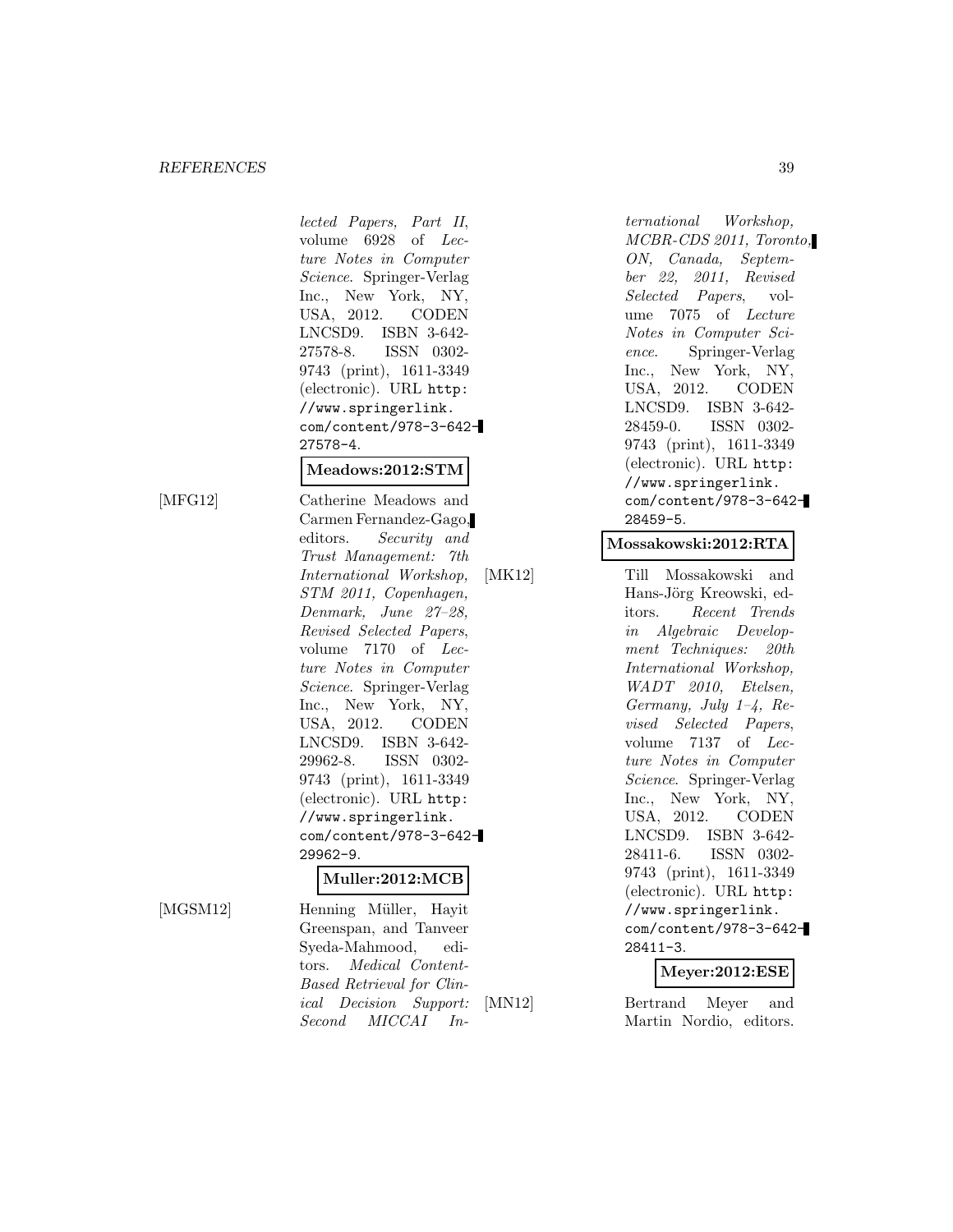#### *REFERENCES* 40

Empirical Software Engineering and Verification: International Summer Schools, LASER 2008-2010, Elba Island, Italy, Revised Tutorial Lectures, volume 7007 of Lecture Notes in Computer Science. Springer-Verlag Inc., New York, NY, USA, 2012. CO-DEN LNCSD9. ISBN 3-642-25230-3. ISSN 0302-9743 (print), 1611- 3349 (electronic). ???? pp. URL http://www. springerlink.com/content/ 978-3-642-25230-3.

## **Modgil:2012:TAF**

[MOT12] Sanjay Modgil, Nir Oren, and Francesca Toni, editors. Theorie and Applications of Formal Argumentation: First International Workshop, TAFA 2011. Barcelona, Spain, July 16–17, Revised Selected Papers, volume 7132 of Lecture Notes in Computer Science. Springer-Verlag Inc., New York, NY, USA, 2012. CODEN LNCSD9. ISBN 3-642- 29183-X. ISSN 0302- 9743 (print), 1611-3349 (electronic). URL http: //www.springerlink. com/content/978-3-642- 29183-8.

### **Modersheim:2012:TSA**

[MP12] Sebastian Mödersheim

and Catuscia Palamidessi, editors. Theory of Security and Applications: Joint Workshop, TOSCA 2011, Saarbrücken, Germany, March  $31$  – April 1, 2011, Revised Selected Papers, volume 6993 of Lecture Notes in Computer Science. Springer-Verlag Inc., New York, NY, USA, 2012. CO-DEN LNCSD9. ISBN 3- 642-27374-2. ISSN 0302- 9743 (print), 1611-3349 (electronic). URL http: //www.springerlink. com/content/978-3-642- 27374-2.

#### **Martino:2012:WWG**

[MPT12] Sergio Di Martino, Adriano Peron, and Taro Tezuka, editors. Web and Wireless Geographical Information Systems: 11th International Symposium, W2GIS 2012, Naples, Italy, April 12– 13. Proceedings, volume 7236 of Lecture Notes in Computer Science. Springer-Verlag Inc., New York, NY, USA, 2012. CODEN LNCSD9. ISBN 3-642- 29246-1. ISSN 0302- 9743 (print), 1611-3349 (electronic). URL http: //www.springerlink. com/content/978-3-642- 29246-0.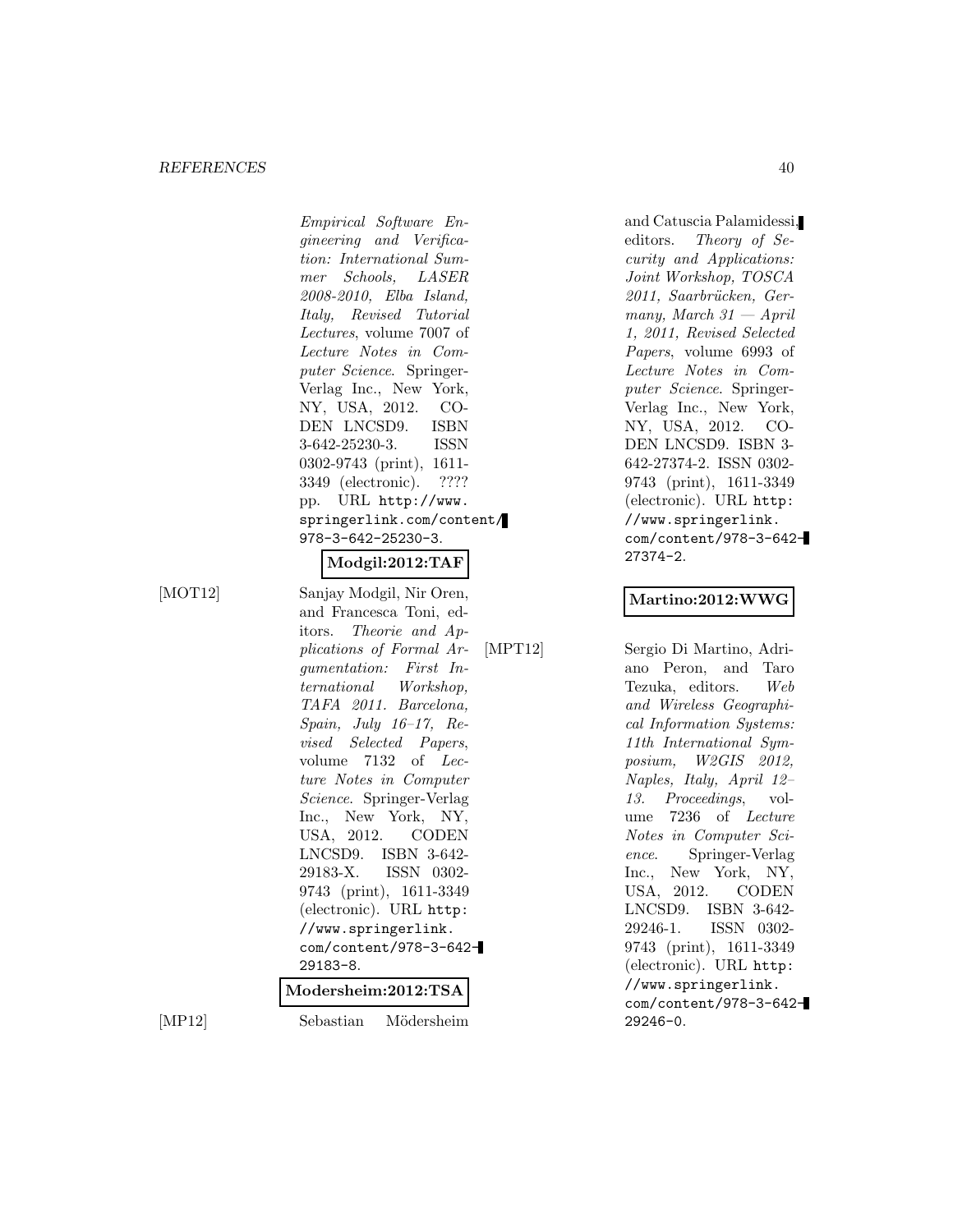## **Marx:2012:PEC**

[MR12] Dániel Marx and Peter Rossmanith, editors. Parameterized and Exact Computation: 6th International Symposium, IPEC 2011, Saarbrücken, Germany, September 6–8. Revised Selected Papers, volume 7112 of Lecture Notes in Computer Science. Springer-Verlag Inc., New York, NY, USA, 2012. CODEN LNCSD9. ISBN 3-642- 28049-8. ISSN 0302- 9743 (print), 1611-3349 (electronic). URL http: //www.springerlink. com/content/978-3-642- 28049-8.

#### **Machado:2012:EBI**

[MRC12] Penousal Machado, Juan Romero, and Adrian Carballal, editors. Evolutionary and Biologically Inspired Music, Sound, Art and Design: First International Conference, EvoMUSART 2012, Málaga, Spain, April 11–13. Proceedings, volume 7247 of Lecture Notes in Computer Science. Springer-Verlag Inc., New York, NY, USA, 2012. CO-DEN LNCSD9. ISBN 3- 642-29141-4. ISSN 0302- 9743 (print), 1611-3349 (electronic). URL http:

//www.springerlink. com/content/978-3-642- 29141-8.

## **Moraglio:2012:GPE**

[MSK<sup>+</sup>12] Alberto Moraglio, Sara Silva, Krzysztof Krawiec, Penousal Machado, and Carlos Cotta, editors. Genetic Programming: 15th European Conference, Eu $roGP$  2012, Málaga, Spain, April 11–13. Proceedings, volume 7244 of Lecture Notes in Computer Science. Springer-Verlag Inc., New York, NY, USA, 2012. CO-DEN LNCSD9. ISBN 3- 642-29138-4. ISSN 0302- 9743 (print), 1611-3349 (electronic). URL http: //www.springerlink. com/content/978-3-642- 29138-8.

## **Miri:2012:SAC**

[MV12] Ali Miri and Serge Vaudenay, editors. Selected Areas in Cryptography: 18th International Workshop, SAC 2011, Toronto, ON, Canada, August 11–12, Revised Selected Papers, volume 7118 of Lecture Notes in Computer Science. Springer-Verlag Inc., New York, NY, USA, 2012. CODEN LNCSD9. ISBN 3-642- 28495-7. ISSN 0302- 9743 (print), 1611-3349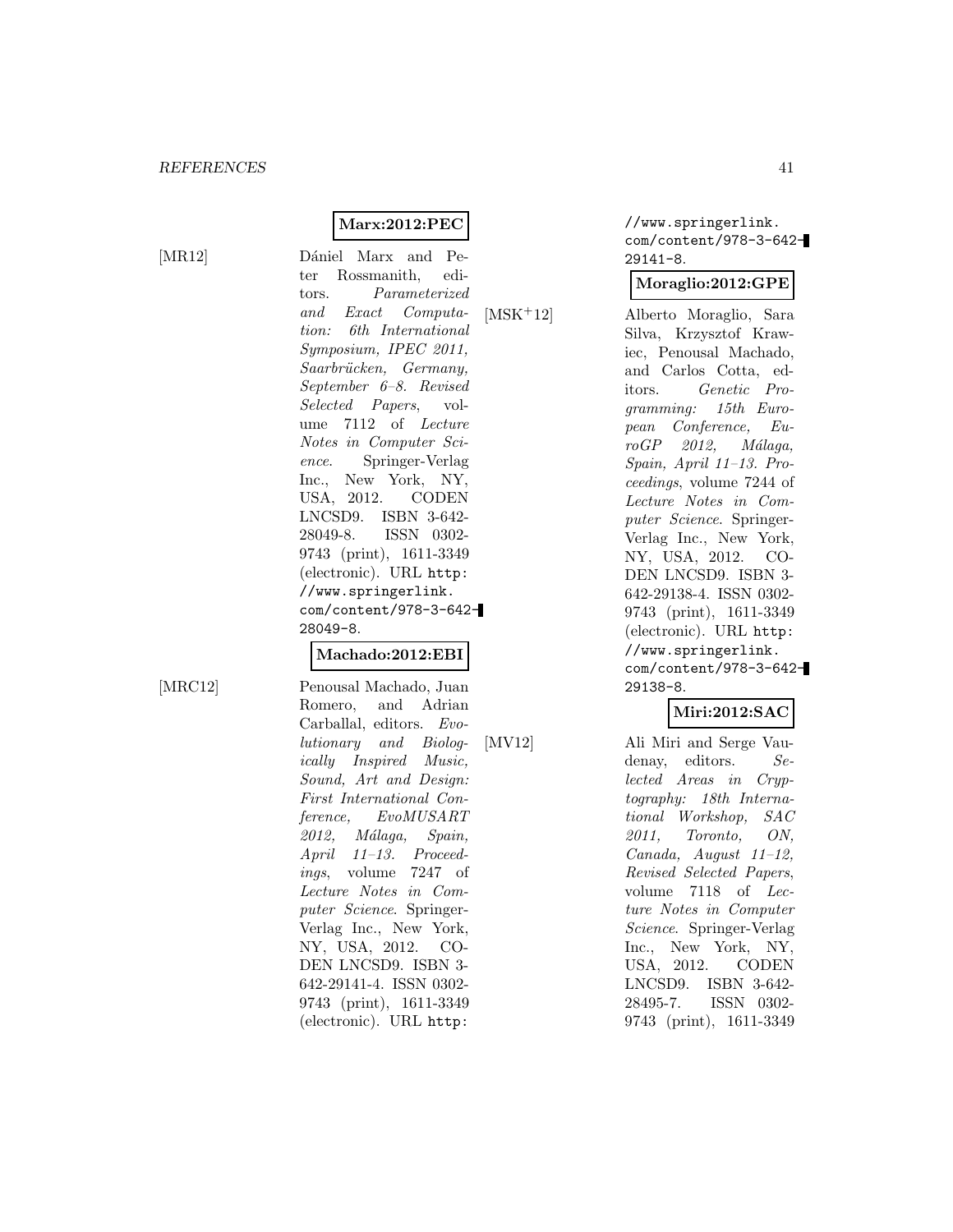(electronic). URL http: //www.springerlink. com/content/978-3-642- 28495-3.

## **Naccache:2012:CST**

[Nac12] David Naccache, editor. Cryptography and Security: From Theory to Applications: Essays Dedicated to Jean-Jacques Quisquater on the Occasion of His 65th Birthday, volume 6805 of Lecture Notes in Computer Science. Springer-Verlag Inc., New York, NY, USA, 2012. CO-DEN LNCSD9. ISBN 3-642-28367-5. ISSN 0302-9743 (print), 1611- 3349 (electronic). ???? pp. URL http://www. springerlink.com/content/ 978-3-642-28367-3.

## **OBoyle:2012:CCI**

[O'B12] Michael O'Boyle, editor. Compiler Construction: 21st International Conference, CC 2012, Held as Part of the European Joint Conferences on Theory and Practice of Software, ETAPS 2012, Tallinn, Estonia, March  $24$  — April 1, 2012. Proceedings, volume 7210 of Lecture Notes in Computer Science. Springer-Verlag Inc., New York, NY, USA, 2012. CO-DEN LNCSD9. ISBN 3- 642-28651-8. ISSN 0302-

9743 (print), 1611-3349 (electronic). URL http: //www.springerlink. com/content/978-3-642- 28651-3.

#### **Ober:2012:SIS**

[OO12] Iulian Ober and Ileana Ober, editors. SDL 2011: Integrating System and Software Modeling: 15th International SDL Forum Toulouse, France, July 5–7. Revised Papers, volume 7083 of Lecture Notes in Computer Science. Springer-Verlag Inc., New York, NY, USA, 2012. CO-DEN LNCSD9. ISBN 3- 642-25263-X. ISSN 0302- 9743 (print), 1611-3349 (electronic). URL http: //www.springerlink. com/content/978-3-642- 25263-1.

## **Pan:2012:TEV**

[PCM<sup>+</sup>12] Zhigeng Pan, Adrian David Cheok, Wolfgang Müller, Maiga Chang, and Mingmin Zhang, editors. Transactions on Edutainment VII, volume 7145 of Lecture Notes in Computer Science. Springer-Verlag Inc., New York, NY, USA, 2012. CODEN LNCSD9. ISBN 3-642-29049-3. ISSN 0302-9743 (print), 1611- 3349 (electronic). ???? pp. URL http://www.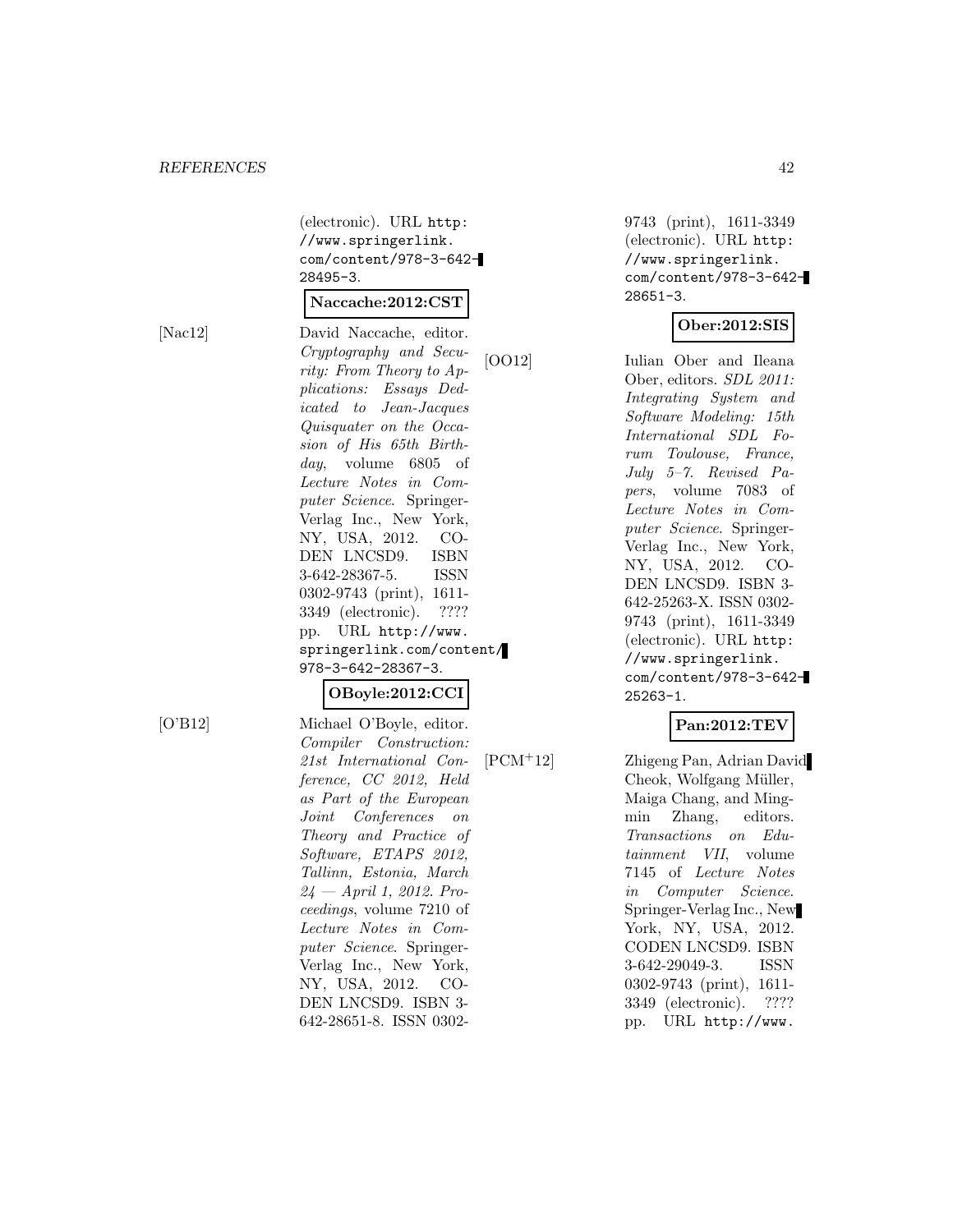## springerlink.com/content/ 978-3-642-29049-7.

## **Pan:2012:IIDb**

[PCN12a] Jeng-Shyang Pan, Shyi-Ming Chen, and Ngoc Thanh Nguyen, editors. Intelligent Information and Database Systems: 4th Asian Conference, ACI-IDS 2012, Kaohsiung, Taiwan, March 19–21, Proceedings, Part I, volume 7196 of Lecture Notes in Computer Science. Springer-Verlag Inc., New York, NY, USA, 2012. CODEN LNCSD9. ISBN 3-642- 28486-8. ISSN 0302- 9743 (print), 1611-3349 (electronic). URL http: //www.springerlink. com/content/978-3-642- 28486-1.

## **Pan:2012:IIDc**

[PCN12b] Jeng-Shyang Pan, Shyi-Ming Chen, and Ngoc Thanh Nguyen, editors. Intelligent Information and Database Systems: 4th Asian Conference, ACI-IDS 2012, Kaohsiung, Taiwan, March 19–21, Proceedings, Part II, volume 7197 of Lecture Notes in Computer Science. Springer-Verlag Inc., New York, NY, USA, 2012. CODEN LNCSD9. ISBN 3-642- 28489-2. ISSN 0302- 9743 (print), 1611-3349

(electronic). URL http: //www.springerlink. com/content/978-3-642- 28489-2.

#### **Pan:2012:IIDa**

[PCN12c] Jeng-Shyang Pan, Shyi-Ming Chen, and Ngoc Thanh Nguyen, editors. Intelligent Information and Database Systems: 4th Asian Conference, ACI-IDS 2012, Kaohsiung, Taiwan, March 19–21, Proceedings, Part III, volume 7198 of Lecture Notes in Computer Science. Springer-Verlag Inc., New York, NY, USA, 2012. CODEN LNCSD9. ISBN 3-642- 28492-2. ISSN 0302- 9743 (print), 1611-3349 (electronic). URL http: //www.springerlink. com/content/978-3-642- 28492-2.

#### **Picco:2012:WSN**

[PH12] Gian Pietro Picco and Wendi Heinzelman, editors. Wireless Sensor Networks: 9th European Conference, EWSN 2012, Trento, Italy, February 15–17. Proceedings, volume 7158 of Lecture Notes in Computer Science. Springer-Verlag Inc., New York, NY, USA, 2012. CO-DEN LNCSD9. ISBN 3- 642-28168-0. ISSN 0302- 9743 (print), 1611-3349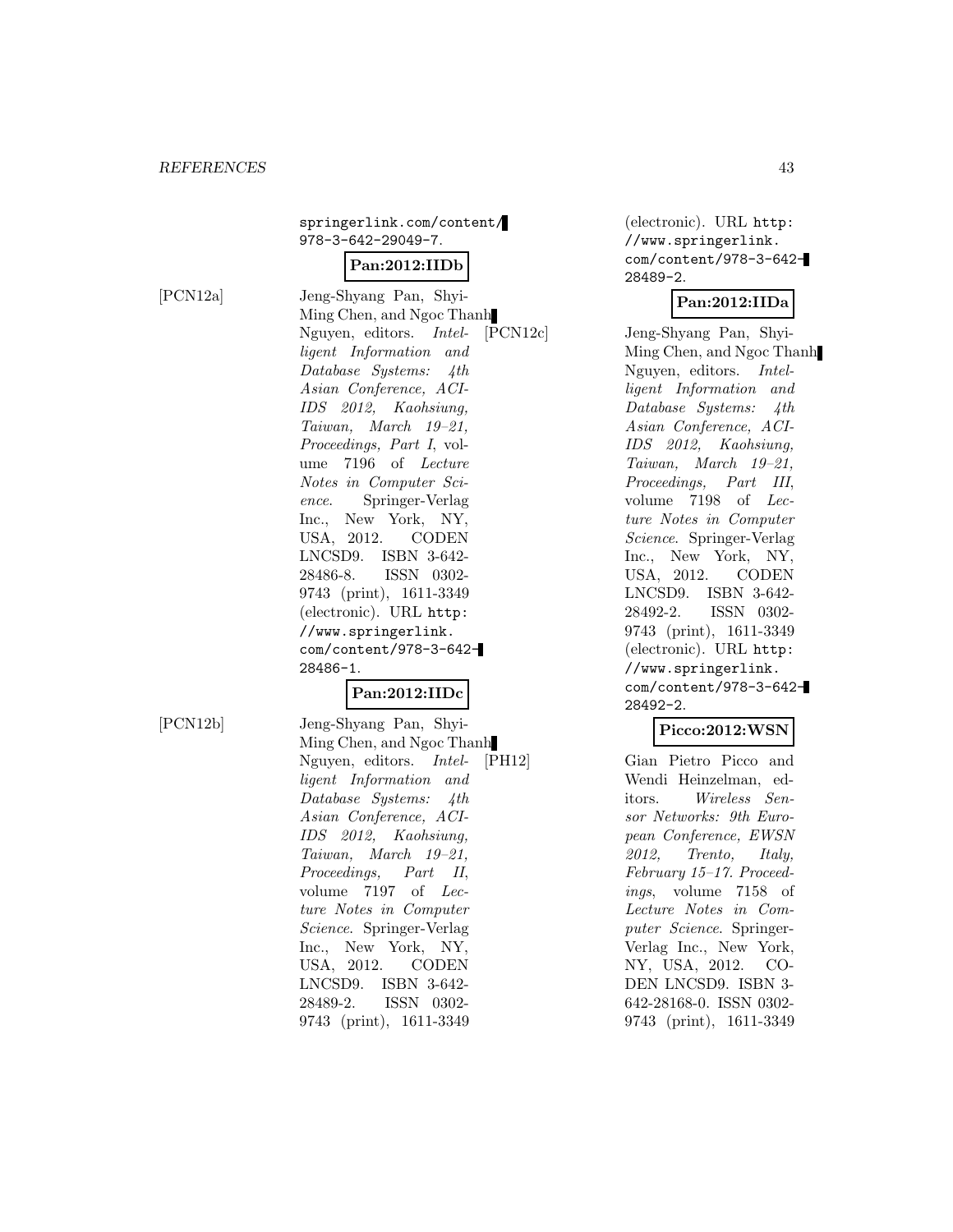(electronic). URL http: //www.springerlink. com/content/978-3-642- 28168-6.

#### **Pointcheval:2012:ACE**

[PJ12] David Pointcheval and Thomas Johansson, editors. Advances in Cryptology — EUROCRYPT 2012: 31st Annual International Conference on the Theory and Applications of Cryptographic Techniques, Cambridge, UK, April 15–19. Proceedings, volume 7237 of Lecture Notes in Computer Science. Springer-Verlag Inc., New York, NY, USA, 2012. CO-DEN LNCSD9. ISBN 3- 642-29010-8. ISSN 0302- 9743 (print), 1611-3349 (electronic). URL http: //www.springerlink. com/content/978-3-642- 29010-7.

#### **Petkova-Nikova:2012:PKI**

[PNPP12] Svetla Petkova-Nikova, Andreas Pashalidis, and Günther Pernul, editors. Public Key Infrastructures, Services and Applications: 8th European Workshop, EuroPKI 2011, Leuven, Belgium, September 15– 16, Revised Selected Papers, volume 7163 of Lecture Notes in Computer Science. Springer-Verlag Inc., New York,

NY, USA, 2012. CO-DEN LNCSD9. ISBN 3- 642-29803-6. ISSN 0302- 9743 (print), 1611-3349 (electronic). URL http: //www.springerlink. com/content/978-3-642- 29803-5.

#### **Peffers:2012:DSR**

[PRK12] Ken Peffers, Marcus Rothenberger, and Bill Kuechler, editors. Design Science Research in Information Systems. Advances in Theory and Practice: 7th International Conference, DESRIST 2012, Las Vegas, NV, USA, May 14–15. Proceedings, volume 7286 of Lecture Notes in Computer Science. Springer-Verlag Inc., New York, NY, USA, 2012. CODEN LNCSD9. ISBN 3-642- 29862-1. ISSN 0302- 9743 (print), 1611-3349 (electronic). URL http: //www.springerlink. com/content/978-3-642- 29862-2.

#### **Pescape:2012:TMA**

[PSD12] Antonio Pescapè, Luca Salgarelli, and Xenofontas Dimitropoulos, editors. Traffic Monitoring and Analysis: 4th International Workshop, TMA 2012, Vienna, Austria, March 12, 2012. Proceedings, volume 7189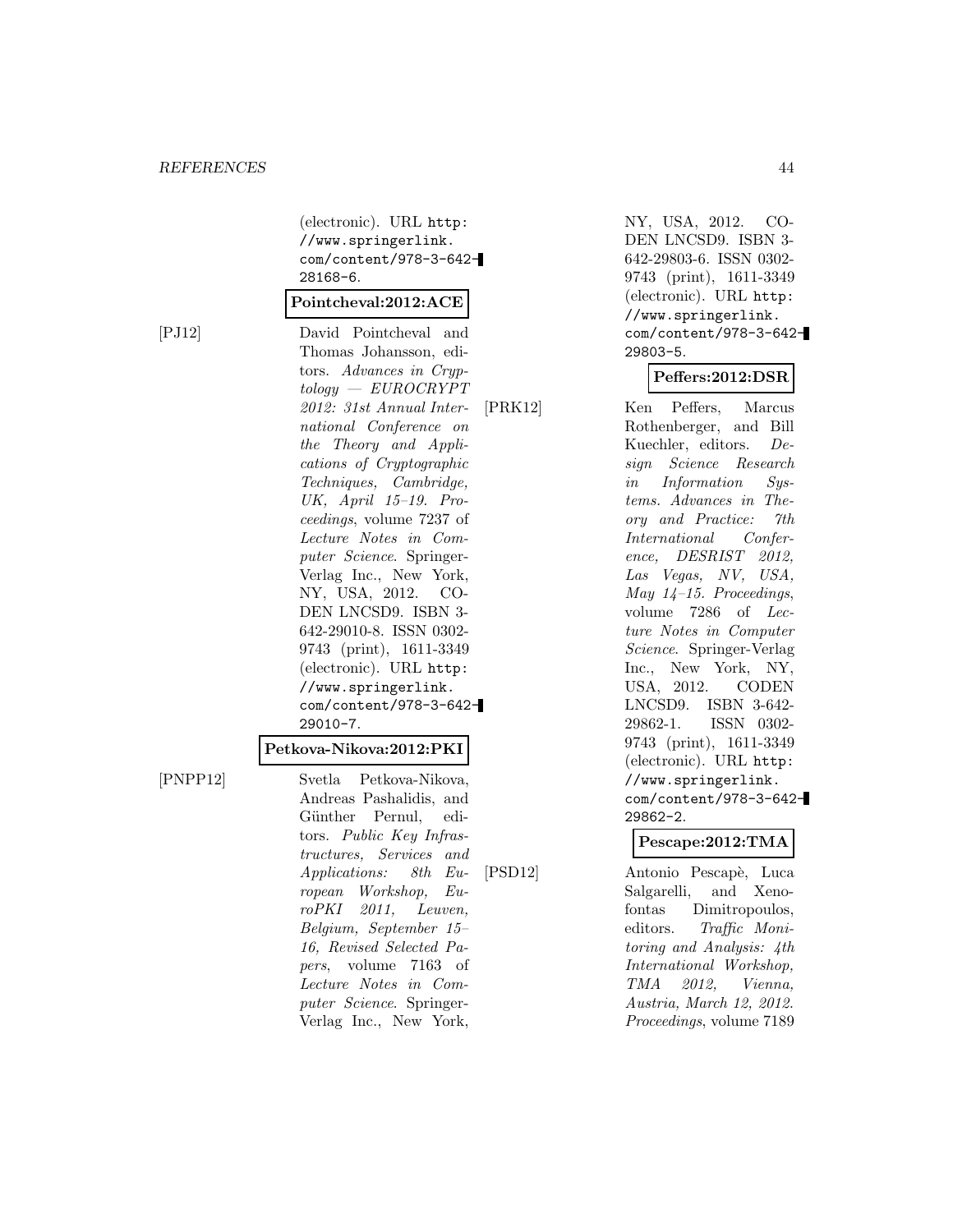of Lecture Notes in Computer Science. Springer-Verlag Inc., New York, NY, USA, 2012. CO-DEN LNCSD9. ISBN 3- 642-28533-3. ISSN 0302- 9743 (print), 1611-3349 (electronic). URL http: //www.springerlink. com/content/978-3-642- 28533-2.

## **Regnell:2012:REF**

[RD12] Björn Regnell and Daniela Damian, editors. Requirements Engineering: Foundation for Software Quality: 18th International Working Conference, REFSQ 2012, Essen, Germany, March 19–22. Proceedings, volume 7195 of Lecture Notes in Computer Science. Springer-Verlag Inc., New York, NY, USA, 2012. CODEN LNCSD9. ISBN 3-642- 28713-1. ISSN 0302- 9743 (print), 1611-3349 (electronic). URL http: //www.springerlink. com/content/978-3-642- 28713-8.

#### **Rahman:2012:WAC**

[RiN12] Md. Saidur Rahman and Shin ichi Nakano, editors. WALCOM: Algorithms and Computation: 6th International Workshop, WAL-COM 2012, Dhaka, Bangladesh, February

15–17. Proceedings, volume 7157 of Lecture Notes in Computer Science. Springer-Verlag Inc., New York, NY, USA, 2012. CODEN LNCSD9. ISBN 3-642- 28075-7. ISSN 0302- 9743 (print), 1611-3349 (electronic). URL http: //www.springerlink. com/content/978-3-642- 28075-7.

## **Rautiainen:2012:GPC**

[RKM<sup>+</sup>12] Mika Rautiainen, Timo Korhonen, Edward Mutafungwa, Eila Ovaska, Artem Katasonov, and et al, editors. Grid and Pervasive Computing Workshops: International Workshops, S3E, HWTS, Doctoral Colloquium, Held in Conjunction with GPC 2011, Oulu, Finland, May 11– 13. Revised Selected Papers, volume 7096 of Lecture Notes in Computer Science. Springer-Verlag Inc., New York, NY, USA, 2012. CO-DEN LNCSD9. ISBN 3- 642-27915-5. ISSN 0302- 9743 (print), 1611-3349 (electronic). URL http: //www.springerlink. com/content/978-3-642- 27915-7.

**Rutkowski:2012:AISa**

[RKS<sup>+</sup>12a] Leszek Rutkowski, Marcin Korytkowski, Rafal Scherer,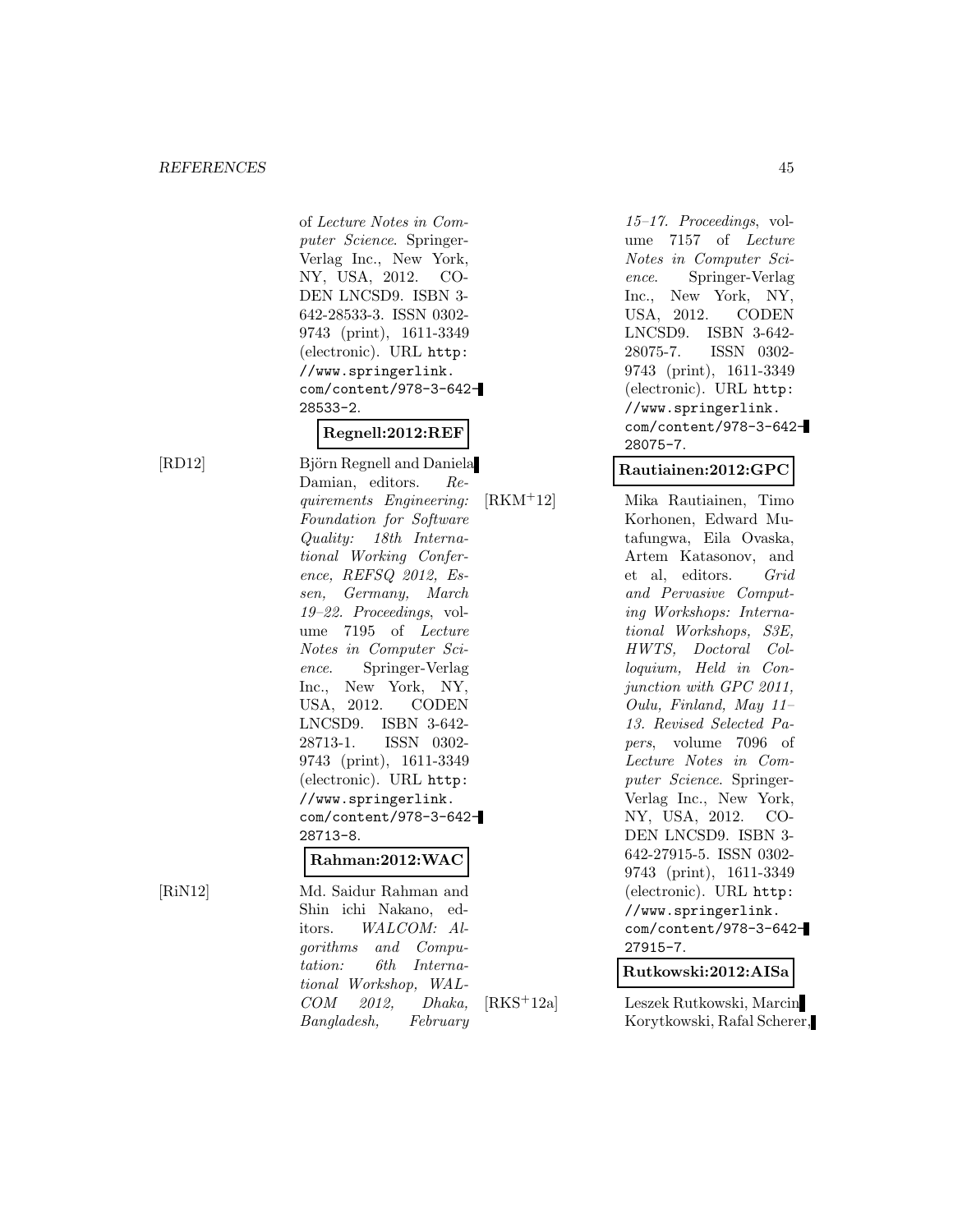Ryszard Tadeusiewicz, Lotfi A. Zadeh, and et al, editors. Artificial Intelligence and Soft Computing: 11th International Conference, ICAISC 2012, Zakopane, Poland, April 29–May 3, 2012, Proceedings, Part I, volume 7267 of Lecture Notes in Computer Science. Springer-Verlag Inc., New York, NY, USA, 2012. CODEN LNCSD9. ISBN 3-642- 29346-8. ISSN 0302- 9743 (print), 1611-3349 (electronic). URL http: //www.springerlink. com/content/978-3-642- 29346-7.

## **Rutkowski:2012:AISb**

[RKS<sup>+</sup>12b] Leszek Rutkowski, Marcin Korytkowski, Rafal Scherer, Ryszard Tadeusiewicz, Lotfi A. Zadeh, and et al, editors. Artificial Intelligence and Soft Computing: 11th International Conference, ICAISC 2012, Zakopane, Poland, April 29–May 3, 2012, Proceedings, Part II, volume 7268 of Lecture Notes in Computer Science. Springer-Verlag Inc., New York, NY, USA, 2012. CODEN LNCSD9. ISBN 3-642- 29349-2. ISSN 0302- 9743 (print), 1611-3349 (electronic). URL http: //www.springerlink.

com/content/978-3-642- 29349-8.

#### **Rutkowski:2012:SEC**

[RKS<sup>+</sup>12c] Leszek Rutkowski, Marcin Korytkowski, Rafal Scherer, Ryszard Tadeusiewicz, Lotfi A. Zadeh, and et al, editors. Swarm and Evolutionary Computation: International Symposia, SIDE 2012 and EC 2012, Held in Conjunction with ICAISC 2012, Zakopane, Poland, April 29–May 3, 2012. Proceedings, volume 7269 of Lecture Notes in Computer Science. Springer-Verlag Inc., New York, NY, USA, 2012. CO-DEN LNCSD9. ISBN 3- 642-29352-2. ISSN 0302- 9743 (print), 1611-3349 (electronic). URL http: //www.springerlink. com/content/978-3-642- 29352-8.

#### **Ramanujam:2012:DCI**

[RR12] R. Ramanujam and Srini Ramaswamy, editors. Distributed Computing and Internet Technology: 8th International Conference, ICDCIT 2012, Bhubaneswar, India, February 2–4. Proceedings, volume 7154 of Lecture Notes in Computer Science. Springer-Verlag Inc., New York, NY, USA, 2012. CO-DEN LNCSD9. ISBN 3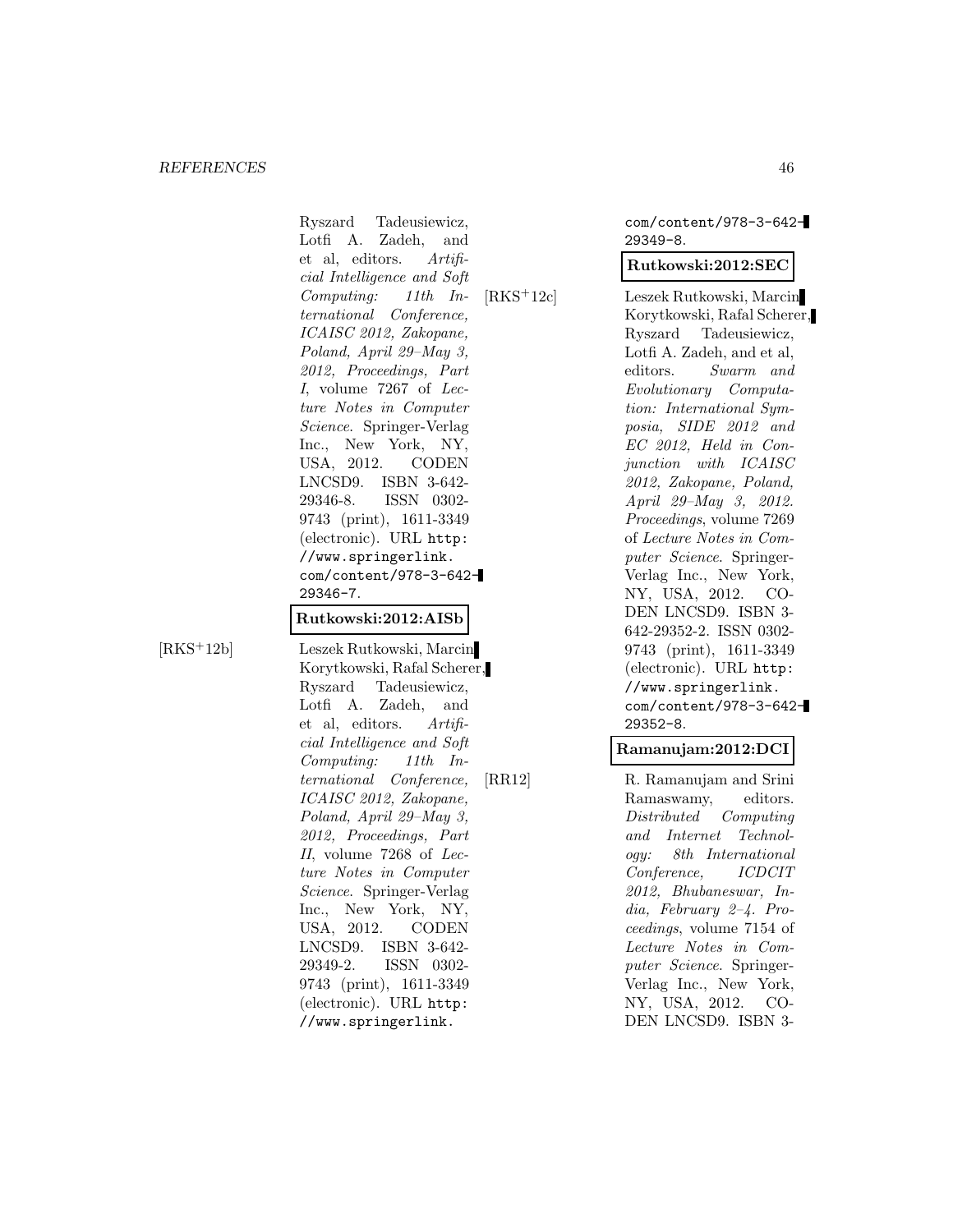642-28072-2. ISSN 0302- 9743 (print), 1611-3349 (electronic). URL http: //www.springerlink. com/content/978-3-642- 28072-6.

#### **Ryan:2012:ISP**

[RSW12] Mark D. Ryan, Ben Smyth, and Guilin Wang, editors. Information Security Practice and Experience: 8th International Conference, IS-PEC 2012, Hangzhou, China, April 9–12. Proceedings, volume 7232 of Lecture Notes in Computer Science. Springer-Verlag Inc., New York, NY, USA, 2012. CO-DEN LNCSD9. ISBN 3- 642-29100-7. ISSN 0302- 9743 (print), 1611-3349 (electronic). URL http: //www.springerlink. com/content/978-3-642- 29100-5.

## **Riano:2012:KRH**

[RtTM12] David Riaño, Annette ten Teije, and Silvia Miksch, editors. Knowledge Representation for Health-Care: AIME 2011 Workshop KR4HC 2011, Bled, Slovenia, July 2– 6. Revised Selected Papers, volume 6924 of Lecture Notes in Computer Science. Springer-Verlag Inc., New York, NY, USA, 2012. CO-DEN LNCSD9. ISBN 3-

642-27696-2. ISSN 0302- 9743 (print), 1611-3349 (electronic). URL http: //www.springerlink. com/content/978-3-642- 27696-5.

#### **Russo:2012:PAD**

[RZ12] Claudio Russo and Neng-Fa Zhou, editors. Practical Aspects of Declarative Languages: 14th International Symposium, PADL 2012, Philadelphia, PA, USA, January 23–24. Proceedings, volume 7149 of Lecture Notes in Computer Science. Springer-Verlag Inc., New York, NY, USA, 2012. CODEN LNCSD9. ISBN 3-642- 27693-8. ISSN 0302- 9743 (print), 1611-3349 (electronic). URL http: //www.springerlink. com/content/978-3-642- 27693-4.

#### **Sloane:2012:SLE**

[SA12] Anthony Sloane and Uwe Aßmann, editors. Software Language Engineering: 4th International Conference, SLE 2011, Braga, Portugal, July 3– 4, Revised Selected Papers, volume 6940 of Lecture Notes in Computer Science. Springer-Verlag Inc., New York, NY, USA, 2012. CO-DEN LNCSD9. ISBN 3- 642-28829-4. ISSN 0302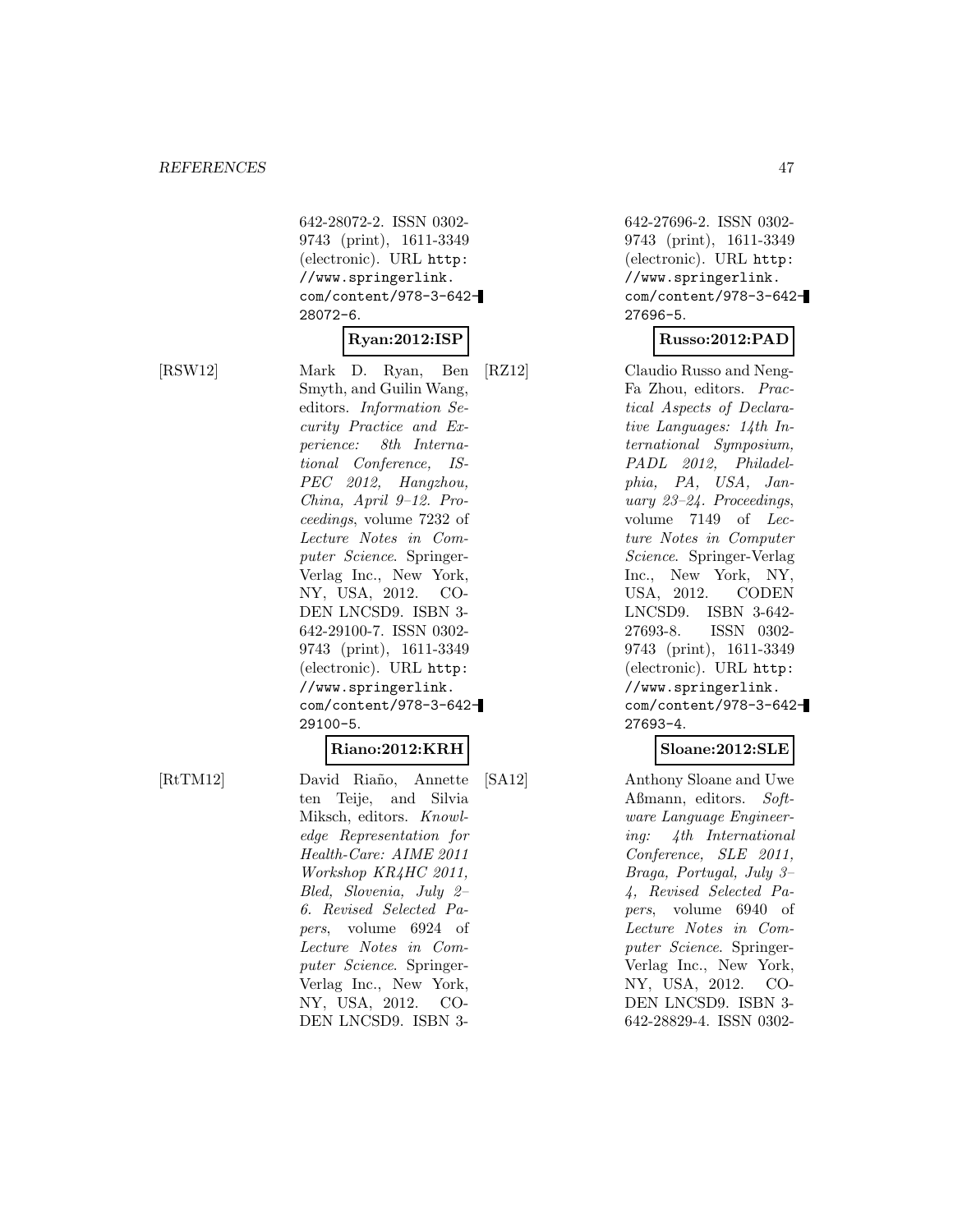9743 (print), 1611-3349 (electronic). URL http: //www.springerlink. com/content/978-3-642- 28829-6.

#### **Schmitt:2012:MME**

[Sch12] Jens B. Schmitt, editor. Measurement, Modelling, and Evaluation of Computing Systems and Dependability and Fault Tolerance: 16th International GI/ITG Conference, MMB & DFT 2012, Kaiserslautern, Germany, March 19–21. Proceedings, volume 7201 of Lecture Notes in Computer Science. Springer-Verlag Inc., New York, NY, USA, 2012. CO-DEN LNCSD9. ISBN 3- 642-28539-2. ISSN 0302- 9743 (print), 1611-3349 (electronic). URL http: //www.springerlink. com/content/978-3-642- 28539-4.

#### **Seidl:2012:PLS**

[Sei12] Helmut Seidl, editor. Programming Languages and Systems: 21st European Symposium on Programming, ESOP 2012, Held as Part of the European Joint Conferences on Theory and Practice of Software, ETAPS 2012, Tallinn, Estonia, March 24 — April 1, 2012. Proceedings, volume 7211 of

Lecture Notes in Computer Science. Springer-Verlag Inc., New York, NY, USA, 2012. CO-DEN LNCSD9. ISBN 3- 642-28868-5. ISSN 0302- 9743 (print), 1611-3349 (electronic). URL http: //www.springerlink. com/content/978-3-642- 28868-5.

## **Sanner:2012:RAR**

[SH12a] Scott Sanner and Marcus Hutter, editors. Recent Advances in Reinforcement Learning: 9th European Workshop, EWRL 2011, Athens, Greece, September 9– 11, Revised Selected Papers, volume 7188 of Lecture Notes in Computer Science. Springer-Verlag Inc., New York, NY, USA, 2012. CO-DEN LNCSD9. ISBN 3- 642-29945-8. ISSN 0302- 9743 (print), 1611-3349 (electronic). URL http: //www.springerlink. com/content/978-3-642- 29945-2.

#### **Schindler:2012:CSC**

[SH12b] Werner Schindler and Sorin A. Huss, editors. Constructive Side-Channel Analysis and Secure Design: Third International Workshop, COSADE 2012, Darmstadt, Germany, May 3–4. Proceedings, vol-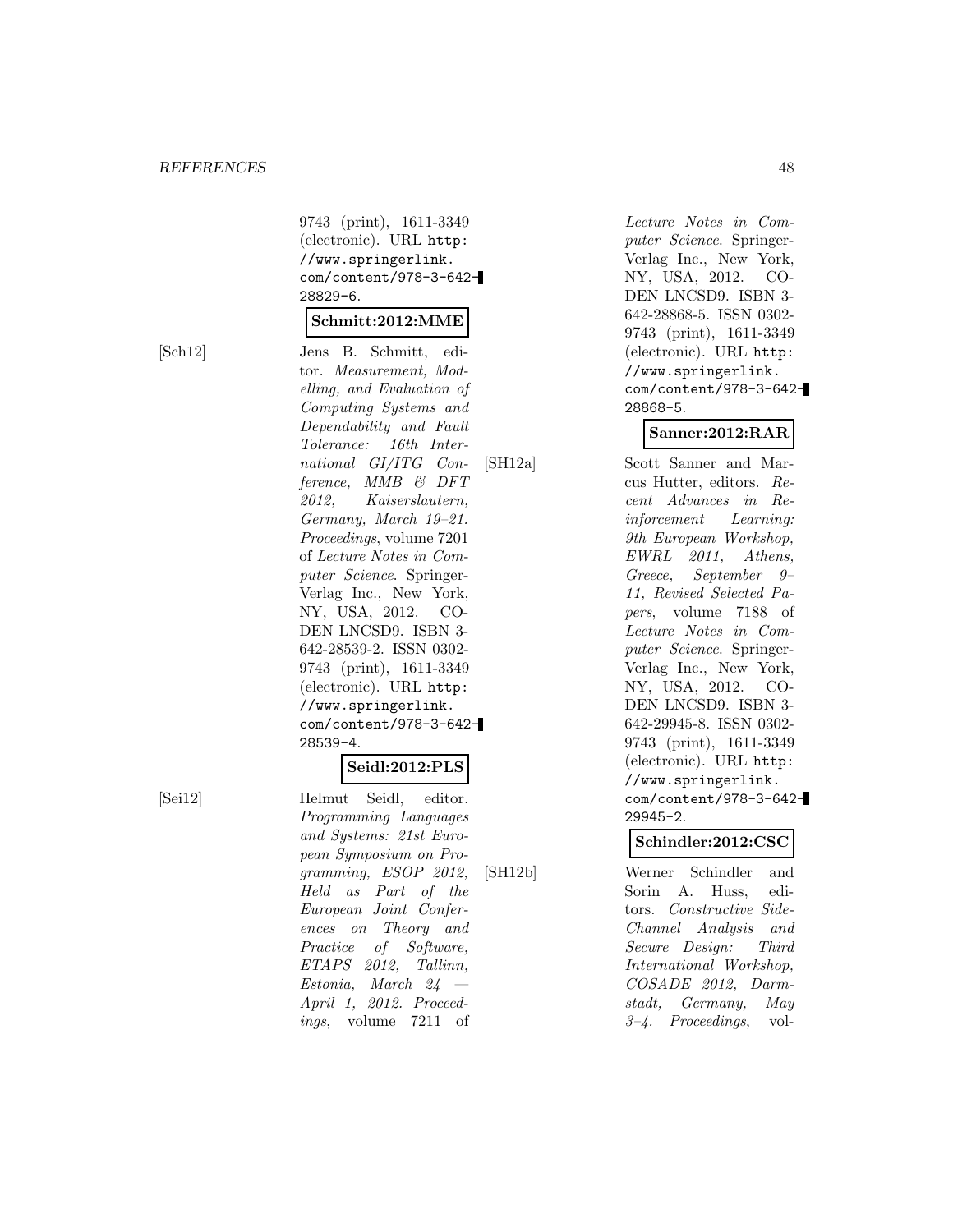ume 7275 of Lecture Notes in Computer Science. Springer-Verlag Inc., New York, NY, USA, 2012. CODEN LNCSD9. ISBN 3-642- 29911-3. ISSN 0302- 9743 (print), 1611-3349 (electronic). URL http: //www.springerlink. com/content/978-3-642- 29911-7. **Shi:2012:TDH** [Shi12] Yun Q. Shi, editor. Transactions on Data Hiding and Multimedia Security VII, volume 7110 of Lecture Notes in Computer Science. Springer-Verlag Inc., New York, NY, USA, 2012. CODEN LNCSD9. ISBN 3- 642-28692-5. ISSN 0302-9743 (print), 1611- 3349 (electronic). ???? pp. URL http://www. springerlink.com/content/ 978-3-642-28692-6. **Snoeyink:2012:FAA** [SLSW12] Jack Snoeyink, Pinyan Lu, Kaile Su, and Lusheng Wang, editors. Frontiers in Algorithmics and Algorithmic Aspects in Information and Management: Joint International Conference, FAW-AAIM 2012, Beijing, China, May 14–16. Proceedings, volume 7285 of Lecture Notes in Com-

puter Science. Springer-Verlag Inc., New York, NY, USA, 2012. CO-DEN LNCSD9. ISBN 3- 642-29699-8. ISSN 0302- 9743 (print), 1611-3349 (electronic). URL http: //www.springerlink. com/content/978-3-642- 29699-4.

#### **Schoeffmann:2012:AMM**

[SMH<sup>+</sup>12] Klaus Schoeffmann, Bernard Merialdo, Alexander G. Hauptmann, Chong-Wah Ngo, Yiannis Andreopoulos, and et al, editors. Advances in Multimedia Modeling: 18th International Conference, MMM 2012, Klagenfurt, Austria, January  $4-6$ . Proceedings, volume 7131 of Lecture Notes in Computer Science. Springer-Verlag Inc., New York, NY, USA, 2012. CO-DEN LNCSD9. ISBN 3- 642-27354-8. ISSN 0302- 9743 (print), 1611-3349 (electronic). URL http: //www.springerlink. com/content/978-3-642- 27354-4.

**Solis-Oba:2012:AOA**

[SOP12] Roberto Solis-Oba and Giuseppe Persiano, editors. Approximation and Online Algorithms: 9th International Workshop, WAOA 2011, Saarbrücken, Germany, September 8–9, Revised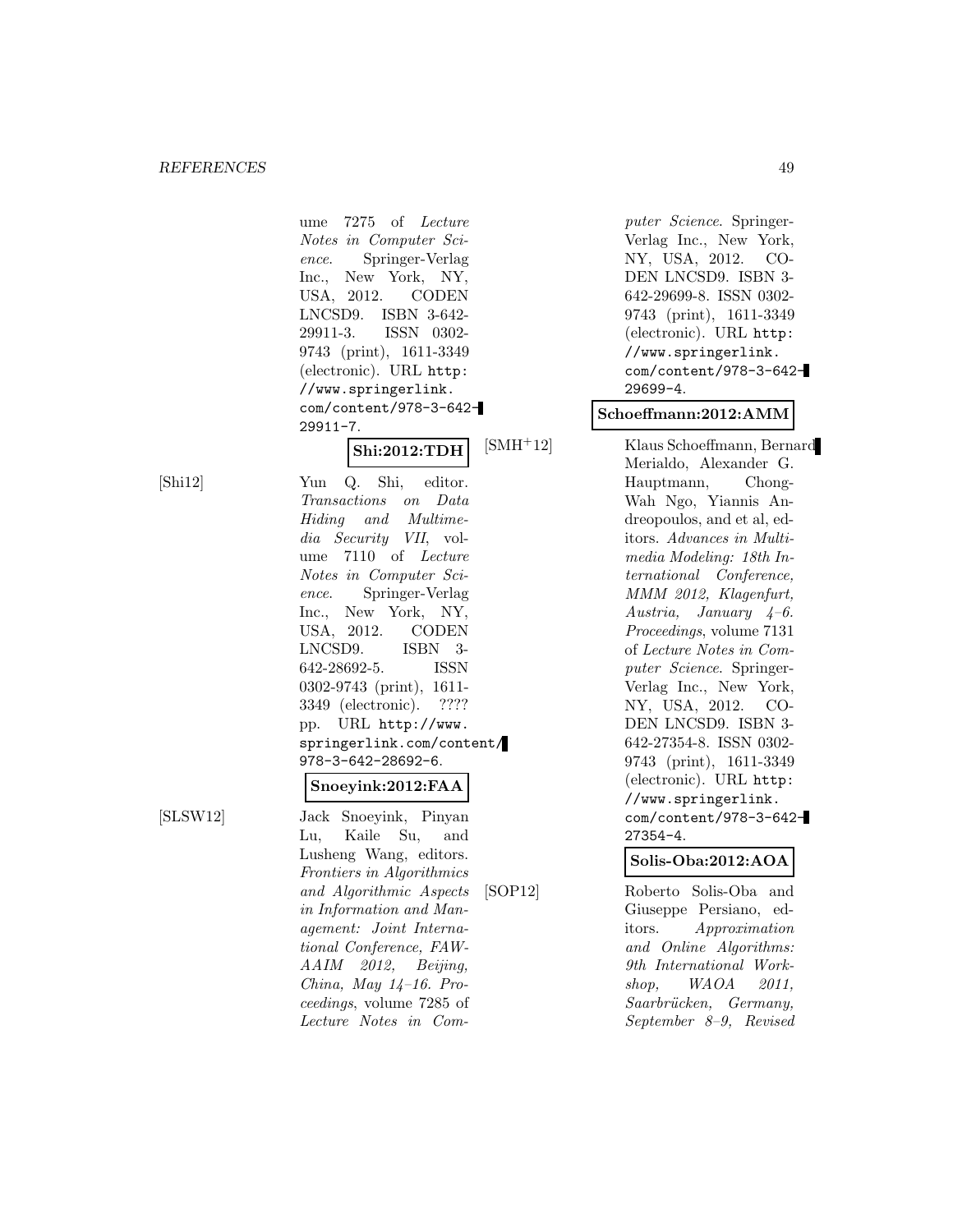Selected Papers, volume 7164 of Lecture Notes in Computer Science. Springer-Verlag Inc., New York, NY, USA, 2012. CODEN LNCSD9. ISBN 3-642- 29115-5. ISSN 0302- 9743 (print), 1611-3349 (electronic). URL http: //www.springerlink. com/content/978-3-642- 29115-9.

#### **Sakama:2012:DAL**

[SSVW12] Chiaki Sakama, Sebastian Sardina, Wamberto Vasconcelos, and Michael Winikoff, editors. Declarative Agent Languages and Technologies IX: 9th International Workshop, DALT 2011, Taipei, Taiwan, May 3, 2011, Revised Selected and Invited Papers, volume 7169 of Lecture Notes in Computer Science. Springer-Verlag Inc., New York, NY, USA, 2012. CO-DEN LNCSD9. ISBN 3- 642-29112-0. ISSN 0302- 9743 (print), 1611-3349 (electronic). URL http: //www.springerlink. com/content/978-3-642- 29112-8.

#### **Szmuc:2012:ASE**

[SSZ12] Tomasz Szmuc, Marcin Szpyrka, and Jaroslav Zendulka, editors. Advances in Software Engineering Techniques: 4th

IFIP TC 2 Central and East European Conference on Software Engineering Techniques, CEE-SET 2009, Krakow, Poland, October 12–14. Revised Selected Papers, volume 7054 of Lecture Notes in Computer Science. Springer-Verlag Inc., New York, NY, USA, 2012. CODEN LNCSD9. ISBN 3-642- 28037-4. ISSN 0302- 9743 (print), 1611-3349 (electronic). URL http: //www.springerlink. com/content/978-3-642- 28037-5.

#### **Schrijvers:2012:FLP**

[ST12a] Tom Schrijvers and Peter Thiemann, editors. Functional and Logic Programming: 11th International Symposium, FLOPS 2012, Kobe, Japan, May 23–25. Proceedings, volume 7294 of Lecture Notes in Computer Science. Springer-Verlag Inc., New York, NY, USA, 2012. CO-DEN LNCSD9. ISBN 3- 642-29821-4. ISSN 0302- 9743 (print), 1611-3349 (electronic). URL http: //www.springerlink. com/content/978-3-642- 29821-9.

#### **Schwenker:2012:PSL**

[ST12b] Friedhelm Schwenker and Edmondo Trentin,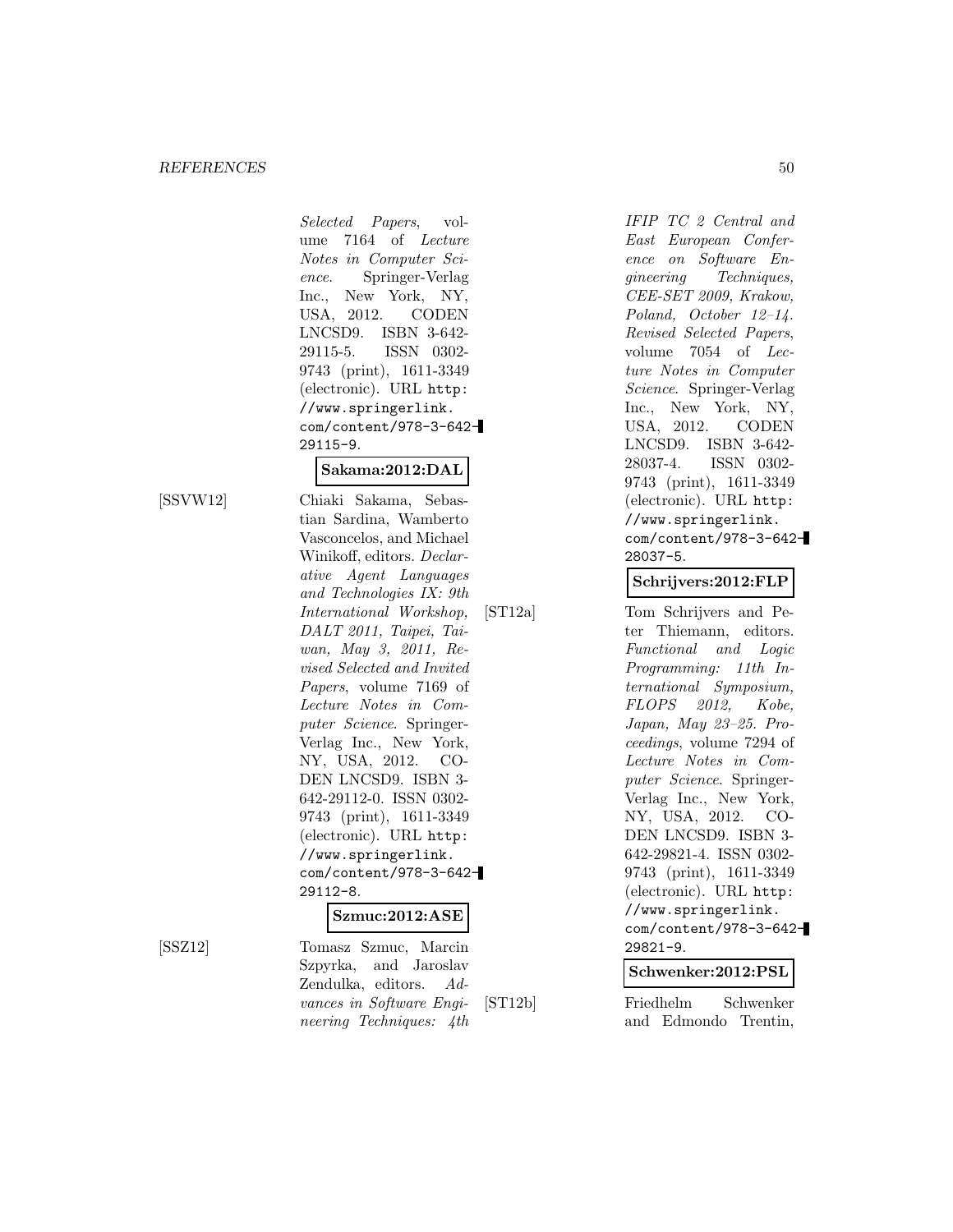editors. Partially Supervised Learning: First IAPR TC3 Workshop, PSL 2011, Ulm, Germany, September 15– 16, Revised Selected Papers, volume 7081 of Lecture Notes in Computer Science. Springer-Verlag Inc., New York, NY, USA, 2012. CO-DEN LNCSD9. ISBN 3- 642-28257-1. ISSN 0302- 9743 (print), 1611-3349 (electronic). URL http: //www.springerlink. com/content/978-3-642- 28257-7.

## **Sheng:2012:WTA**

[SWJX12] Quan Z. Sheng, Guoren Wang, Christian S. Jensen, and Guandong Xu, editors. Web Technologies and Applications: 14th Asia-Pacific Web Conference, AP-Web 2012, Kunming, China, April 11–13. Proceedings, volume 7235 of Lecture Notes in Computer Science. Springer-Verlag Inc., New York, NY, USA, 2012. CO-DEN LNCSD9. ISBN 3- 642-29252-6. ISSN 0302- 9743 (print), 1611-3349 (electronic). URL http: //www.springerlink. com/content/978-3-642- 29252-1. **Tan:2012:AKDb**

[TCHB12a] Pang-Ning Tan, San-

jay Chawla, Chin Kuan Ho, and James Bailey, editors. Advances in Knowledge Discovery and Data Mining: 16th Pacific-Asia Conference, PAKDD 2012, Kuala Lumpur, Malaysia, May 29 — June 1, 2012, Proceedings, Part II, volume 7302 of Lecture Notes in Computer Science. Springer-Verlag Inc., New York, NY, USA, 2012. CODEN LNCSD9. ISBN 3-642- 30219-X. ISSN 0302- 9743 (print), 1611-3349 (electronic). URL http: //www.springerlink. com/content/978-3-642- 30219-0.

## **Tan:2012:AKDa**

[TCHB12b] Pang-Ning Tan, Sanjay Chawla, Chin Kuan Ho, and James Bailey, editors. Advances in Knowledge Discovery and Data Mining: 16th Pacific-Asia Conference, PAKDD 2012, Kuala Lumpur, Malaysia, May 29–June 1, 2012, Proceedings, Part I, volume 7301 of Lecture Notes in Computer Science. Springer-Verlag Inc., New York, NY, USA, 2012. CODEN LNCSD9. ISBN 3-642- 30216-5. ISSN 0302- 9743 (print), 1611-3349 (electronic). URL http: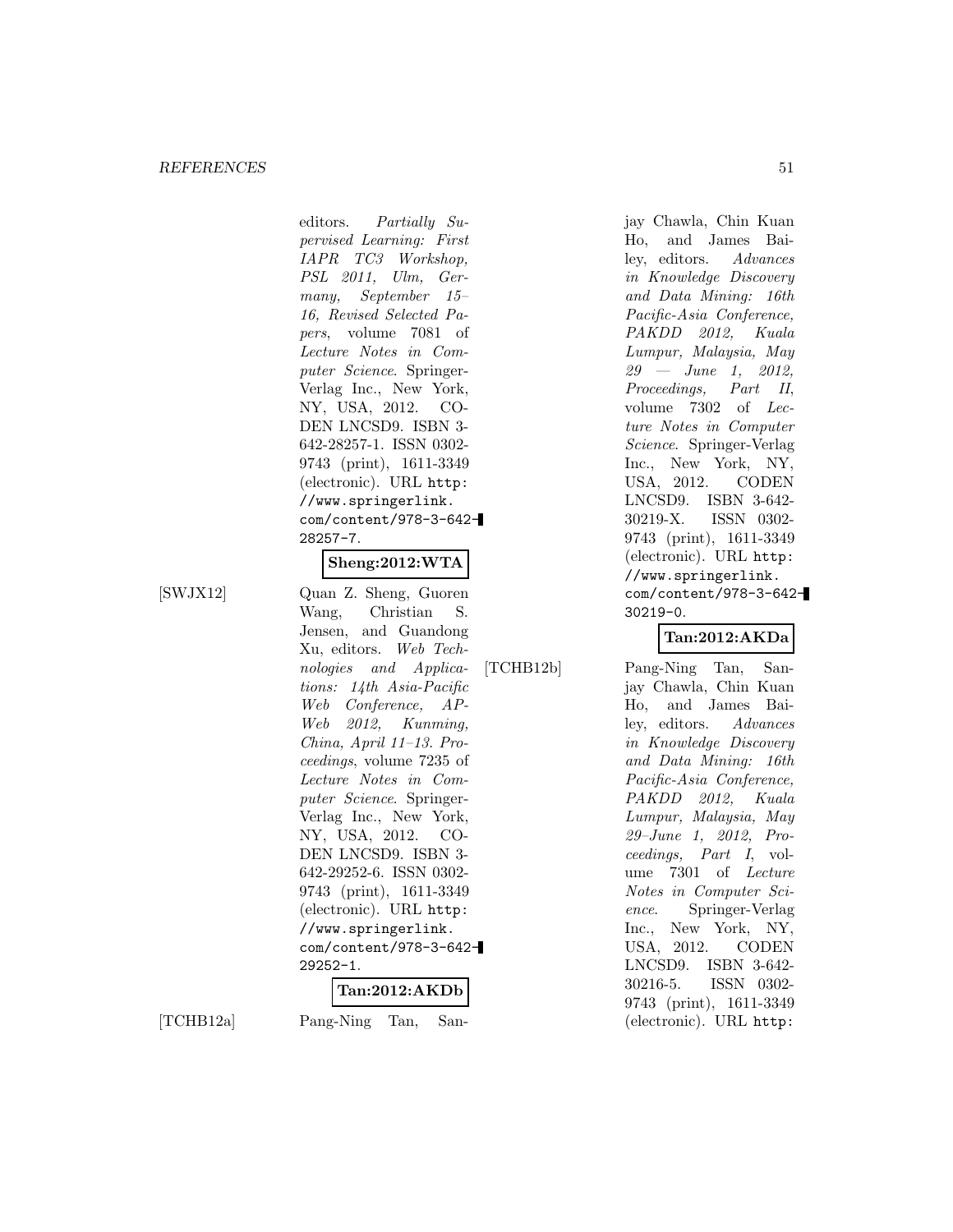//www.springerlink. com/content/978-3-642- 30216-9.

#### **Theis:2012:LVA**

[TCYZ12] Fabian Theis, Andrzej Cichocki, Arie Yeredor, and Michael Zibulevsky, editors. Latent Variable Analysis and Signal Separation: 10th International Conference, LVA/ ICA 2012, Tel Aviv, Israel, March 12–15. Proceedings, volume 7191 of Lecture Notes in Computer Science. Springer-Verlag Inc., New York, NY, USA, 2012. CO-DEN LNCSD9. ISBN 3- 642-28550-3. ISSN 0302- 9743 (print), 1611-3349 (electronic). URL http: //www.springerlink. com/content/978-3-642- 28550-9.

#### **Thilagam:2012:ACN**

[TPCB12] P. Santhi Thilagam, Alwyn Roshan Pais, K. Chandrasekaran, and N. Balakrishnan, editors. Advanced Computing, Networking and Security: International Conference, ADCONS 2011, Surathkal, India, December 16–18, Revised Selected Papers, volume 7135 of Lecture Notes in Computer Science. Springer-Verlag Inc., New York, NY, USA, 2012. CODEN

LNCSD9. ISBN 3-642- 29279-8. ISSN 0302- 9743 (print), 1611-3349 (electronic). URL http: //www.springerlink. com/content/978-3-642- 29279-8.

## **Taft:2012:PAM**

[TR12] Nina Taft and Fabio Ricciato, editors. Passive and Active Measurement: 13th International Conference, PAM 2012, Vienna, Austria, March 12-14th, 2012. Proceedings, volume 7192 of Lecture Notes in Computer Science. Springer-Verlag Inc., New York, NY, USA, 2012. CO-DEN LNCSD9. ISBN 3- 642-28536-8. ISSN 0302- 9743 (print), 1611-3349 (electronic). URL http: //www.springerlink. com/content/978-3-642- 28536-3.

#### **Vanmechelen:2012:EGC**

[VAR12] Kurt Vanmechelen, Jörn Altmann, and Omer F. Rana, editors. Economics of Grids, Clouds, Systems, and Services: 8th International Workshop, GECON 2011, Paphos, Cyprus, December 5, 2011, Revised Selected Papers, volume 7150 of Lecture Notes in Computer Science. Springer-Verlag Inc., New York, NY, USA, 2012. CO-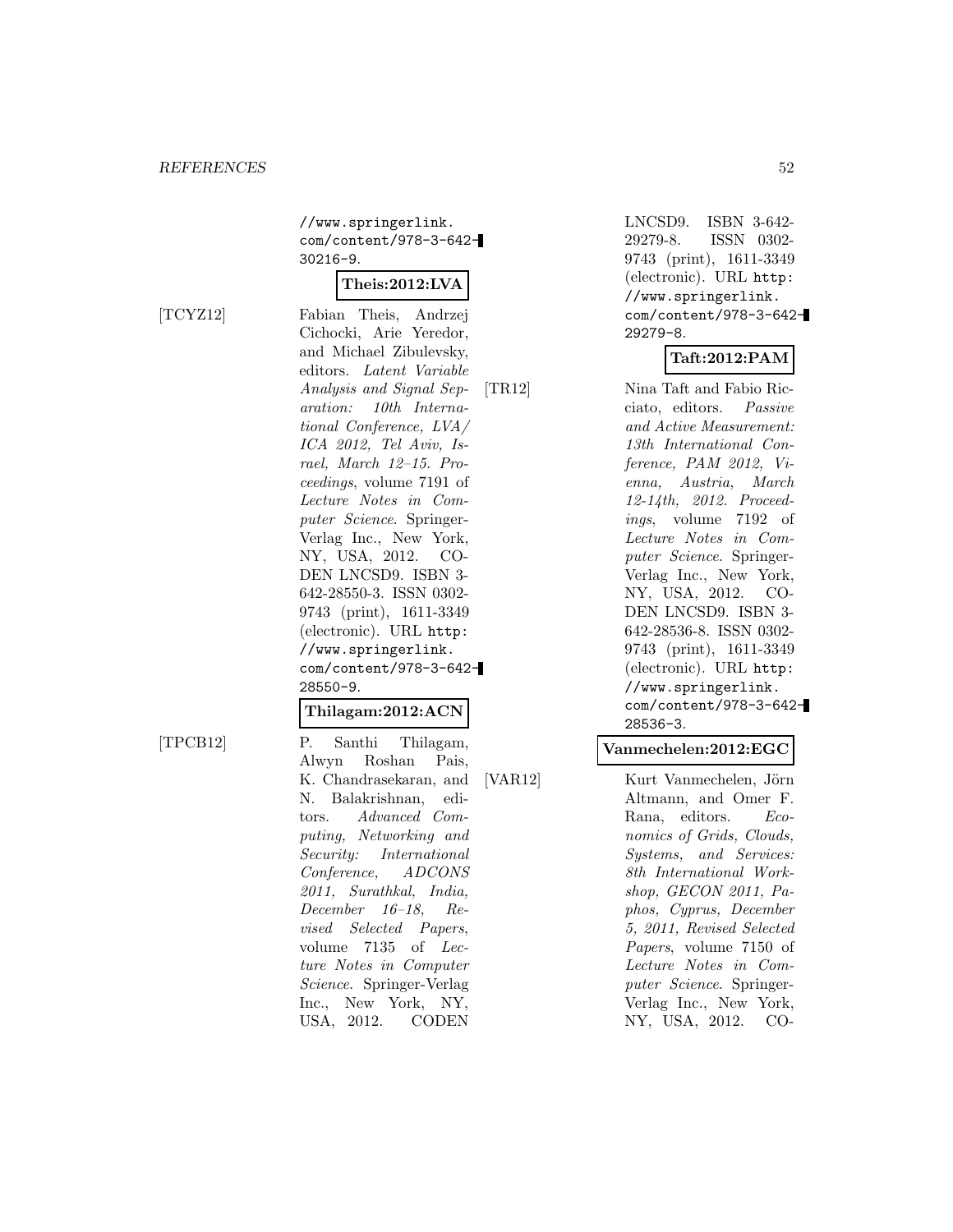DEN LNCSD9. ISBN 3- 642-28674-7. ISSN 0302- 9743 (print), 1611-3349 (electronic). URL http: //www.springerlink. com/content/978-3-642- 28674-2.

## **vanEijck:2012:GAS**

[vEV12] Jan van Eijck and Rineke Verbrugge, editors. Games, Actions and Social Software: Multidisciplinary Aspects, volume 7010 of Lecture Notes in Computer Science. Springer-Verlag Inc., New York, NY, USA, 2012. CO-DEN LNCSD9. ISBN 3-642-29327-1. ISSN 0302-9743 (print), 1611- 3349 (electronic). ???? pp. URL http://www. springerlink.com/content/ 978-3-642-29327-6.

## **Vrancx:2012:ALA**

[VKG12] Peter Vrancx, Matthew Knudson, and Marek Grzes, editors. Adaptive and Learning Agents: International Workshop, ALA 2011, Held at AA-MAS 2011, Taipei, Taiwan, May 2, 2011, Revised Selected Papers, volume 7113 of Lecture Notes in Computer Science. Springer-Verlag Inc., New York, NY, USA, 2012. CODEN LNCSD9. ISBN 3-642- 28498-1. ISSN 0302-

9743 (print), 1611-3349 (electronic). URL http: //www.springerlink. com/content/978-3-642- 28498-4.

#### **vanKreveld:2012:GDI**

[vKS12] Marc van Kreveld and Bettina Speckmann, editors. Graph Drawing: 19th International Symposium, GD 2011, Eindhoven, The Netherlands, September 21– 23, Revised Selected Papers, volume 7034 of Lecture Notes in Computer Science. Springer-Verlag Inc., New York, NY, USA, 2012. CO-DEN LNCSD9. ISBN 3- 642-25877-8. ISSN 0302- 9743 (print), 1611-3349 (electronic). URL http: //www.springerlink. com/content/978-3-642- 25877-0.

#### **Vinel:2012:CTV**

[VMB<sup>+</sup>12] Alexey Vinel, Rashid Mehmood, Marion Berbineau, Cristina Rico Garcia, Chung-Ming Huang, and et al, editors. Communication Technologies for Vehicles: 4th International Workshop, Nets4Cars/Nets4Trains 2012, Vilnius, Lithuania, April 25–27. Proceedings, volume 7266 of Lecture Notes in Computer Science. Springer-Verlag Inc., New York,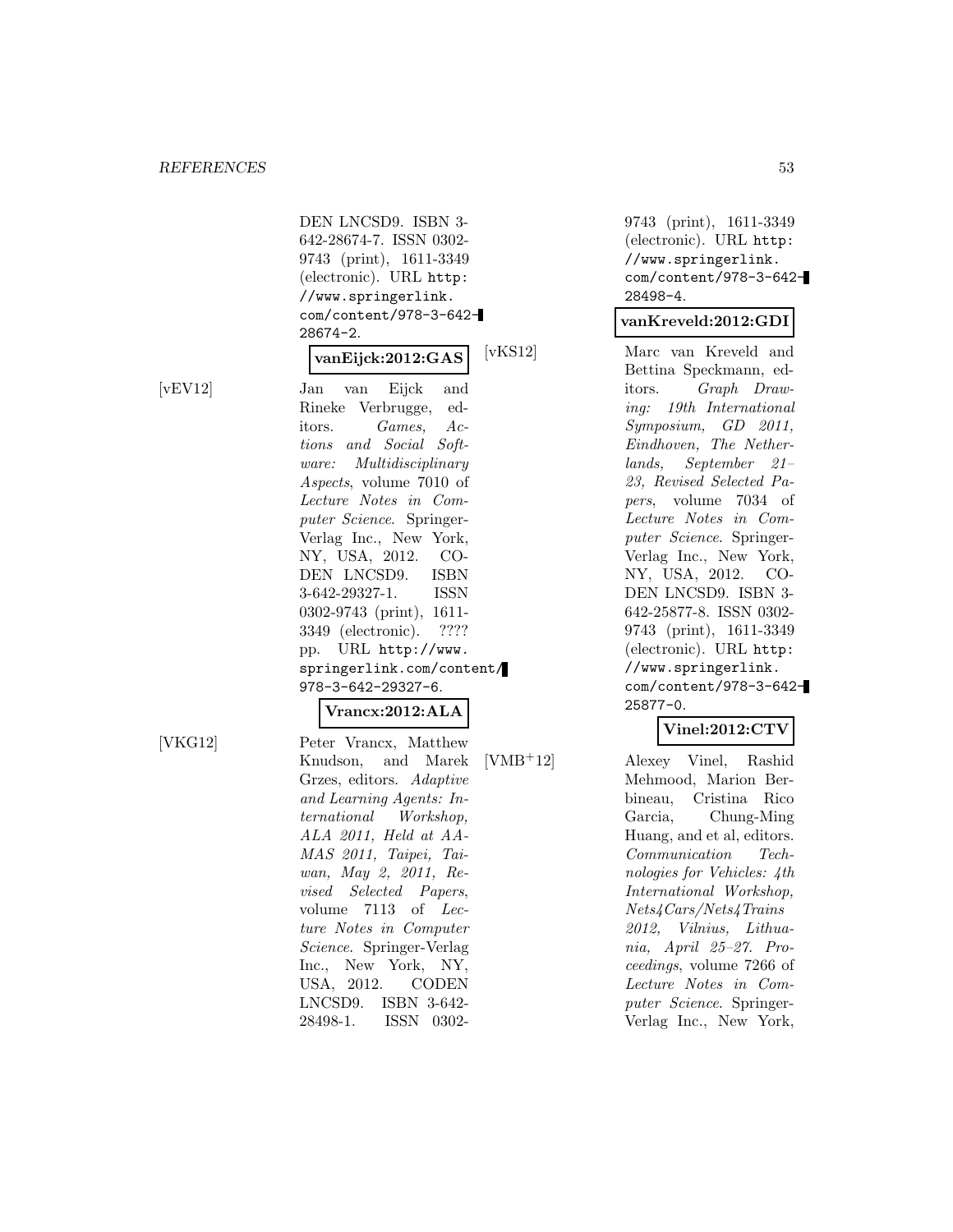NY, USA, 2012. CO-DEN LNCSD9. ISBN 3- 642-29666-1. ISSN 0302- 9743 (print), 1611-3349 (electronic). URL http: //www.springerlink. com/content/978-3-642- 29666-6.

## **Varbanescu:2012:CAI**

[VMvN12] Ana Lucia Varbanescu, Anca Molnos, and Rob van Nieuwpoort, editors. Computer Architecture: ISCA 2010 International Workshops A4MMC, AMAS-BT, EAMA, WEED, WIOSCA, Saint-Malo, France, June 19–23, Revised Selected Papers, volume 6161 of Lecture Notes in Computer Science. Springer-Verlag Inc., New York, NY, USA, 2012. CO-DEN LNCSD9. ISBN 3- 642-24321-5. ISSN 0302- 9743 (print), 1611-3349 (electronic). URL http: //www.springerlink. com/content/978-3-642- 24321-9. **Villatoro:2012:MAB**

[VSMS12] Daniel Villatoro, Jordi Sabater-Mir, and Jaime Simão Sichman, editors. Multi-Agent-Based Simulation XII: International Workshop, MABS 2011, Taipei, Taiwan, May 2–6, Revised Selected Papers, volume 7124 of Lecture Notes in Computer

Science. Springer-Verlag Inc., New York, NY, USA, 2012. CODEN LNCSD9. ISBN 3-642- 28399-3. ISSN 0302- 9743 (print), 1611-3349 (electronic). URL http: //www.springerlink. com/content/978-3-642- 28399-4.

## **Vos:2012:RCT**

[VW12] Alexis De Vos and Robert Wille, editors. Reversible Computation: Third International Workshop, RC 2011, Gent, Belgium, July 4–5. Revised Papers, volume 7165 of Lecture Notes in Computer Science. Springer-Verlag Inc., New York, NY, USA, 2012. CODEN LNCSD9. ISBN 3-642-29516-9. ISSN 0302-9743 (print), 1611- 3349 (electronic). URL http://www.springerlink. com/content/978-3-642- 29516-4.

#### **Wang:2012:WAI**

[WJL<sup>+</sup>12] Liwei Wang, Jingjue Jiang, Jiaheng Lu, Liang Hong, and Bin Liu, editors. Web-Age Information Management: WAIM 2011 International Workshops: WGIM 2011, XMLDM 2011, SNA 2011, Wuhan, China, September 14– 16, Revised Selected Papers, volume 7142 of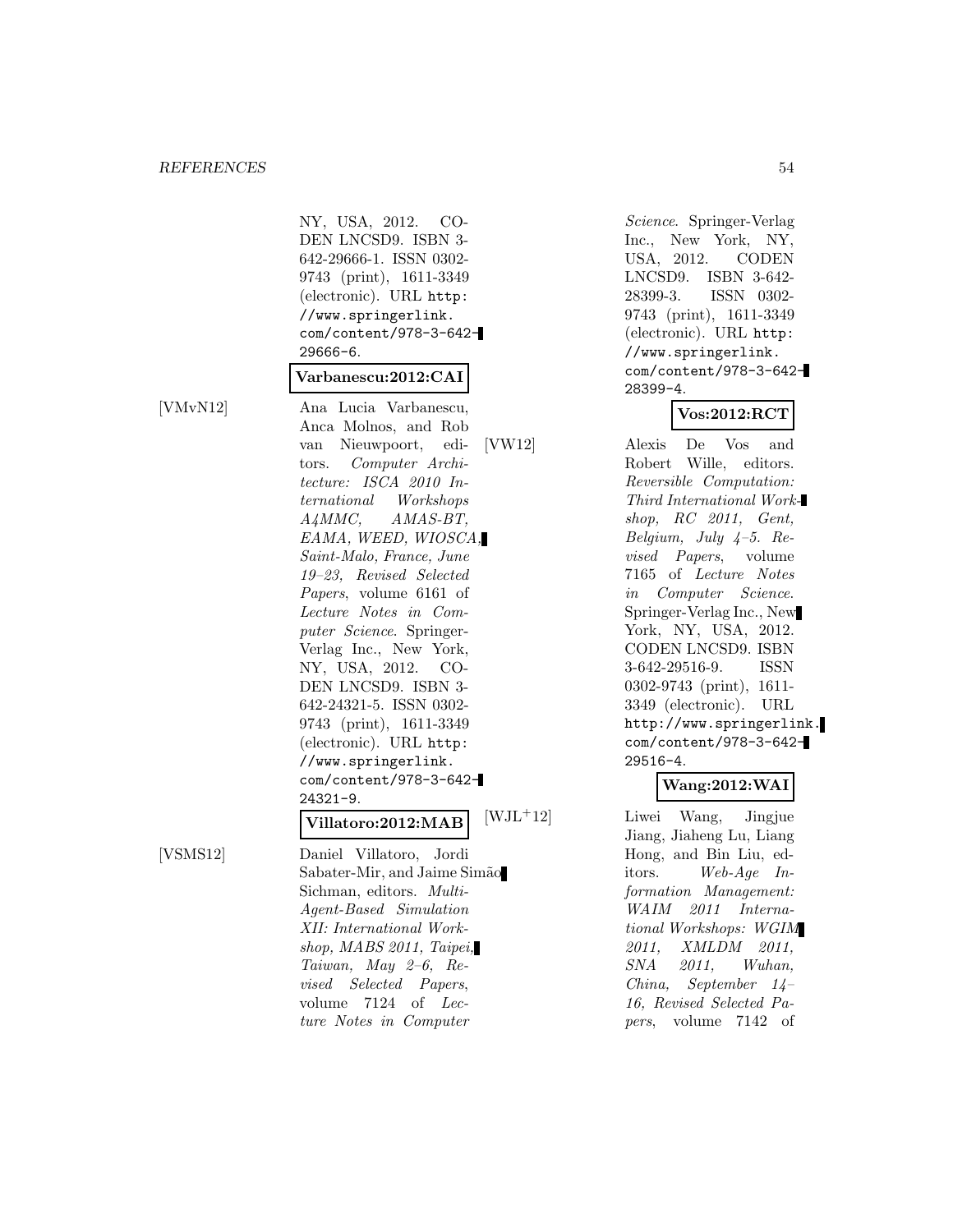Lecture Notes in Computer Science. Springer-Verlag Inc., New York, NY, USA, 2012. CO-DEN LNCSD9. ISBN 3- 642-28634-8. ISSN 0302- 9743 (print), 1611-3349 (electronic). URL http: //www.springerlink. com/content/978-3-642- 28634-6.

## **Wang:2012:WTA**

[WZH<sup>+</sup>12] Hua Wang, Lei Zou, Guangyan Huang, Jing He, Chaoyi Pang, and et al, editors. Web Technologies and Applications: APWeb 2012 International Workshops: SenDe, IDP, IEKB, MBC, Kunming, China, April 11–13. Proceedings, volume 7234 of Lecture Notes in Computer Science. Springer-Verlag Inc., New York, NY, USA, 2012. CO-DEN LNCSD9. ISBN 3- 642-29425-1. ISSN 0302- 9743 (print), 1611-3349 (electronic). URL http: //www.springerlink. com/content/978-3-642- 29425-9.

#### **Yang:2012:SCB**

[YGE12] Shanchieh Jay Yang, Ariel M. Greenberg, and Mica Endsley, editors. Social Computing, Behavioral — Cultural Modeling and Prediction: 5th Interna-

tional Conference, SBP 2012, College Park, MD, USA, April 3–5. Proceedings, volume 7227 of Lecture Notes in Computer Science. Springer-Verlag Inc., New York, NY, USA, 2012. CO-DEN LNCSD9. ISBN 3- 642-29046-9. ISSN 0302- 9743 (print), 1611-3349 (electronic). URL http: //www.springerlink. com/content/978-3-642- 29046-6.

## **Yoshida:2012:AIC**

[YSL12] Hiroyuki Yoshida, Georgios Sakas, and Marius George Linguraru, editors. Abdominal Imaging. Computational and Clinical Applications: Third International Workshop, Held in Conjunction with MIC-CAI 2011, Toronto, ON, Canada, September 18, 2011, Revised Selected Papers, volume 7029 of Lecture Notes in Computer Science. Springer-Verlag Inc., New York, NY, USA, 2012. CO-DEN LNCSD9. ISBN 3- 642-28556-2. ISSN 0302- 9743 (print), 1611-3349 (electronic). URL http: //www.springerlink. com/content/978-3-642- 28556-1.

#### **Yu:2012:DSA**

[YYH<sup>+</sup>12] Hwanjo Yu, Ge Yu,